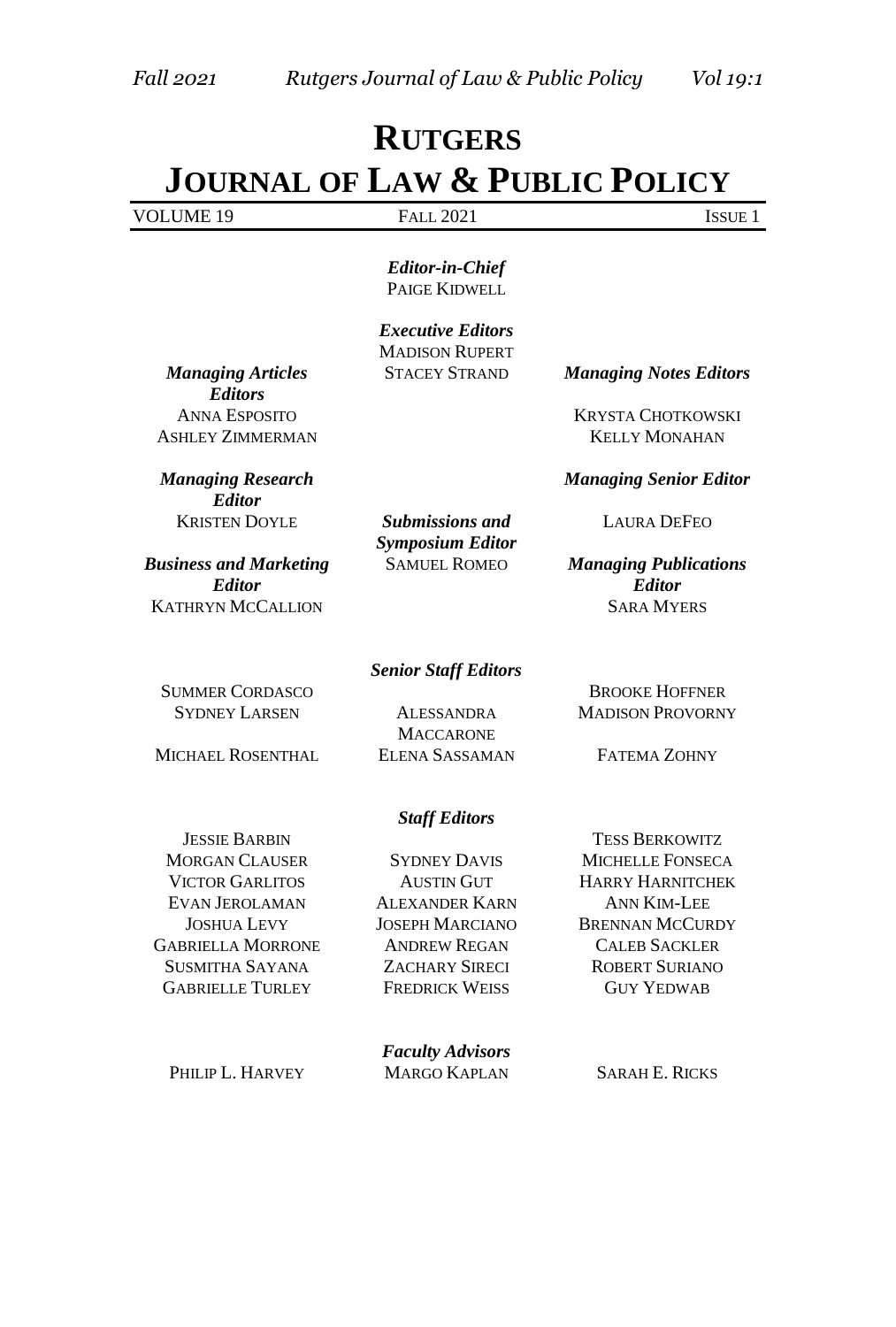#### **About the Rutgers Journal of Law & Public Policy**

The *Rutgers Journal of Law and Public Policy* (ISSN 1934-3736) is published two times per year by students of the Rutgers School of Law – Camden, located at 217 North Fifth Street, Camden, NJ 08102. The views expressed in the *Rutgers Journal of Law & Public Policy* are those of the authors and not necessarily of the *Rutgers Journal of Law & Public Policy* or the Rutgers School of Law – Camden.

Form: Citations conform to *The Bluebook: A Uniform System of Citation* (21st ed. 2021). Please cite the *Rutgers Journal of Law & Public Policy* as 19 RUTGERS J.L. & PUB. POL'Y  $-$  (2021).

**Copyright**: All articles copyright © 2021 by the *Rutgers Journal of Law & Public Policy*, except where otherwise expressly indicated. For all articles to which it holds copyright, the *Rutgers Journal of Law & Public Policy* permits copies to be made for classroom use, provided that (1) the author and the *Rutgers Journal of Law & Public Policy* are identified, (2) the proper notice of copyright is affixed to each copy, (3) each copy is distributed at or below cost, and (4) the *Rutgers Journal of Law & Public Policy* is notified of the use.

For reprint permission for purposes other than classroom use, please submit request as specified at http://www.rutgerspolicyjournal.org/.

**Manuscripts**: The *Rutgers Journal of Law & Public Policy* seeks to publish articles making original contributions in the field of public policy. The *Journal* accepts both articles and compelling essays for publication that are related to the expansive topic of public policy. Manuscripts must contain an abstract describing the article or essay which will be edited and used for publication on the website and in CD-ROM format. The *Journal* welcomes submissions from legal scholars, academics, policy makers, practitioners, lawyers, judges and social scientists.

Electronic submissions are encouraged. Submissions by email and attachment should be directed to submissions@rutgerspolicyjournal.org.

Paper or disk submissions should be directed to *Rutgers Journal of Law & Public Policy*, Rutgers University School of Law – Camden, 217 North Fifth Street, Camden, New Jersey 08102.

**Subscriptions**: Subscription requests should be mailed to *Rutgers Journal of Law & Public Policy*, Rutgers University School of Law – Camden, 217 North Fifth Street, Camden, New Jersey 08102, or emailed to info@rutgerspolicyjournal.org.

**Internet Address**: The *Rutgers Journal of Law & Public Policy* website is located at http://www.rutgerspolicyjournal.org.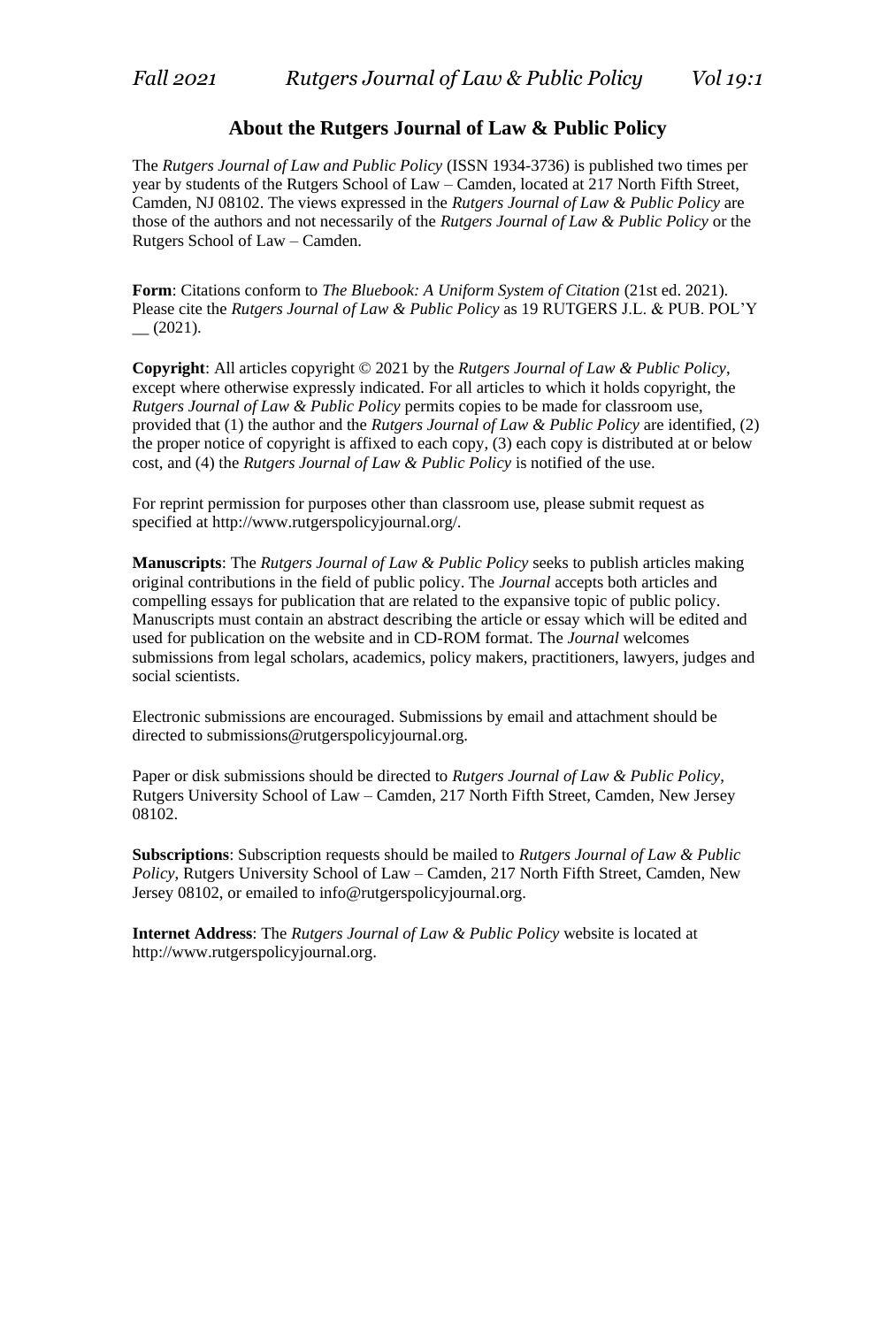#### **RUTGERS, THE STATE UNIVERSITY OF NEW JERSEY RUTGERS LAW SCHOOL OFFICERS OF THE UNIVERSITY**

JONATHAN HOLLOWAY, A.B., M.A., M.Phil., Ph.D., *President of the University* NANCY CANTOR, A.B., Ph.D., *Chancellor of Rutgers University—Newark and Distinguished Professor* ANTONIO D. TILLIS, B.A., M.A., Ph.D., *Chancellor of Rutgers University—Camden and Professor of Law* DANIEL HART, B.A., Ed.D., *Provost of Rutgers University—Camden and Professor and Executive Vice Chancellor*

ASHWANI MONGA, B.TECH., M.B.A, Ph.D., *Provost of Rutgers University—Newark and Executive Vice Chancellor*

KIMBERLY M. MUTCHERSON, B.A., J.D., *Co-Dean and Professor of Law* ROSE CUISON-VILLAZOR, B.A., J.D., LL.M, *Interim Co-Dean and Professor of Law*

> ANJUM GUPTA, B.A., J.D., *Vice Dean and Professor of Law* STACY HAWKINS, B.A., J.D., *Vice Dean and Professor of Law*

VICTORIA CHASE, B.A., J.D., *Associate Dean for Academic Affairs, Associate Clinical Professor of Law* CAROLINE YOUNG, B.A., M.S.L.I.S., J.D., *Associate Dean for Academic Affairs, Associate Professor*

JOHN P. JOERGENSEN, B.A., M.S., M.A.L.S., J.D., *Senior Associate Dean for Information Services, Director of the Law Library*

JON C. DUBIN, A.B., J.D., *Associate Dean for Clinical Education and Board of Gov. Dist. Public Service Professor of Law*

WEI FANG, B.S., M.L.I.S., M.S.C.S., *Associate Dean for Information Technology and Head of Digital Services*

JILL FRIEDMAN, B.A., J.D., *Associate Dean of Pro Bono & Public Interest and Professor of Law*

ELLEN P. GOODMAN*, A.B., J.D., Associate Dean of Strategic Initiatives & Special Projects and Professor of Law*

CHRISTINA HO, A.B., M.P.P., J.D., *Associate Dean for Faculty Research, Development & New Programs and Professor of Law*

SUZANNE KIM*, B.A., J.D., Associate Dean of Academic Research Centers and Professor of Law*

DAVID NOLL*, B.A., J.D., Associate Dean for Faculty Research and Development and Professor of Law*

SARAH K. REGINA, B.A., J.D., *Associate Dean for Student Affairs*

ANDREW ROSSNER, B.A., M.A., J.D., *Associate Dean for Professional & Skills Education and Distinguished Professor of Law*

ROBERT STEINBAUM, B.A., J.D., *Associate Dean for Advancement* LOUIS THOMPSON, B.A., M.A., J.D., *Associate Dean of Students Affairs*

ELIZABETH ACEVEDO, B.S., J.D., *Assistant Dean for Career Development* CLIFFORD DAWKINS, B.A., J.D., *Assistant Dean, Minority Student Program* RHASHEDA DOUGLAS, B.A., J.D., *Assistant Dean, Minority Student Program* SUSAN FEATHERS, B.A., M.A., J.D., *Assistant Dean for Public Interest and Pro Bono* LINDA GARBACCIO, B.S., *Assistant Dean for Academic Services* NANCY RUBERT, B.S., M.ED., *Assistant Dean of Admissions* ROBIN L. TODD, B.A., *Assistant Dean for Development* REBEKAH VERONA, B.S., J.D., *Assistant Dean for Career Development*

ANITA WALTON, B.A., M.B.A., *Assistant Dean for Admissions*

JEFFREY BALOG, *Director of Finance and Administration* JOANNE GOTTESMAN, B.A., J.D., *Director of Clinical Programs and Clinical Associate Professor* JOHN C. LORE, III, B.A., J.D., *Director of Trial Advocacy and Distinguished Clinical Professor of Law* MARGARET MCCARTHY, *Director of Communications and Marketing* PAM MERTSOCK-WOLFE, B.A., M.A., *Director of Pro Bono and Public Interest* ELIZABETH MOORE, B.A., *Director of Communications* THOMAS RYAN, *Director of Information Technology* CAROL WALLINGER, B.S., J.D., *Director of Lawyering and Clinical Professor of Law*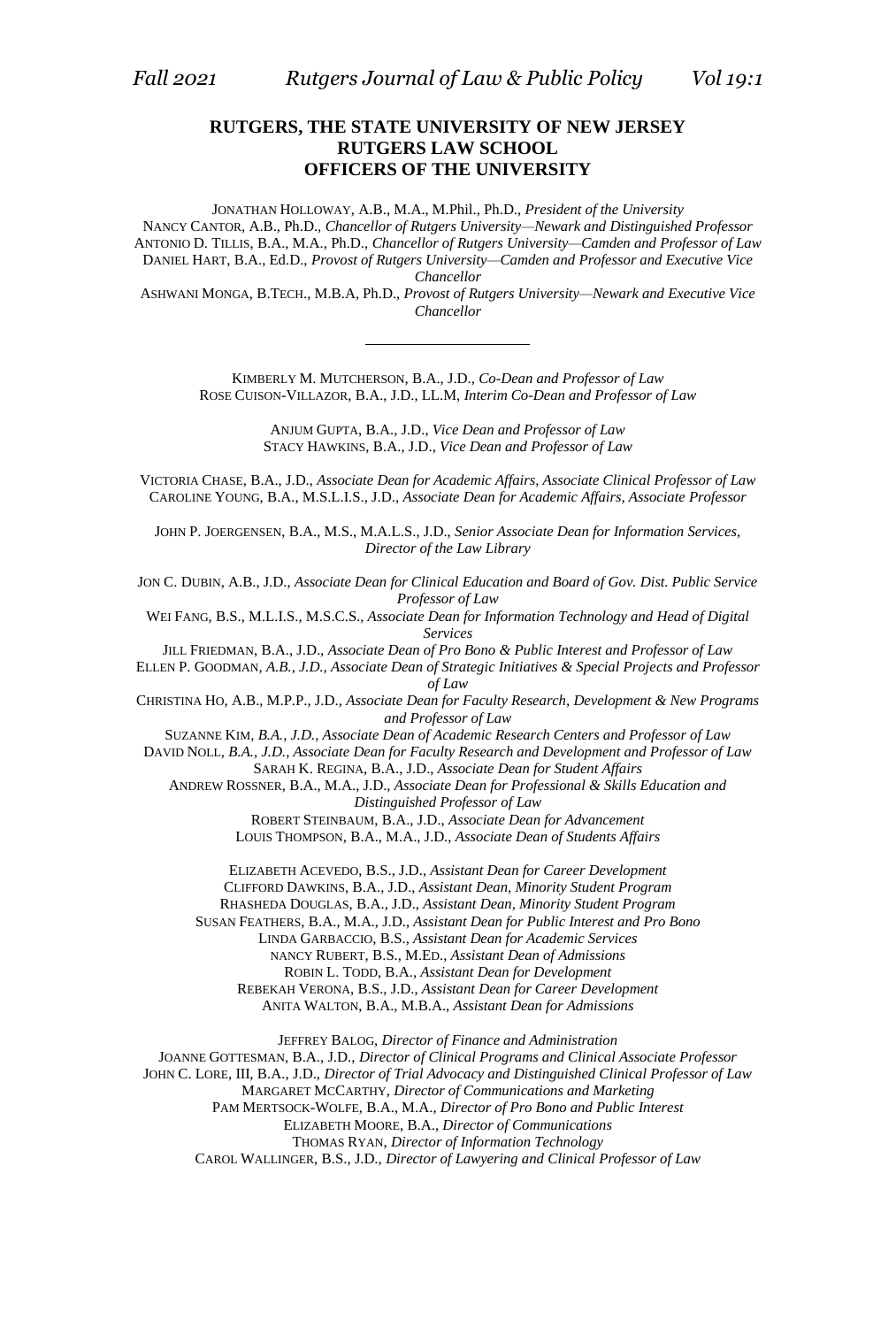#### **PROFESSORS OF LAW EMERITI**

FRANK ASKIN, B.A., J.D., *Distinguished Professor of Law Emeritus, Robert E. Knowlton Scholar, and Director of the Constitutional Rights Clinic* PAUL AXEL-LUTE, B.A., M.L.S., *Deputy Director of the Law Library Emeritus* CYNTHIA A. BLUM, B.A., J.D., *Professor of Law Emerita* A HAYS BUTLER, B.A., J.D., M.S. (LIS), *Law Librarian Emeritus* NORMAN L. CANTOR, A.B., J.D., *Professor of Law Emeritus* EDWARD E. CHASE, B.A., J.D., *Professor of Law Emeritus* ROGER S. CLARK, B.A., LL.B., LL.M., J.S.D., L.L.D., *Board of Governors Professor and Distinguished Professor of Law Emeritus* RUSSELL M. COOMBS, B.A., J.D., *Professor of Law Emeritus* LUCY COX, B.A., M.S., Ph.D., M.L.S., *International and Foreign Law Librarian Emerita* ANNE V. DALESANDRO, A.B., M.L.S., J.D., *Law Library Director Emerita and Professor of Law Emerita* JOHN H. DAVIES, B.S., LL.B., LL.M., *Professor of Law Emeritus* STUART L. DEUTSCH, B.A., J.D., LL.M., *University Professor and Willard Heckel Scholar* JACK FEINSTEIN, B.A., J.D., *Clinical Professor of Law Emeritus*

GEORGE GINSBURGS, B.A., M.A., Ph.D., *Distinguished Professor of Law Emeritus* ARNO LIIVAK, B.A., M.L.S., J.D., *Professor of Law Emeritus* JONATHAN MALLAMUD, A.B., J.D., *Professor of Law Emeritus* CRAIG N. OREN, A.B., J.D., *Professor of Law Emeritus* JAMES GRAY POPE, A.B., J.D., Ph.D., *Distinguished Professor of Law and Sidney Reitman Scholar* PATRICK J. RYAN, B.A., M.A., J.D., LL.M., J.S.D., *Associate Professor of Law Emeritus* CAROL ROEHRENBECK, B.A., M.L.S., J.D., *Professor of Law and Director of the Law Library Emerita* RAND E. ROSENBLATT, B.A., M.Sc., J.D., *Professor of Law Emeritus* DIANA SCLAR, B.A., J.D., *Professor of Law* PETER SIMMONS, A.B., LL.B., *University Professor Emeritus, John M. Payne Scholar* RICHARD G. SINGER, B.A., J.D., LL.M., J.S.D., *Distinguished Professor of Law Emeritus* E. HUNTER TAYLOR*,* B.A., LL.B., LL.M., *Professor of Law Emeritus* PAUL L. TRACTENBERG, B.A., J.D. *Board of Governors Distinguished Service Professor and Professor of Law* ROBERT M.WASHBURN, A.B., J.D., LL.M, *Professor of Law Emeritus* ROBERT F. WILLIAMS, B.A., J.D., LL.M., *Distinguished Professor of Law Emeritus*

#### **FACULTY OF LAW**

AARON ARI AFILALO, A.B., J.D., LL.M., *Professor of Law* CHARLES AUFFANT, B.A., J.D., *Clinical Professor of Law* SAHAR AZIZ, B.SC., M.A., J.D., *Professor of Law* CARLOS A. BALL, B.A., J.D., LL.M., *Distinguished Professor of Law* BERNARD W. BELL, B.A., J.D., *Professor of Law* VERA BERGELSON, J.D., Ph.D., *Distinguished Professor of Law*

AMY BITTERMAN, B.A., J.D., *Assistant Clinical Professor of Law* ELISE BODDIE, B.A., M.P.P., J.D., *Professor of Law* LINDA S. BOSNIAK, A.B., M.A., J.D., Ph.D., *Distinguished Professor of Law* ESTHER CANTY-BARNES, B.A., J.D., *Clinical Professor of Law* MICHAEL A. CARRIER, B.A., J.D., *Distinguished Professor of Law*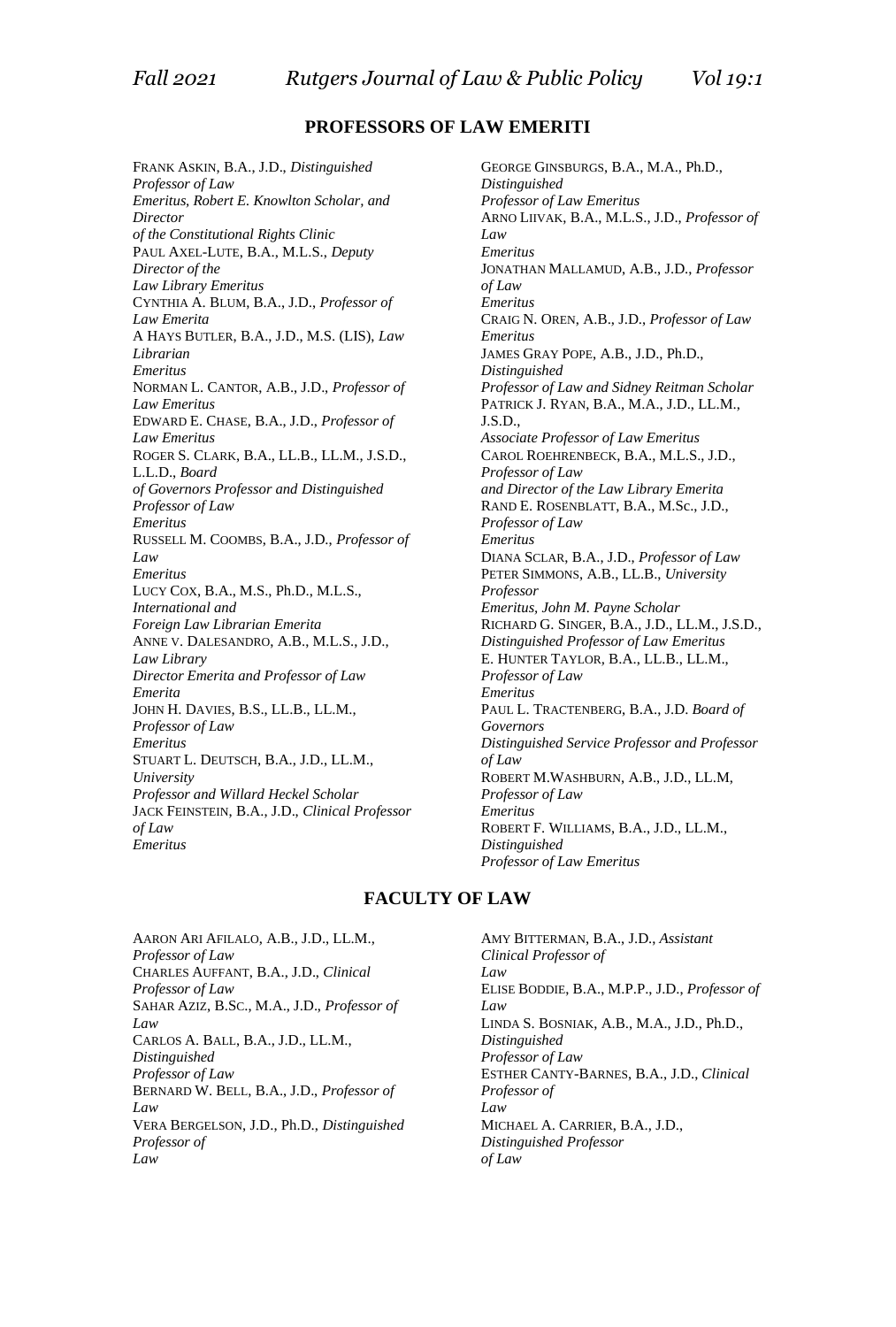VICTORIA CHASE, B.A., J.D., *Associate Dean for Academic Affairs and Associate Clinical Professor of Law* RONALD K. CHEN, A.B., J.D., *University Professor and Distinguished Professor of Law* TODD CLEAR, B.A., M.A., Ph.D., *University Professor* LAURA COHEN, B.A., J.D., *Distinguished Clinical Professor of Law* JEAN-MARC COICAUD, Doctorat D'Etat, Ph.D., *Distinguished Professor of Law* JORGE CONTESSE, LL.B., LL.M., *Associate Professor of Law* ROSE CUISON-VILLAZOR, B.A., J.D., LL.M, *Interim Co-Dean, Professor of Law and Chancellor's Social Justice Scholar* SARAH DADUSH, B.A., J.D., LL.M., *Professor of Law* PERRY DANE, B.A., J.D., *Professor of Law* KELLY DEERE, J.D., *Assistant Clinical Professor of Law* DONNA I. DENNIS, B.A., M.A., J.D., Ph.D., *Professor of Law* JON DUBIN, A.B., J.D., *Associate Dean for Clinical Education and Board of Governors Distinguished Public Service Professor of Law* DOUGLAS S. EAKELEY, B.A., A.B. (Oxon.), M.A., J.D., *Alan V. Lowenstein Professor of Corporate and Business Law and Distinguished Professor of Professional Practice* KATIE EYER, B.A., J.D., *Professor of Law* JAY M. FEINMAN, B.A., J.D., *Distinguished Professor of Law* GARY L. FRANCIONE, B.A., M.A., J.D., *Board of Governors Professor and Distinguished Professor of Law* DAVID M. FRANKFORD, B.A., J.D., *Professor of Law* ANN E. FREEDMAN, B.A., J.D., *Associate Professor of Law* SANDY FREUND, B.A., J.D., LL.M., *Clinical Professor of Law* STEVEN F. FRIEDELL, B.A., J.D., *Professor of Law* MATTEO GATTI, J.D., LL.M., S.J.D., *Professor of Law* RACHEL GODSIL, B.A., J.D., *Distinguished Professor of*

*Law* STEVE C. GOLD, A.B., J.D., *Professor of Law* SALLY F. GOLDFARB, B.A., J.D., *Professor of Law* CARLOS GONZÁLEZ, B.A., M.A., J.D., *Professor of Law* ELLEN P. GOODMAN, A.B., J.D., *Associate Dean of Strategic Initiatives and Special Projects, Professor of Law* JOANNE GOTTESMAN, B.A., J.D., *Clinical Professor of Law* BARBARA GOTTHELF, B.A., J.D., *Professor of Professional Practice of Law* STUART P. GREEN, B.A., J.D., *Distinguished Professor of Law* ANJUM GUPTA, B.A., J.D., *Vice Dean and Professor of Law* YULIYA GUSEVA, LL.B., M.A., S.J.D., LL.M., *Professor of Law* PHOEBE HADDON, B.A., J.D., LL.M., *Professor of Law* ADIL A. HAQUE, A.B., J.D., *Professor of Law* PHILIP L. HARVEY, B.A., J.D., Ph.D., *Professor of Law* STACY HAWKINS, B.A., J.D., *Vice Dean and Professor of Law* NORRINDA HAYAT, B.A., J.D., *Associate Clinical Professor of Law and Director of the Civil Justice Clinic* TAJA-NIA Y. HENDERSON, A.B., M.A., J.D., Ph.D., *Professor of Law* CHRISTINA S. HO, A.B., M.P.P., J.D., *Associate Dean for Faculty Research, Development and New Program and Professor of Law* BARBARA HOFFMAN, A.B., J.D., *Clinical Associate Professor of Law* ROBERT HOLMES, B.A., J.D., *Distinguished Clinical Professor of Law* ALAN S. HYDE, A.B., J.D., *Distinguished Professor of Law* RICHARD HYLAND, A.B., M.F.A., J.D., D.E.A., *Distinguished Professor of Law* PAM JENOFF, B.A., M.A., J.D., *Clinical Professor of Law* JOHN JOERGENSEN, B.A., M.S., M.A.L.S., J.D., *Senior Associate Dean for Information Services, Director of the Law Library* THEA JOHNSON, A.B., J.D., *Associate Professor of Law*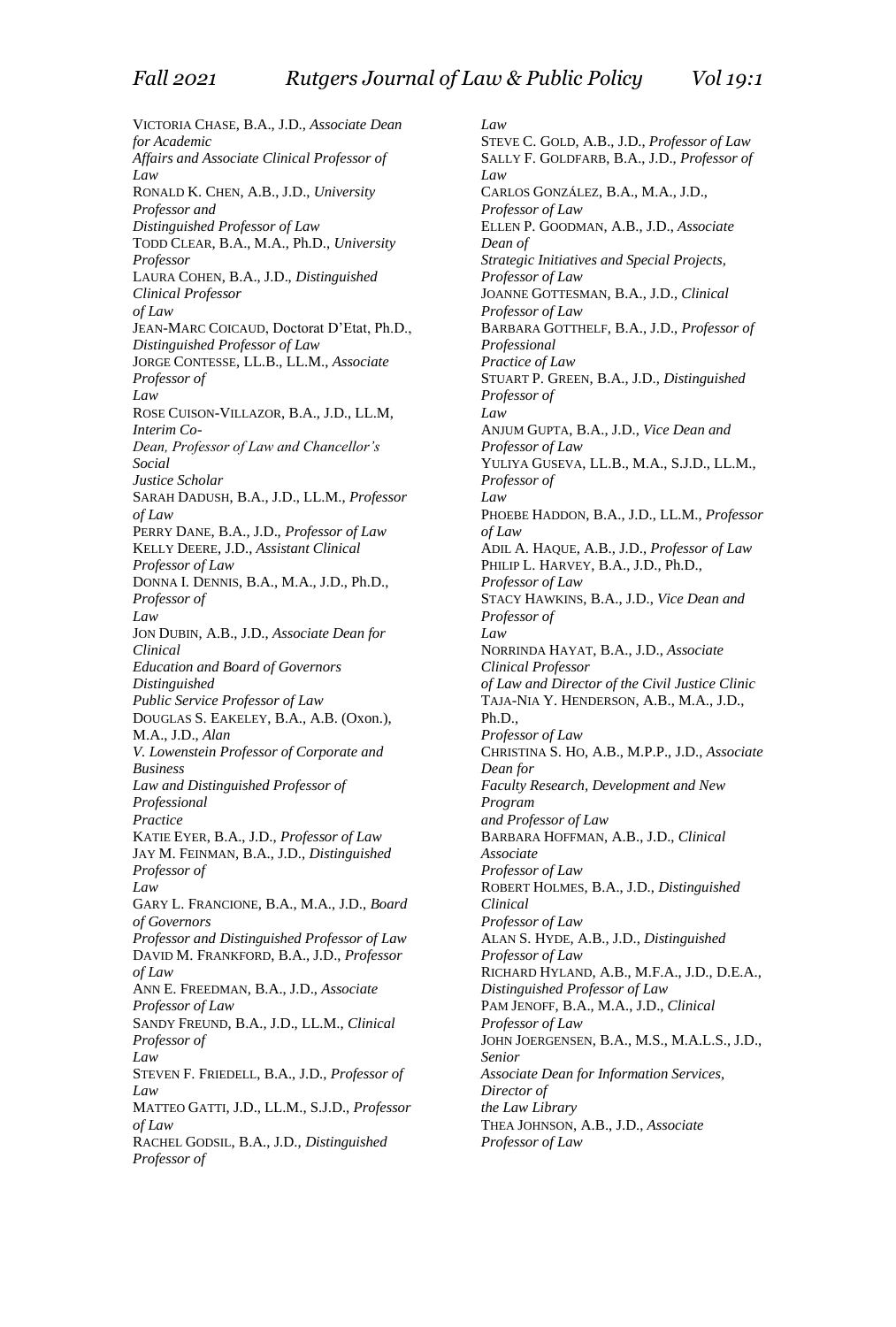MARGO KAPLAN, B.S., M.P.A., J.D., *Professor of Law* ALEXIS KARTERON, B.A., J.D., *Clinical Professor of Law* JOHN R. KETTLE, III, B.A., J.D., *Clinical Professor of Law* SUZANNE A. KIM, B.A., J.D., *Associate Dean of Academic Research Centers*, *Professor of Law* EMILY KLINE, B.A., J.D., *Assistant Clinical Professor of Law* DONALD KOROBKIN, B.A., A.M., J.D., *Professor of Law* KATHRYN E. KOVACS, B.A., J.D., *Professor of Law* ARTHUR B. LABY, B.A., J.D., *Professor of Law* JOHN LEUBSDORF, B.A., M.A., J.D., *Distinguished Professor of Law* MICHAEL A. LIVINGSTON, A.B., J.D., *Professor of Law* DAVID LOPEZ, B.A., J.D., *Professor of Law, and Prof. Alfred Slocum Scholar* JOHN C. LORE, III, B.A., J.D., *Distinguished Clinical Professor of Law* EARL M. MALTZ, B.A., J.D., *Distinguished Professor of Law* RANDI MANDELBAUM, B.S., J.D., LL.M., *Distinguished Clinical Professor of Law* KIMBERLY MUTCHERSON, B.A., J.D., *Co-Dean and Professor of Law* ALISON M. NISSEN, B.A., J.D., *Clinical Associate Professor of Law* DAVID L. NOLL, B.A., J.D., *Associate Dean for Faculty Research and Development*, *Professor of Law* JOHN F. K. OBERDIEK, B.A., M.A., J.D., Ph.D., *Distinguished Professor of Law* CHRYSTIN ONDERSMA, B.A., J.D., *Professor of Law* BRANDON PARADISE, B.A., J.D., *Associate Professor of Law* DENNIS M. PATTERSON, B.A., M.A., J.D., Ph.D., *Board of Governors Professor and Distinguished Professor of Law* TWILA PERRY, B.A., M.S.W., J.D., *Professor of Law* LOUIS S. RAVESON, B.A., J.D., *Professor of Law* HARRY M. RHEA, B.A., M.S., M.A., PH.D, *Associate Professor of Criminal Justice and Law*

SARAH RICKS, B.A., J.D., *Distinguished Clinical Professor of Law* RUTH ANNE ROBBINS, B.A., J.D., *Distinguished Clinical Professor of Law* ANDREW ROSSNER, B.A., M.A., J.D., *Associate Dean for Professional & Skills Education and Distinguished Professor of Law* ANDREW J. ROTHMAN, B.A., M.F.A., J.D., *Professor of Professional Practice and Managing Attorney of Rutgers Law Associates* JACOB HALE RUSSELL, B.A., M.A., J.D., *Associate Professor of Law* SABRINA SAFRIN, B.A., J.D., *Professor of Law* ADAM SCALES, B.A., J.D., *Professor of Law* MEREDITH SCHALICK, B.A., M.S., J.D., *Clinical Professor of Law* FADI SHAHEEN, LL.B., LL.M., S.J.D., *Professor of Law* MATTHEW SHAPIRO, A.B., D.PHIL., J.D., *Associate Professor of Law* SANDRA SIMKINS, B.A., J.D., *Distinguished Clinical Professor of Law* AMY SOLED, B.A., J.D., *Clinical Associate Professor of Law* RAYMAN SOLOMON, B.A., M.A., J.D., Ph.D., *University Professor* ALLAN R. STEIN, B.A., J.D., *Professor of Law* BETH STEPHENS, B.A., J.D., *Distinguished Professor of Law* RICK SWEDLOFF, B.A., J.D., *Professor of Law* GEORGE C. THOMAS III, B.S., M.F.A., J.D., LL.M., S.J.D., *Board of Governors Professor and Distinguished Professor of Law* DAVID DANTE TROUTT, A.B., J.D., *Distinguished Professor of Law* JENNIFER ROSEN VALVERDE, B.A., M.S.W., J.D., *Distinguished Clinical Professor of Law* PENNY VENETIS, B.A., M.A., J.D., *Distinguished Clinical Professor of Law* JACOB VICTOR, A.B., J.D., *Assistant Professor of Law* ALEC WALEN, B.A. J.D., Ph.D., *Professor of Law* CAROL WALLINGER, B.S., J.D., *Clinical Professor of Law*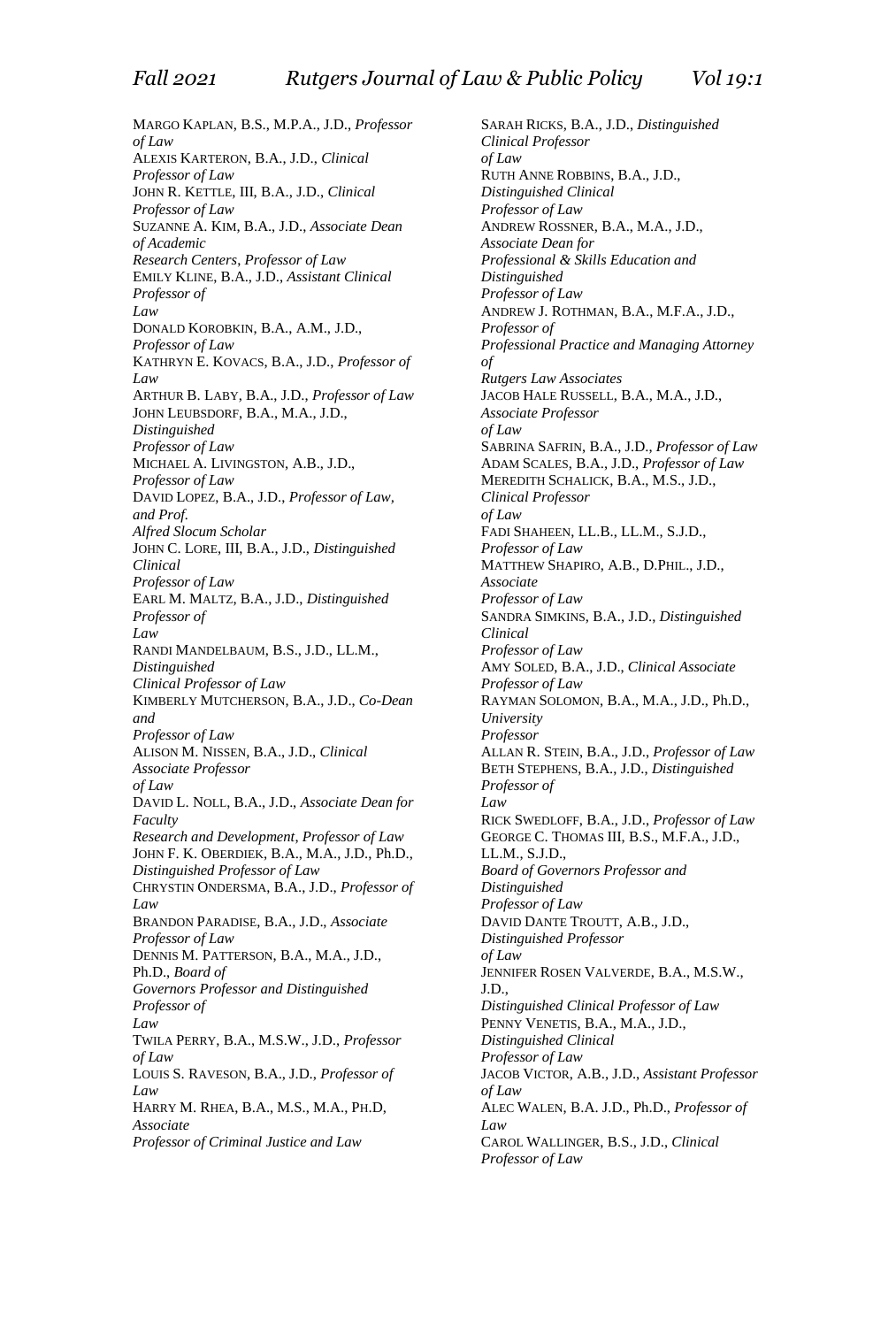MARK S. WEINER, A.B., J.D., Ph.D., *Professor of Law* REID K. WEISBORD, B.S., J.D., *Professor of Law* AMY WIDMAN, B.A., J.D., *Clinical Associate Professor of*

*Law* ADNAN ZULFIQAR, B.A., M.A., M.L.S., J.D., *Associate Professor of Law*

#### **LAW LIBRARY FACULTY**

MARJORIE E. CRAWFORD, B.A., M.L.I.S. WEI FANG, B.S., M.L.I.S., M.S.C.S. DENNIS KIM-PRIETO, B.A., M.S.L.I.S., M.F.A., J.D. REBECCA KUNKEL, B.A., J.D., M.L.I.S. JOOTAEK LEE, M.A., J.D., M.L.S. HEATHER MITCHELL, B.A., M.A., M.L.I.S.

CHARLOTTE D. SCHNEIDER, B.B.A., J.D., M.B.A.,M.S.L.I.S. JUDITH SIMMS, B.A., J.D. NANCY B. TALLEY, B.A., J.D., M.S. CAROLINE YOUNG, B.A., M.S.L.I.S., J.D. JINGWEI ZHANG, LL.B, LL.M

#### **ADJUNCT FACULTY**

BRUCE AFRAN ABED AWAD MEGAN BANNIGAN RICHARD BARKASY CHRISTINE V. BATOR MAUREEN BEHM BRIAN BERKLEY JONATHAN D. BICK PABLO N. BLANCO JAY BLUMBERG PAUL BOND ANDREW BONDAROWICZ HAL BRAFF SUSAN BRICKLIN SHELDON BROSS JOHN M. CANNEL CAROLYN CAMPANELLA ROBERT D. CHESLER HON. JAMES B. CLARK III ROGER W. CLARK ARNOLD S. COHEN ROBERT COOPER MARC DAVIES MEGAN DAVIES DEREK DECOSMO RAQUEL DESTEPHANO MICHAEL R. DICHIARA HON. ANN DONIO LINDA EFFENBEIN BRENDA EUTSLER BARRY EVENCHICK HON. MARK FALK VERONICA FINKELSTEIN BRIAN FOLEY HON. TRAVIS L. FRANCIS DAVID FRIZELL ANGIE GAMBONE

KEVIN GARDNER DANIEL GARRIE J. PATRICK GERAGHTY ROBERT S. GOLDSMITH BRUCE I. GOLDSTEIN FAITH GREENFIELD DEBRA E. GUSTON JANET HALLAHAN RYAN A. HANCOCK HON. DOROTHY HARBECK HON. NOEL HILLMAN HERB HINKLE RAQUIBA HUQ NANCY IANNONE CYNTHIA JACOB MARC JOAQUIN JOHN KEARNEY ALEX KEMENY GEORGE KENNY BARRY KITAIN TRAVIS LASTER RONALD J. LEVINE MICHAEL MACKO ROBERT J. MACPHERSON ANN MALLGRAVE IRA B. MARCUS ROBERT E. MARGULIES BRUCE MATEZ JOHN MCMAHON WILLIAM MCNICHOL ANGELLA MIDDLETON SHERYL MINTZ GOSKI T. GARY MITCHELL LOUIS MOFFA ERIC MORAN ALISON MORRIS

HON. EDWARD M. **NEAFSEY** BRIAN NEARY PHILIP NEUER MITCHEL M. NOVITZKY LAWRENCE ORLOFF GWEN ORLOWSKI MICHAEL PARKER CYMIE PAYNE TARA PELLICORI CAROLINE PETRILLA TODD POLAND ROBERT S. POPESCU JONATHAN I. RABINOWITZ HON. DAVID RAGONESE HON. EDUARDO ROBRENO BRUCE ROSEN HERB SABLOVE HON. JOEL SCHNEIDER MATTHEW SCHORR WILLIAM SCHROEDER ALEXANDER SHALOM GERALD SHANKER LINDA SHASHOUA VICTORIA SHILTON HON. PATTY SHWARTZ **BILL SLOVER** HEATHER STAPLETON HON. GARY STEIN HEIDI A. TALLENTIRE DENNIS TALTY JANESA URBANO MARCUS WASHINGTON RICHARD WEST TIM WEST NEIL WISE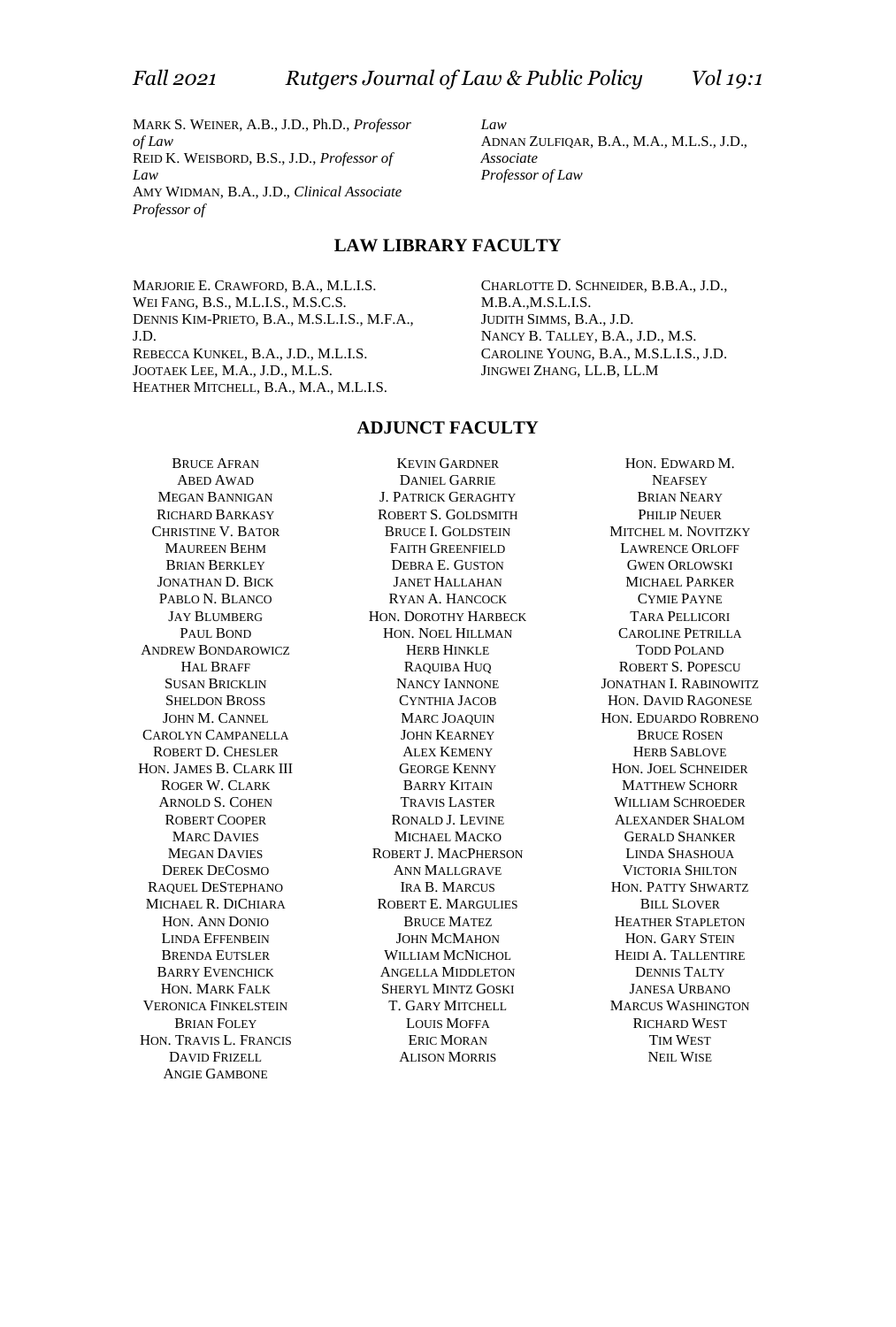#### **STAFF AND ADMINISTRATION**

ELSPETH ABEL ELIZABETH ACEVADO ANGELICA AGUIRRE LISA ALSTON REBECCA BAEHR JEFFREY BALOG JOANN BREA PATRICIA BROWN LORETTA BURR ANGELA CAMPIONE VIRGINIA CAPUTO MAYRA CARABALLO DEBORAH CARR BERNADETTE CARTER ROSELENE CORREIA GINA DAVILA CLIFFORD DAWKINS FRANNIE DESIMONE TIMOTHY DIVITO CHRISTINE DOUGHERTY RHASHEDA DOUGLAS GRACE DUFFIN SUSAN FEATHERS ANDREW FINN JILL FRIEDMAN

SONDRA FURCAJG LINDA GARBACCIO ROBERTA GEDDIS TAI GEDEON ELAINE GIORDANO ARBANA GJOCA KATRINA HALL JASON HERNANDEZ DENISE HIGGINS DAVID HORAN CASSANDRA HUNTER YVENA HYPOLITE WANDA JAMES HABIBAH JOHNSON DENISE JOHNSON-STEINERT MELISSA JORDAN DEBORAH LEAK ARLENE LENTINI CASSANDRA LESTER-KEY MARGARET MCCARTHY PAM MERTSOCK-WOLFE ELIZABETH MOORE JOSEPHINE NAGLE NATHANIEL NAKAO

EDGAR OTIENO LENORE PEARSON MARIE PEEKE MILDRED PEREZ CHRISTOPHER PHILLIPS SARAH K. REGINA NANCY RUBERT THOMAS RYAN DANIEL SANDERS CAROL SHANER CHRISTOPHER SLATER STAN SNIECIKOWSKI DONNA TAGLIAFERRO MARTHA TAYLOR WENDI L. TAYLOR AMY TIMKO ROBIN TODD GWEN TOLBERT CHERYL TURK MARVIN VELASCO REBECCA VERONA ELIZABETH YEAGER ANITA WALTON CLAIRE WHITE NEIL WISE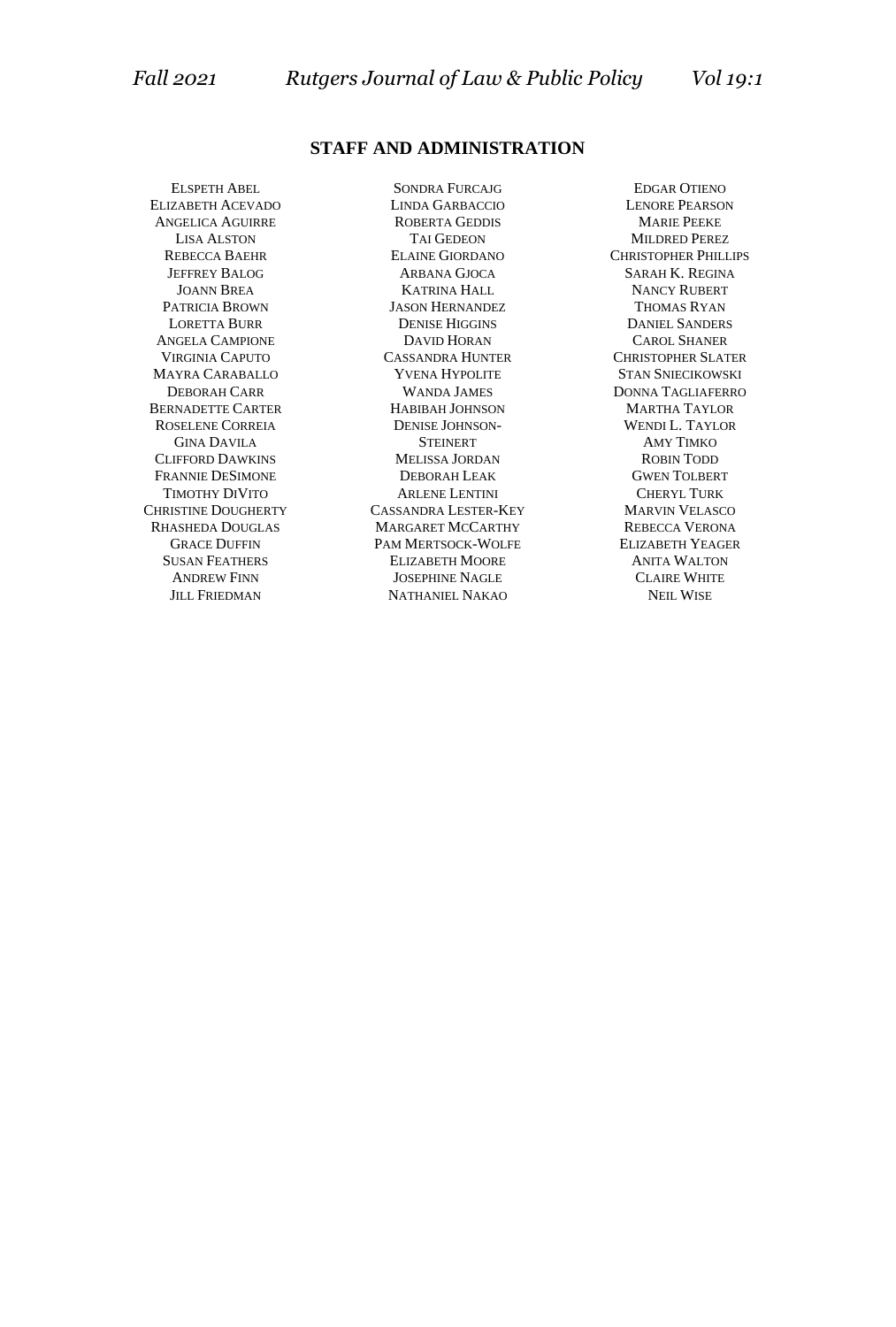# **RUTGERS JOURNAL OF LAW & PUBLIC POLICY**

| VOLUME 19 | <b>FALL 2021</b>      | <b>ISSUE 1</b> |
|-----------|-----------------------|----------------|
|           | <b>Current Issues</b> |                |
|           | in Public Policy      |                |

© 2021 by Rutgers University School of Law – Camden ISSN 1934-37

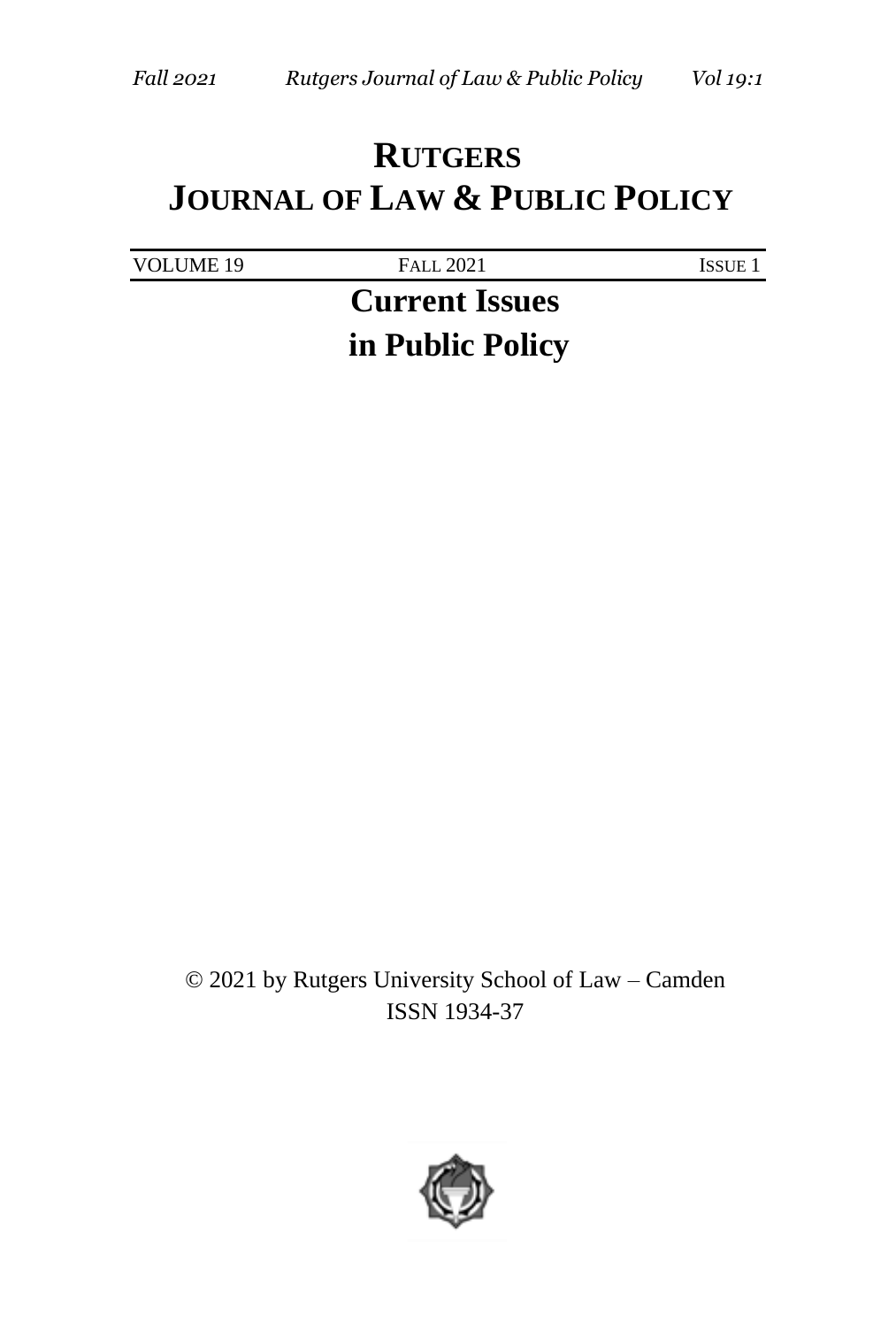

# COMBATING DOMESTIC TERRORISM: CONSTITUTIONAL ISSUES AND PRACTICAL **SOLUTIONS**

Captain Melissa Ken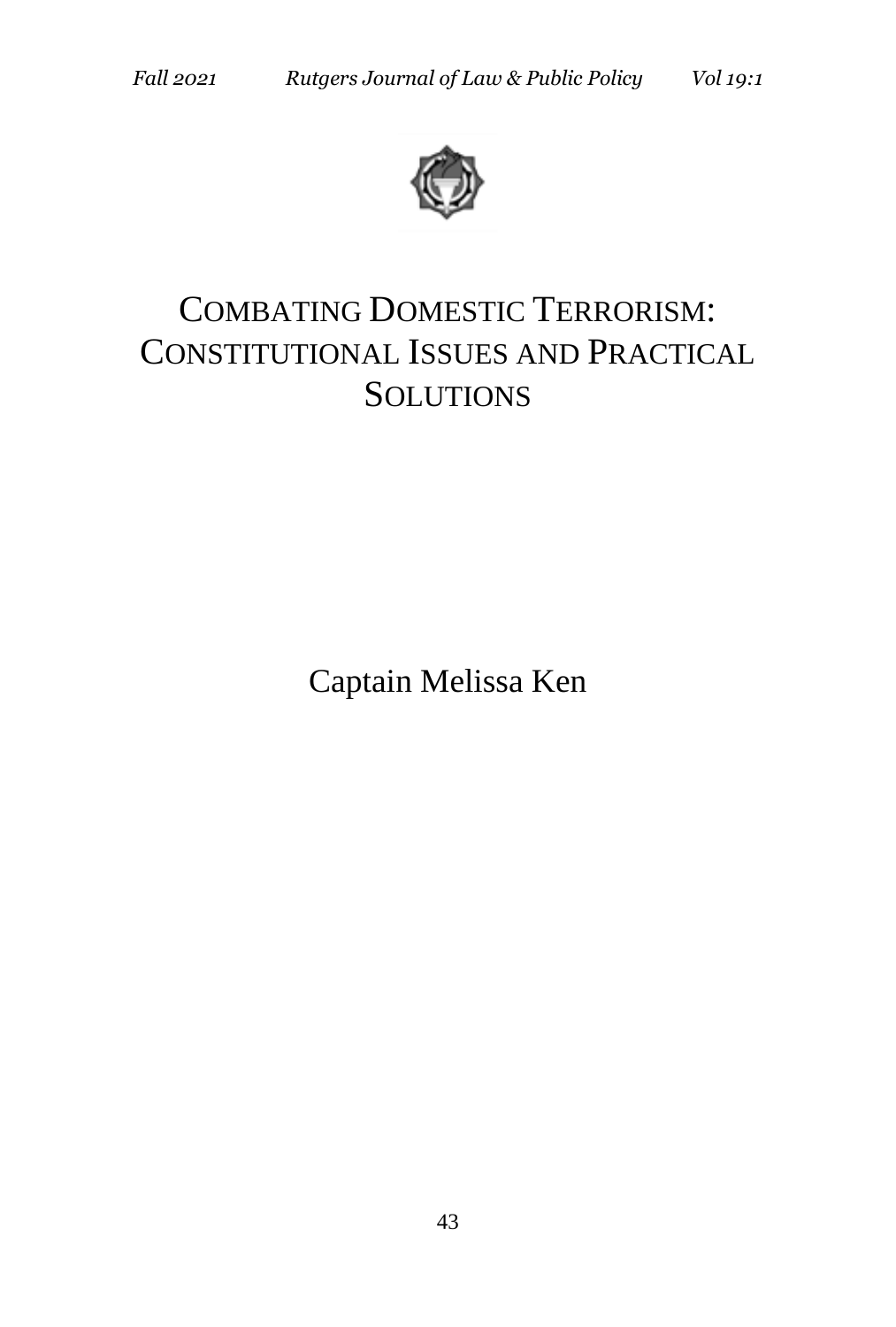#### **ABSTRACT**

Recent events in the United States have fueled the ongoing conversation regarding the domestic terrorist threat within our nation. Multiple studies indicate that the greatest terrorist threat to the United States no longer emanates from a foreign source but comes from within. In response, many lawmakers have proposed various legislative solutions, including the creation of a domestic terrorist organization designation similar to the existing foreign terrorist organization designation. This Article analyzes constitutional issues in creating a domestic terrorist organization designation and concludes that such a designation is not constitutionally feasible. It proposes several practical alternatives to provide law enforcement and prosecutors with the necessary resources and tools to combat this growing threat within the United States while preserving its most cherished liberties, such as freedom of association and free speech.

#### **I. INTRODUCTION**

On January 6, 2021, during the "Rally to Save America," protestors gathered in Washington, D.C. to contest the results of the November election. Impassioned speakers, including then-President Trump, claimed that marching on the Capitol was the last chance to "stop the steal" and save their country. Thousands of protestors marched down Pennsylvania Avenue from the White House toward the Capitol Building. The protestors came from all over the nation with various motivations, goals, and objectives. Once at the Capitol, the protest turned into a riotous assault on the building. A few hundred rioters overwhelmed the Capitol security, overran the barricades, and stormed the building causing lawmakers, who were in process of certifying the election results, to temporarily abandon the certification.<sup>1</sup> Five people died as a result of the attack.<sup>2</sup> Then president-elect Biden described the assault on the U.S. Capitol building as "one of the darkest days in the history of our nation" and an act of domestic terrorism.<sup>3</sup>

<sup>1</sup> *See* Dan Barry, Mike McIntire & Matthew Rosenberg, *'Our President Wants Us Here': The Mob That Stormed the Capitol*, N.Y. TIMES (Sept. 29, 2021), https://www.nytimes.com/2021/01/09/us/capitol-rioters.html.

<sup>2</sup> Jack Healy, *These Are the 5 People Who Died in the Capitol Riot*, N.Y. TIMES (Feb. 22, 2021), https://www.nytimes.com/2021/01/11/us/who-diedin-capitol-building-attack.html.

<sup>3</sup> Ken Thomas & Sabrina Siddiqui, *Biden Says Rioters Who Stormed the Capitol Were Domestic Terrorists*, WALL ST. J.: POLITICS (Jan. 7, 2021, 8:40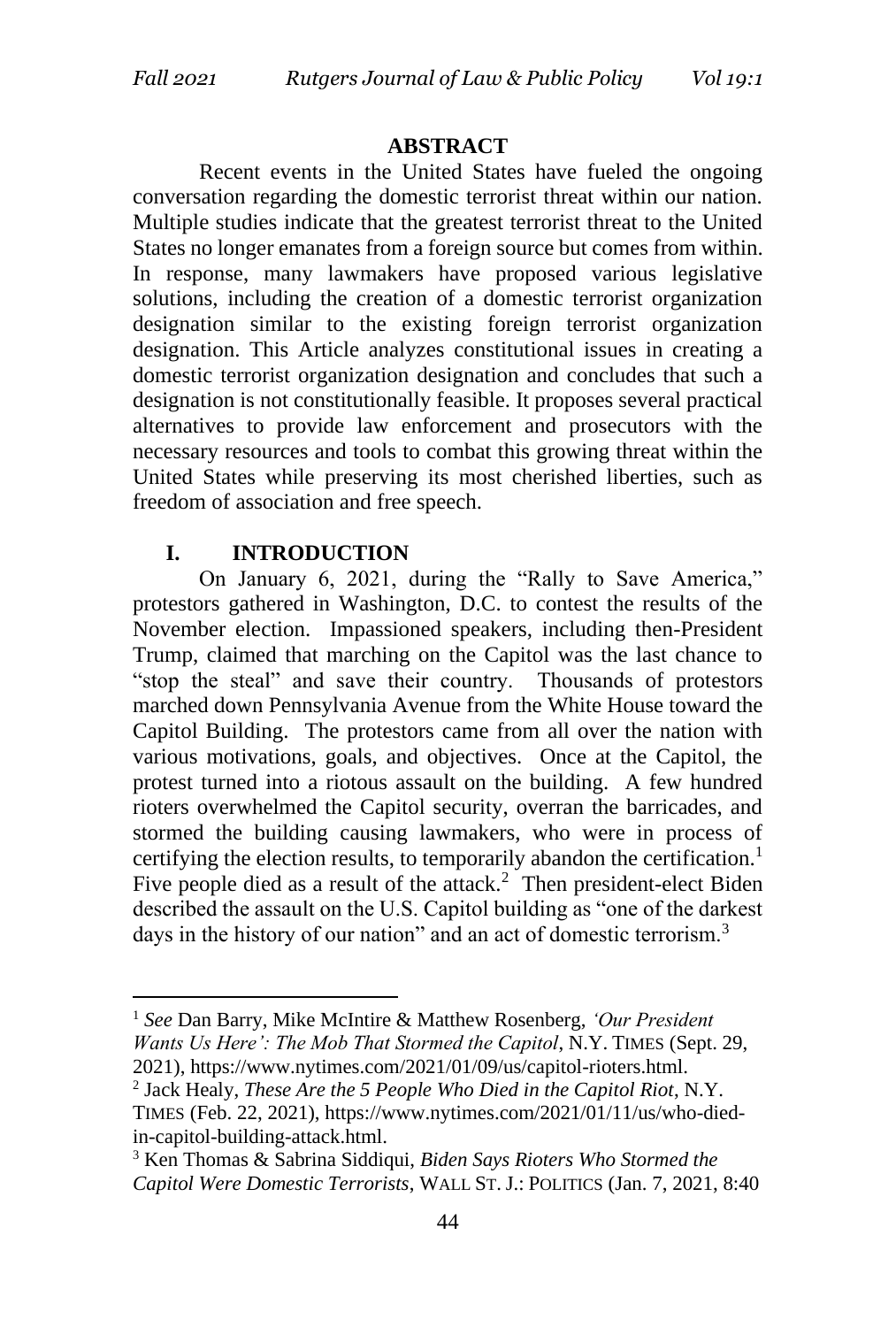Since the attack, several of the rioters have been arrested and charged with various federal offenses, such as unlawfully entering a restricted building, impeding government business, and disorderly conduct.<sup>4</sup> None of those charges include the word "terrorism." This is, at least in part, because the United States does not have a federal criminal domestic terrorism statute or a domestic terrorist organization ("DTO") designation. Congress is considering several bills regarding the criminalization of domestic terrorism at the federal level; however, the conversation regarding the designation of DTOs is less prominent.<sup>5</sup> This is due to the constitutional issues inherent in such a designation.<sup>6</sup>

A DTO designation, particularly as applied to the attack on the U.S. Capitol, raises serious questions regarding the definition of a DTO. There were hundreds of people present at the Capitol on January 6th who did not enter the building or engage in violent acts; should their mere association with the gathering justify designating those individuals as terrorists? As discussed throughout the paper, the key element of terrorism is the utilization of violence or the threat of violence to intimidate civilians or influence government policy.<sup>7</sup> It is also critical to ensure any DTO definition does not infringe on constitutionally protected rights, particularly the First Amendment rights of free speech and freedom of association.<sup>8</sup>

 $7$  18 U.S.C. § 2331(5).

PM), https://www.wsj.com/articles/biden-says-mob-that-stormed-capitolwere-domestic-terrorists-11610046962.

<sup>4</sup> Press Release, Off. Pub. Affs., U.S. Dep't of Just., Thirteen Charged in Fed. Ct. Following Riot at the U.S. Capitol (Jan. 8, 2021),

https://www.justice.gov/opa/pr/thirteen-charged-federal-court-following-riotunited-states-capitol.

<sup>&</sup>lt;sup>5</sup> In 2019, multiple bills proposing the criminalization of domestic terrorism were "drafted in the Senate and in the House of Representatives . . . but none have become law to this date." Francesca Laguardia, *Considering a Domestic Terrorism Statute and its Alternatives*, 114 NW. U. L. REV. ONLINE 212, 215 (2020). In the same year, only one Senate bill and one House bill called for the designation of domestic terrorist organizations. *See* S. Res. 279, 116th Cong. (2019-2020); *see also* H.R. Res. 525, 116th Cong. (2019-2020). 6 JEROME P. BJELOPERA, CONG. RSCH. SERV., R42536, THE DOMESTIC TERRORIST THREAT: BACKGROUND AND ISSUES FOR CONGRESS 9, 62 (2012).

<sup>8</sup> *See* Brian Michael Jenkins, *Five Reasons to Be Wary of a New Domestic Terrorism Law*, THE RAND BLOG (Feb. 24, 2021),

https://www.rand.org/blog/2021/02/five-reasons-to-be-wary-of-a-new-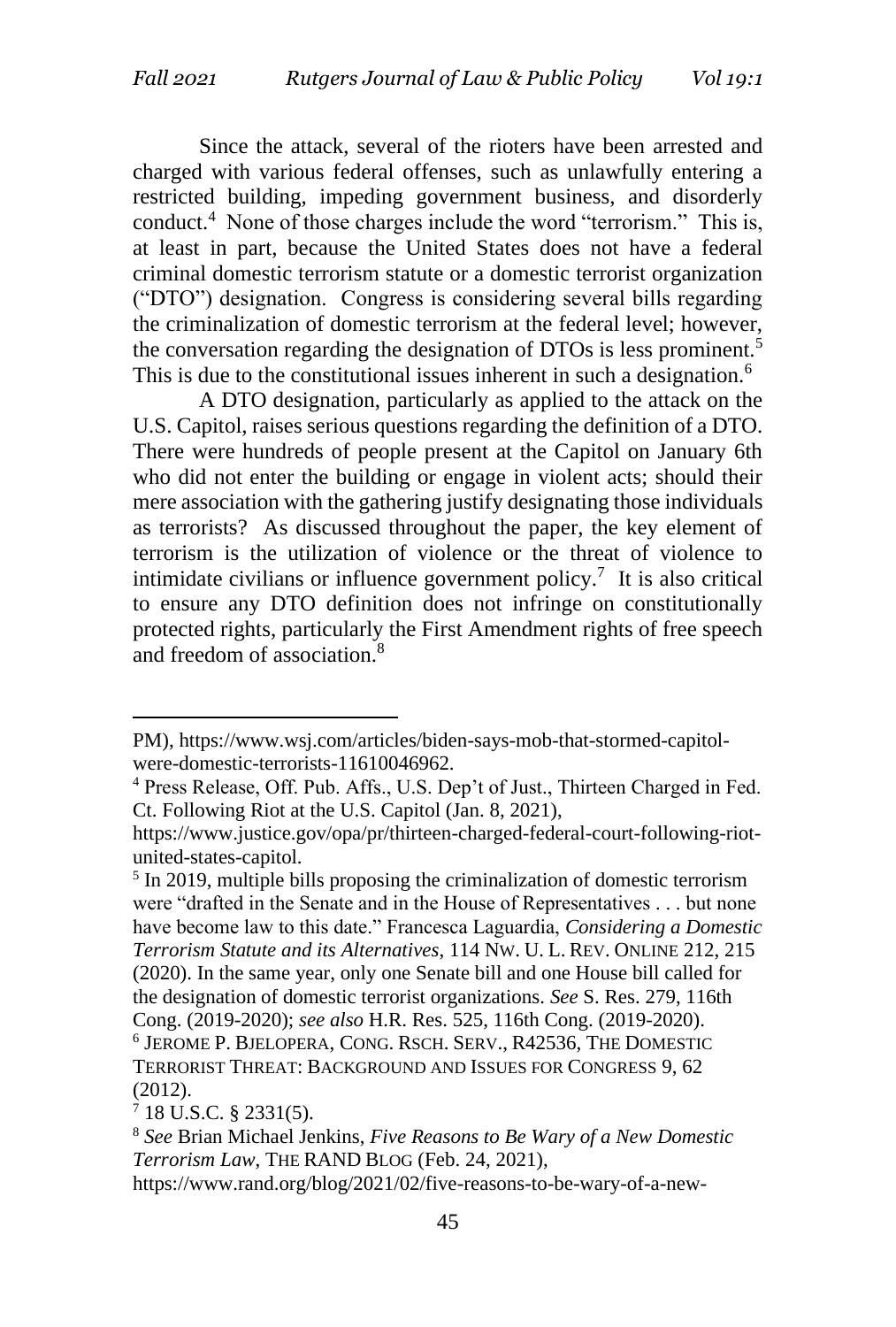Despite issues with designating DTOs, it is essential that law enforcement and prosecutors have the tools necessary to combat this growing threat to our nation. Studies evaluating global terrorism have concluded that the most serious threat facing the United States comes from domestic white supremacist and paramilitary groups.<sup>9</sup> A DTO designation would result in additional resources and funding to law enforcement as well as dedicated research regarding the issue. Without understanding the threat our nation faces, it will be extremely difficult, if not impossible, to effectively combat it.

Domestic terrorist lethality and danger is currently outpacing the threat from foreign and jihadist terrorist groups.<sup>10</sup> Some of the greatest advantages in designating a foreign terrorist organization ("FTO") come from the "legal clarity" and "lucidity in the often complicated [sic] interagency process of coordinating the actions of Executive agencies, by giving them a center focal point upon which the efforts converge."<sup>11</sup> However, as explained below, the FTO designation does not raise the same constitutional concerns as an analogous DTO designation.<sup>12</sup>

While a DTO designation raises serious the constitutional concerns and is likely prohibited, there are other solutions that will enable counter-domestic terrorist efforts to receive the attention and funding needed to combat this rapidly evolving threat. Those solutions include increased utilization of the existing FTO designation process; repurposing federal criminal statutes; creating a DTO process analogous

prod.s3.amazonaws.com/s3fs-

domestic-terrorism.html. ("But in the domestic environment, these activities will inevitably raise legal challenge under the First Amendment.").

<sup>&</sup>lt;sup>9</sup> Right-wing terrorism comprises the majority of terrorist attacks in the United States. Right-wing terrorists are predominantly white supremacists, anti-government extremists, and involuntary celibate (incels). *See* SETH G. JONES, CATRINA DOXSEE & NICHOLAS HARRINGTON, CTR. FOR STRATEGIC & INT'L STUD. BRIEFS, THE ESCALATING TERRORISM PROBLEM IN THE UNITED STATES 1, 7 (2020), https://csis-website-

public/publication/200612\_Jones\_DomesticTerrorism\_v6.pdf.

<sup>10</sup> Neil MacFarquhar, *As Domestic Terrorists Outpace Jihadists, New U.S. Law is Debated*, N.Y. TIMES (Feb. 25, 2020), https://nyti.ms/37RZDys. <sup>11</sup> AUDREY K. CRONIN, CONG. RSCH. SERV., RL32120, THE "FTO" LIST AND CONGRESS: SANCTIONING DESIGNATED FOREIGN TERRORIST ORGANIZATIONS 6-7 (2003).

<sup>12</sup> *See* Holder v. Humanitarian L. Project, 561 U.S. 1 (2010); *see also* Justin S. Daniel, *Blacklisting Foreign Terrorist Organizations: Classified Information, National Security, and Due Process*, 166 U. PA. L. REV. 213 (2017).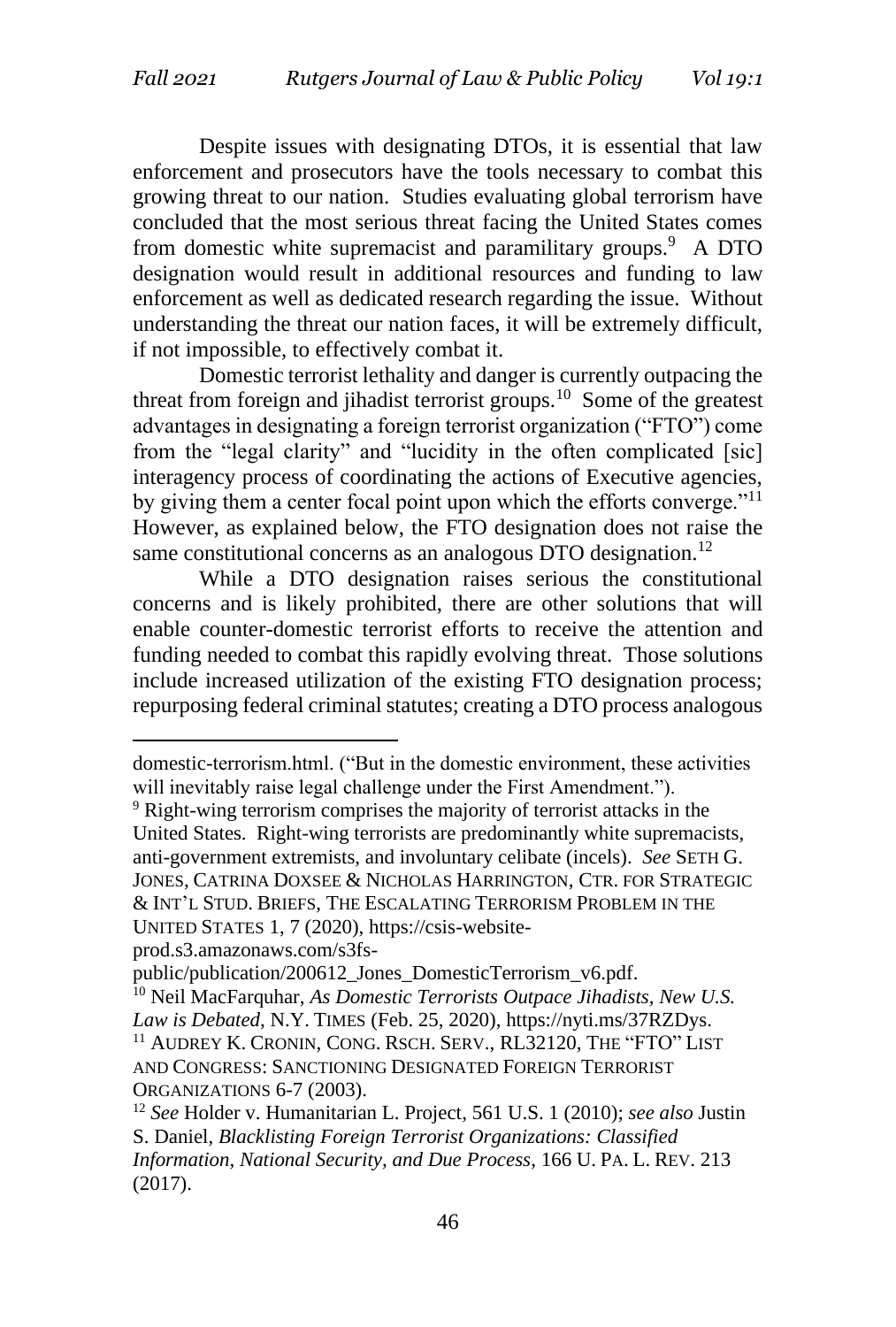to the FBI's gang designation process; and prosecuting paramilitary groups under existing state laws.

This paper will begin by describing the current framework the federal government uses to designate FTOs as well as Specially Designated Global Terrorists ("SDGT") and elucidate the domestic authority for these types of foreign designations. The next section will explore the current federal definition of domestic terrorism while defining the domestic limitations of the authority used to designate FTOs. Finally, this paper will address the practical application of constitutional issues to a DTO designation and propose other viable solutions to combat domestic terrorism.

# **II. FRAMEWORK FOR DESIGNATING FTOs AND SDGTs**

The Bureau of Counterterrorism in the State Department is responsible for identifying and designating entities as FTOs.<sup>13</sup> In making its assessment, the Bureau of Counterterrorism looks at actual or suspected attacks and acts of terror committed by the organization as well as the group's capability and intent to carry out attacks in the future.<sup>14</sup> This broad assessment illustrates the federal government's intention to not only impose accountability upon those who have already taken action against the interests of the United States, but also to prevent future attacks. As illustrated below, there are specific criteria which must be met in order for an organization to be designated as an FTO or SDGT.<sup>15</sup> Additionally, the executive branch is given wide discretion in designating FTOs largely due to the President's foreign relations power under Article II of the Constitution.<sup>16</sup>

# **A. Procedural Framework and Consequences of FTO Designation**

In making an FTO designation, the Bureau of Counterterrorism determines whether the organization engages in "terrorist activity" under the Immigration and Nationality Act  $(INA)^{17}$  or "terrorism" as

<sup>&</sup>lt;sup>13</sup> JOHN W. ROLLINS, CONG. RSCH. SERV., IF10613, FOREIGN TERRORIST ORGANIZATION (FTO) (2019).

<sup>14</sup> *Id.*

<sup>15</sup> 8 U.S.C. § 1182(a)(3)(B); 22 U.S.C. § 2656f(d)(2); *see also* 8 U.S.C. § 1189(a)(1), *amended by* Pub. L. No. 104-132 (1996).

<sup>16</sup> *See generally* U.S. CONST. art. II, §§ 2-3.

 $178$  U.S.C. § 1182(a)(3)(B).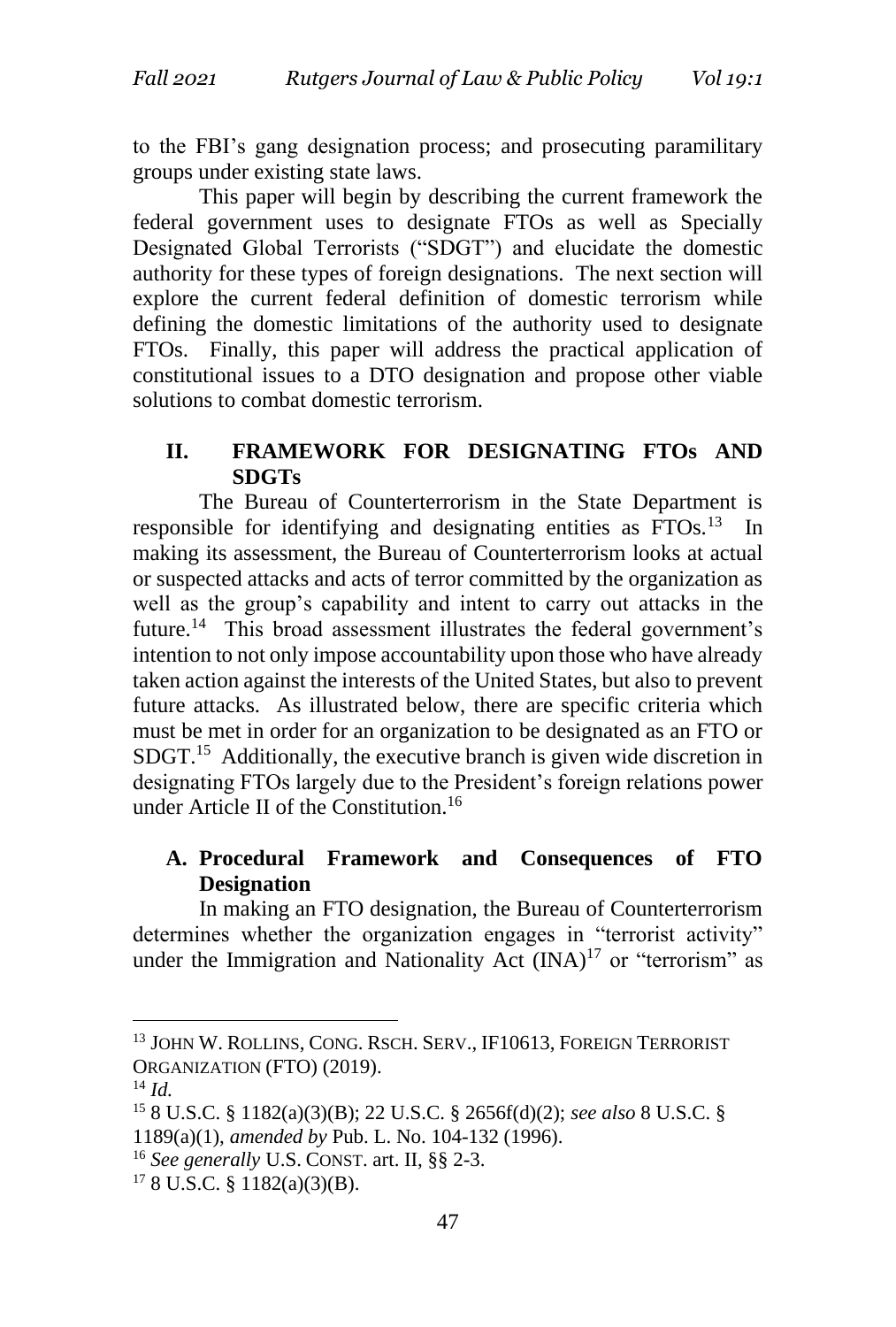defined by the Foreign Relations Authorization Act (FRAA).<sup>18</sup> The INA requires an unlawful act of violence or support effort that involves one of six different types of violence.<sup>19</sup> On the other hand, the FRAA specifically requires that the act of violence be politically motivated and perpetrated against civilian targets.<sup>20</sup> The primary difference in these two definitions is the requisite motivation behind the violent  $act.^{21}$ 

The INA also requires that the Secretary of State determine whether the organization has met three criteria in order to justify FTO designation.<sup>22</sup> Those three criteria are that the suspected terrorist group must: 1) be a foreign organization; 2) engage in or retain the capability and intent to engage in terrorism; and 3) threaten the security of U.S. nationals or the national defense, foreign relations, or economic interests of the United States.<sup>23</sup> After the Secretary of State makes a determination in consultation with the Secretary of the Treasury and the Attorney General, Congress must be notified of the intended designation and is given seven days to object.<sup>24</sup> After the seven-day waiting period, the designation is published and takes effect. $25$ 

If an organization is designated as an FTO, there are severe consequences, including the prohibition of material support or resources to that organization from any person subject to U.S. jurisdiction.<sup>26</sup> Material support is defined very broadly and includes financial support, the provision of property or services, as well as providing training.<sup>27</sup> In addition to a prohibition on material support, foreign national members of FTOs are not permitted to enter the United States.<sup>28</sup> Finally, the Secretary of the Treasury may block all transactions involving domestic financial institutions and FTO assets.<sup>29</sup>

<sup>18</sup> 22 U.S.C. § 2656f(d)(2).

<sup>19</sup> 8 U.S.C. § 1882(a)(3)(B)(iii).

<sup>20</sup> 22 U.S.C. § 2656f(d)(2).

<sup>21</sup> *See generally* Faiza W. Sayed, *Terrorism and the Inherent Right to Self-Defense in Immigration Law*, 109 CAL. L. REV. 615 (2021) (the lack of motivation in the IRA definition has caused individuals acting in self-defense to be barred from admission to the United States).

<sup>22</sup> 8 U.S.C. § 1189(a)(1), *amended by* Pub. L. No. 104-132 (1996).

<sup>23</sup> *Id.*

<sup>24</sup> *Id.*

<sup>25</sup> *Id.*

 $26$  18 U.S.C. § 2339B(a)(1).

<sup>&</sup>lt;sup>27</sup> For full definition, see 18 U.S.C. § 2339A(b)(1)-(3).

<sup>&</sup>lt;sup>28</sup> 8 U.S.C. §§ 1182(a)(3)(B)(i)(IV)-(V), 1227 (a)(1)(A).

 $29$  18 U.S.C. § 2339B(a)(2).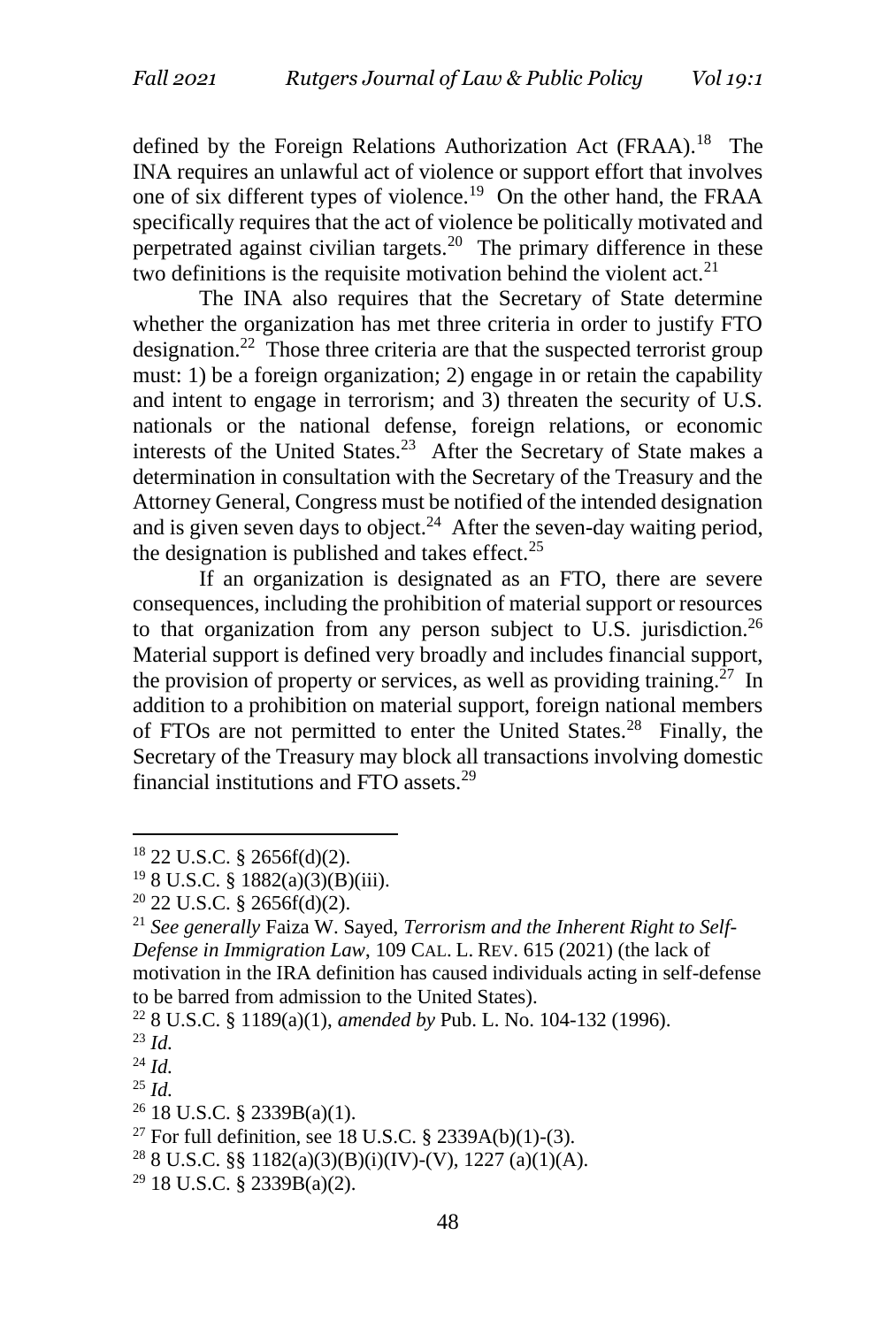Outside of the domestic statutory penalties imposed by FTO designation, there are also several international consequences.<sup>30</sup> The United States is a global leader in the war on terrorism and the United States' determination in this arena carries weight with the global community.<sup>31</sup> Designation as an FTO under American law heightens public awareness and knowledge of terrorist organizations and activities.<sup>32</sup> It also creates a stigma against that organization and helps to isolate it. $33$  These collateral consequences of the FTO designation help to cut off support for that organization, not only from the United States but from around the world.<sup>34</sup>

# **B. Procedural Framework and Consequences of SDGT Designation**

The SDGT designation is a product of the September  $11<sup>th</sup>$ terrorist attacks on the World Trade Centers in New York City.<sup>35</sup> Pursuant to his authority to declare a national emergency,  $36$  then-President Bush issued Executive Order 13,224 which created the SDGT designation and imposed financial sanctions on organizations and individuals deemed to be a threat to American citizens and national security interests.<sup>37</sup> The Secretaries of State and Treasury have the ability to designate SDGTs in consultation with each other as well as the Attorney General and Secretary of Homeland Security.<sup>38</sup>

In order to designate an SDGT, the Executive Order requires that the group or individual meet one of what essentially boil down to four criteria: 1) pose significant risk of committing acts of terrorism; 2)

<sup>30</sup> *Foreign Terrorist Organizations*, U.S. DEP'T OF STATE: BUREAU OF COUNTERTERRORISM, https://www.state.gov/foreign-terrorist-organizations/ (last visited Oct. 22, 2021).

<sup>31</sup> *See generally* AUDREY KURTH CRONIN ET AL., CONG. RSCH. SERV., RL 32120, THE "FTO LIST" AND CONGRESS: SANCTIONING DESIGNATED FOREIGN TERRORIST ORGANIZATIONS (2003).

<sup>32</sup> *Foreign Terrorist Organizations, supra* note 30.

<sup>33</sup> *Id.*

<sup>34</sup> CRONIN ET AL., *supra* note 31.

 $35$  *Id.* 

<sup>36</sup> 50 U.S.C. § 1701; 50 U.S.C. § 1621(a).

<sup>37</sup> Exec. Order No. 13,224, 3 C.F.R. § 13224 (2001), *amended in part by*  Exec. Order No. 13,886, 3 C.F.R. § 13886 (2019).

<sup>38</sup> *See* Exec. Order No. 13,886, 3 C.F.R. § 13886(1)(a); Exec. Order No.

<sup>13,224, 66</sup> Fed. Reg. 48041 (Sept. 12, 2019); 31 C.F.R. § 594.201 note 2 to ¶ (a) (2021).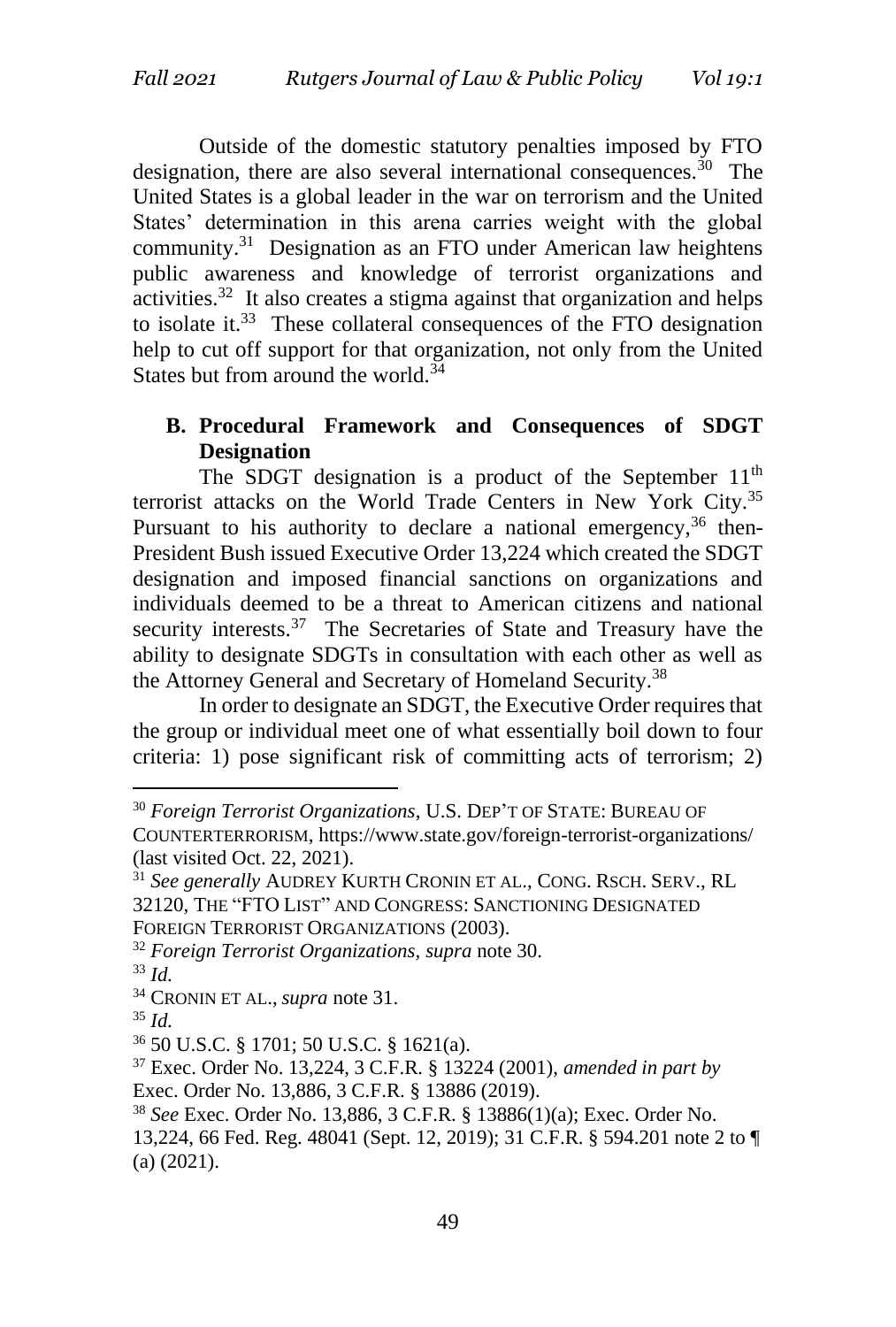participate in training to commit acts of terrorism; 3) be a leader of a designated entity; or 4) own or materially support, or attempt or conspire to own or support, a designated group or individual.<sup>39</sup> This definition is much broader than the FTO designation criteria listed above and can result in the designation of American organizations as SDGTs.<sup>40</sup>

Pursuant to SDGT designation or initiation of investigation regarding an SDGT designation, all of the organization's or individual's assets are blocked.<sup>41</sup> Unlike FTO designation, there are no immigration consequences and lesser criminal penalties.<sup>42</sup> The SDGT's assets remain blocked until the organization has been de-listed.<sup>43</sup> As with the FTO designation, an SDGT organization draws global attention and stigma for its ties to terrorist activity.

#### **C. Executive Authority to Regulate Foreign Affairs**

The robust statutory authority for designating FTOs relies entirely on the President's Article II powers to conduct foreign affairs on behalf of the United States and the broad discretion given to the executive branch by the courts. Article II invests the President with several enumerated foreign policy powers.<sup>44</sup> These Article II powers have been interpreted broadly by the judiciary in cases such as *Curtiss-Wright*<sup>45</sup> and *Holder*. 46

<sup>39</sup> Exec. Order No. 13,224, *supra* note 22.

<sup>40</sup> An Ohio-based, Muslim charity was provisionally designated as an SDGT based on allegations that the charity donated funds to Hamas and that their president was a foreign national. The charity's assets were frozen which essentially shut down the charity. Without assessing the merits of the designation, the district court judge found Fourth Amendment and due process violations. *See* KindHearts v. Geithner, 647 F. Supp. 2d 857 (N.D. Ohio 2009).

<sup>41</sup> Exec. Order No. 13,224, 3 C.F.R. § 13224.

<sup>42</sup> Criminal and civil penalties may apply for violations. *See* 50 U.S.C. § 1705 (2021).

<sup>&</sup>lt;sup>43</sup> Media Note, Off. of the Spokesperson, U.S. Dep't of State, Terrorism Designations FAQs (Feb. 27, 2018), https://2017-2021.state.gov/terrorismdesignations-faqs/index.html.

<sup>&</sup>lt;sup>44</sup> These powers include the power to make treaties and appoint ambassadors (with the advice and consent of the Senate) and the authority to receive ambassadors (which has been interpreted to give the President exclusive power to recognize foreign nations). *See* Zivotofsky v. Kerry, 576 U.S. 1059 (2015); *see also* U.S. CONST. art. II, §§ 2-3.

<sup>45</sup> United States v. Curtiss-Wright Export Corp., 299 U.S. 304 (1936). <sup>46</sup> Holder v. Humanitarian L. Project, 561 U.S. 1, 61 (2010).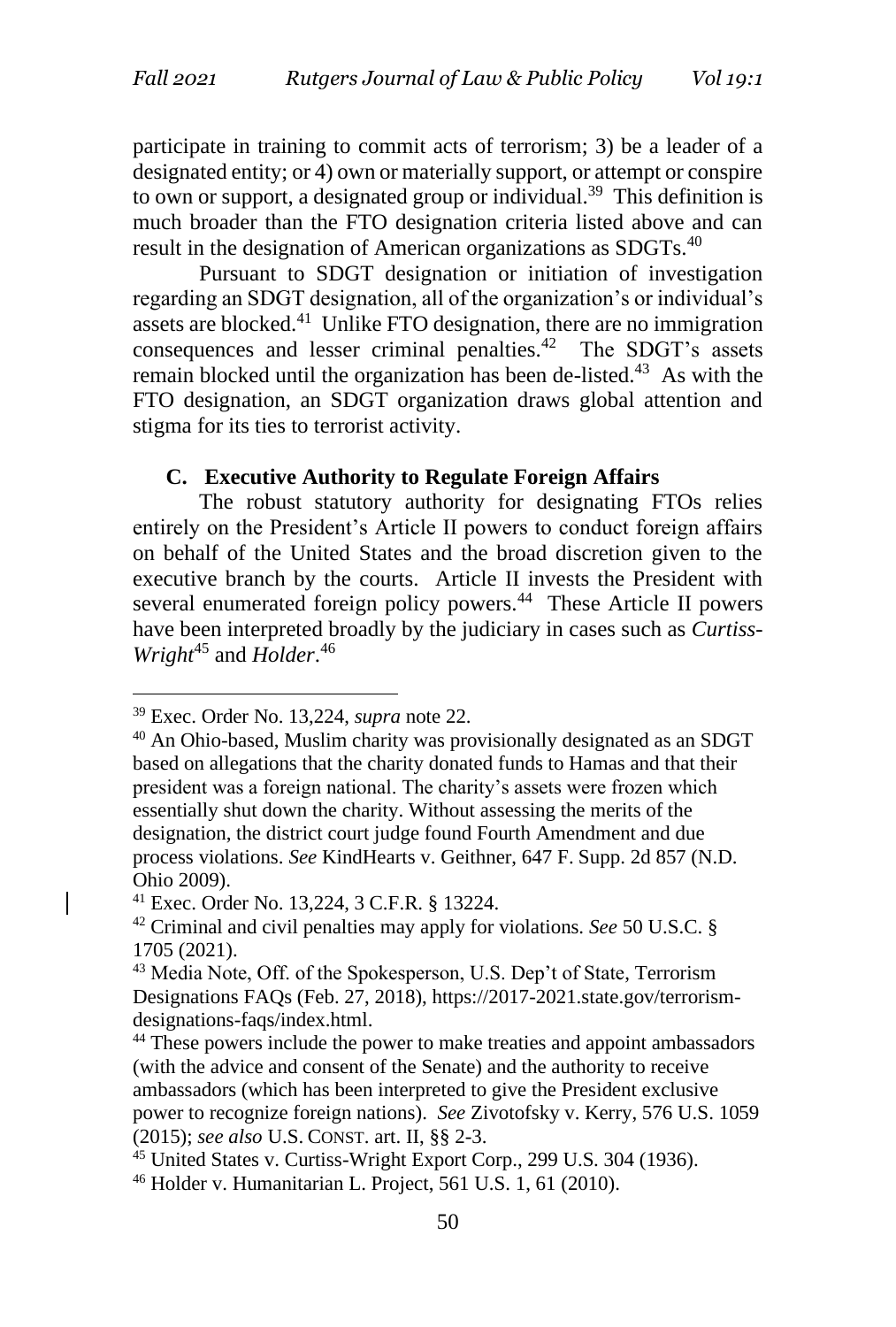In the *Curtiss-Wright* case, the Supreme Court upheld criminal charges for violating a Presidential order.<sup>47</sup> The Court stated that the President is "the sole organ of the federal government in the field of international relations."<sup>48</sup> The expansive holding in *Curtiss-Wright* has since been limited by the *Youngstown* case which made it clear that a President's power may be checked if he acts against the expressly stated will of Congress.<sup>49</sup> However, the discretion accorded to the executive branch in the area of foreign affairs remains very strong.<sup>50</sup>

More recently, the Supreme Court showed great deference to the executive in designating FTOs and drew an interesting line in regards to freedom of association issues under the First Amendment (which will be explored in the next section).<sup>51</sup> The plaintiffs in *Holder* sought an injunction preventing the federal government from enforcing two FTO designations.<sup>52</sup> The plaintiffs claimed that the designations violated their constitutional rights to support the lawful objectives of the organizations.<sup>53</sup> The Court gave deference to the executive's determination that these organizations presented a threat to the United States and merited FTO designation.<sup>54</sup> Thus, the Court was willing to take the executive's assertion essentially at face value in regards to national security and issues of foreign affairs.<sup>55</sup>

<sup>47</sup> *See Curtiss-Wright*, 299 U.S. at 331-32.

<sup>48</sup> *Id.* at 320.

<sup>49</sup> Youngstown Sheet & Tube Co. v. Sawyer, 343 U.S. 579, 604 (1952).

<sup>50</sup> *Id.* at 640.

<sup>51</sup> *Holder*, 561 U.S. at 61.

<sup>52</sup> *Id.* at 7.

<sup>&</sup>lt;sup>53</sup> The designated organizations had both lawful and unlawful objectives (including supporting terrorists), but the Court held that there was no requirement to prove intent to further an organization's illicit activities. The statute requires knowledge of the organization's connection to terrorism, not specific intent to further terrorist activities. *See Holder*, 561 U.S. at 10-12.  $5^4$  *Id.* at 10.

<sup>55</sup> *Constitutional Law*, 124 HARV. L. REV. 179, 259 (2010) ("Central to this decision was the Court's broad deference to the national security judgments of Congress and the executive branch as to what constituted a likely threat of furthering terrorism. Yet, the Court's uncritical reliance on these judgments stood in fundamental tension with the heightened scrutiny that it purported to apply.").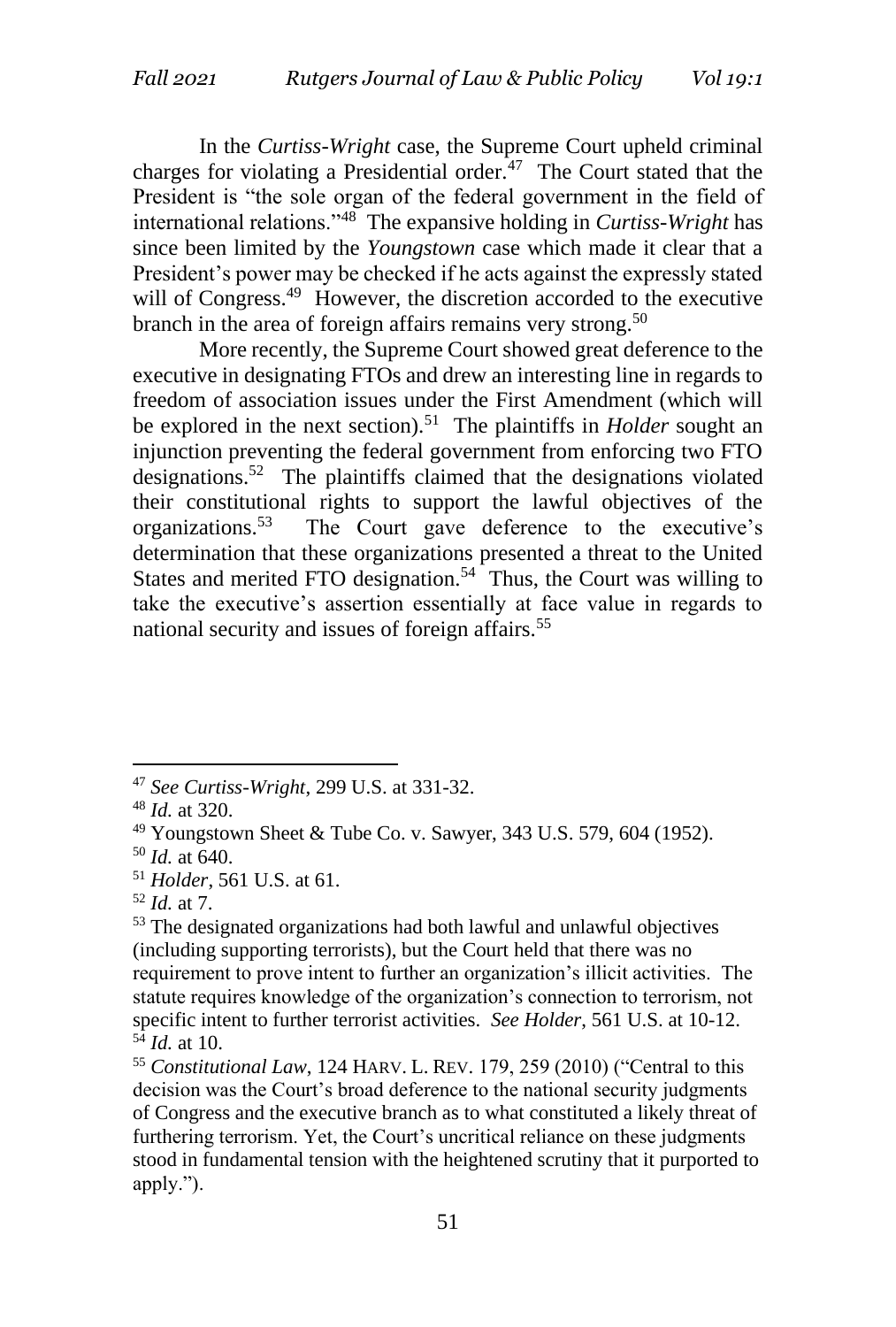# **III. CONSTITUTIONAL ISSUES WITH APPLYING FTO FRAMEWORK TO DOMESTIC ORGANIZATIONS**

As seen above, the executive branch has a great amount of authority and discretion in regards to judicial proceedings centered on foreign affairs and national security interests. Current legislation also supports the FTO designation process.<sup>56</sup> With such strong support from all three branches of government on the subject of FTOs, it seems a simple matter to translate the three FTO criteria into an analogous DTO test. Congress has already defined domestic terrorism in 18 U.S.C. § 2331(5) as follows: "acts dangerous to human life in violation of criminal laws of the United States or any State" intended to intimidate civilians or a government which occurs inside the United States.<sup>57</sup> This existing definition and the framework for FTO designation makes for a seemingly simple DTO test: a domestic organization engaging in domestic terrorism pursuant to 18 U.S.C. § 2331(5) which threatens the security of U.S. nationals or the national defense of the United States.

However, those authorities and support for FTO designation evaporate as soon as the lens of "terrorism" falls on American soil.<sup>58</sup> The Court in *Holder* specifically stated that it was doubtful the same prohibition on material support would survive application to domestic organizations.<sup>59</sup> This is likely due to increased constitutional protections which shield American organizations on U.S. soil, as described below.<sup>60</sup> In order to survive scrutiny, any DTO designation must not violate constitutional civil liberties.<sup>61</sup> This Article will

<sup>56</sup> 8 U.S.C. § 1189.

<sup>57</sup> 18 U.S.C. § 2331(5) (2021).

<sup>58</sup> Even FTO designations are coming under increased scrutiny from the public sector as studies reveal that the existing framework and policies regarding terrorists are used to unfairly subject Muslim- and Arab-Americans to increased scrutiny. MICHAEL GERMAN & SARA ROBINSON, BRENNAN CTR. FOR JUST., WRONG PRIORITIES ON FIGHTING TERRORISM 4 (2018),

https://www.brennancenter.org/sites/default/files/201908/Report\_Wrong\_Pri orities\_Terrorism.pdf.

<sup>59</sup> *Holder*, 561 U.S. at 39 (2010).

<sup>60</sup> *See id.* at 30 (citing Zemel v. Rusk, 381 U.S. 1, 17) ("Congress . . . must of necessity paint with a brush broader than it customarily wields in domestic areas.").

 $61$  Marbury v. Madison, 5 U.S. 137, 180 (1803) ("a law repugnant to the Constitution is void"); *see also The Court and Constitutional Interpretation*, SUP. CT. OF THE U.S.,

https://www.supremecourt.gov/about/constitutional.aspx ("The complex role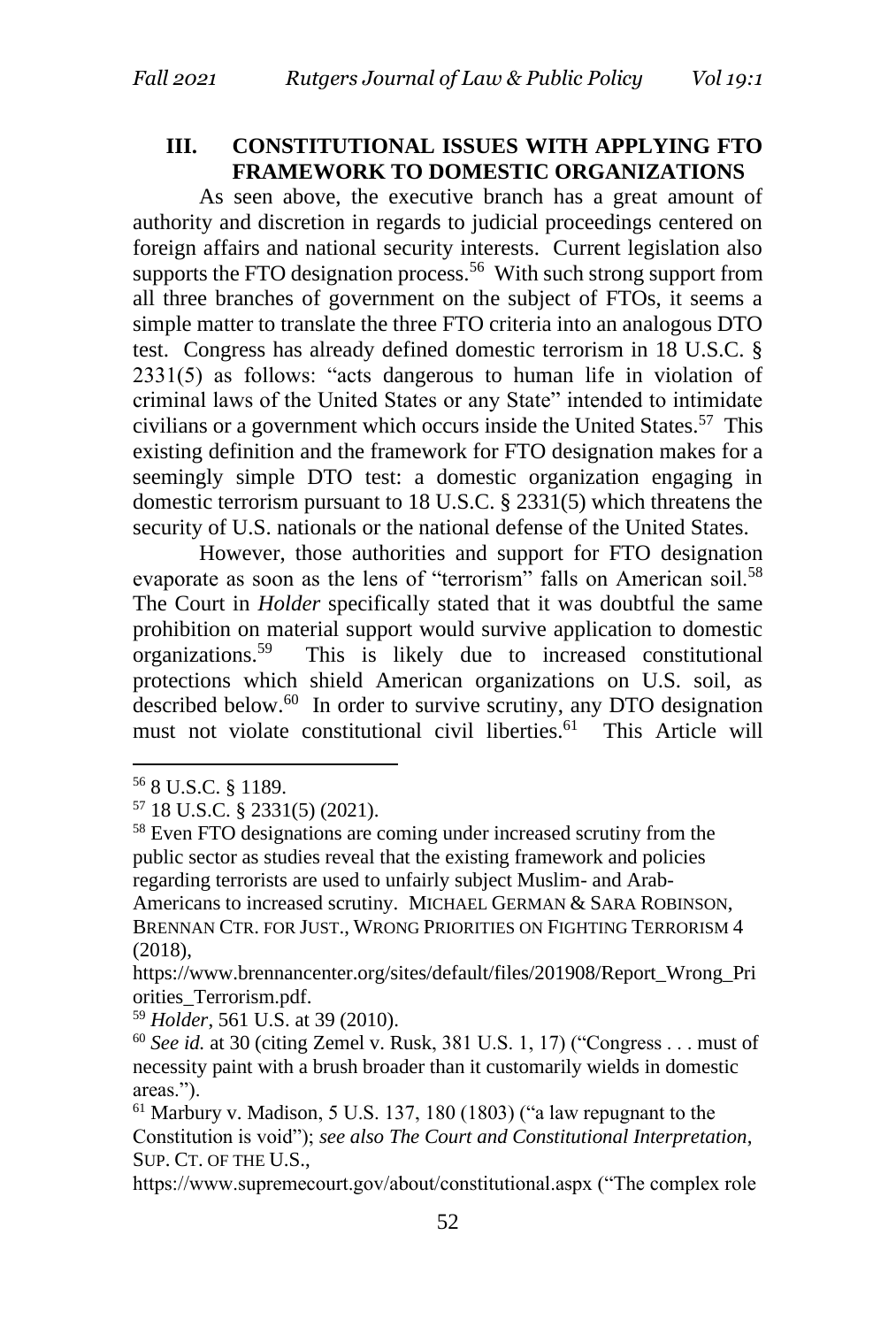specifically address the concerns regarding DTO designation in the context of First Amendment rights violations, namely freedom of speech and freedom of association.<sup>62</sup>

#### **A. Freedom of Speech**

Freedom of speech is guaranteed under the First Amendment.<sup>63</sup> This freedom is a hallmark of Western society; however, the United States likely has the strictest adherence to and broadest interpretation of the idea of free exchange of speech and ideas.<sup>64</sup> Despite calls from Western nations to do otherwise, the U.S. has continued to protect ideas and speech that are considered extremely offensive by other groups and individuals.<sup>65</sup> This strict adherence to cherished civil liberties is part of the American identity. While protections of First Amendment freedom of speech are robust, they are not absolute. There are instances where speech can be, and is, criminal under United States law.

As explained below, essentially when speech crosses the line into intentionally placing people in fear of bodily harm or death, that speech is not protected by the First Amendment. There are some other

of the Supreme Court in this system derives from its authority to invalidate legislation or executive actions which, in the Court's considered judgment, conflict with the Constitution.").

 $62$  There are other Constitutional rights at issue with these designations, such as due process and Fourth Amendment protections against unreasonable search and seizure, including surveillance. However, those topics are beyond the scope of this paper.

 $63$  "Congress shall make no law  $\dots$  abridging the freedom of speech." U.S. CONST. amend. I.

<sup>64</sup> *The U.S. Supreme Court and Freedom of Expression*, 84 INDIANA L. J. 885, 916 (2009) ("in the United States, the freedom of expression is a negative liberty. In contrast, the freedom of expression in Europe is a positive liberty. Thus, the freedom of expression in the United States imposes prohibitions on the State, but rarely imposes duties.") (citing Isaiah Berlin, An Inaugural Lecture Delivered Before the University of Oxford: Two Concepts of Liberty (Oct. 31, 1958),

http://ilj.law.indiana.edu/articles/84/84\_3\_Zoller2.pdf.

<sup>65</sup> Tony Romm & Drew Harwell, *White House Declines to Back Christchurch Call to Stamp Out Online Extremism Amid Free Speech Concerns*, WASH. POST (May 15, 2019),

https://www.washingtonpost.com/technology/2019/05/15/white-house-willnot-sign-christchurch-pact-stamp-out-online-extremism-amid-free-speechconcerns/.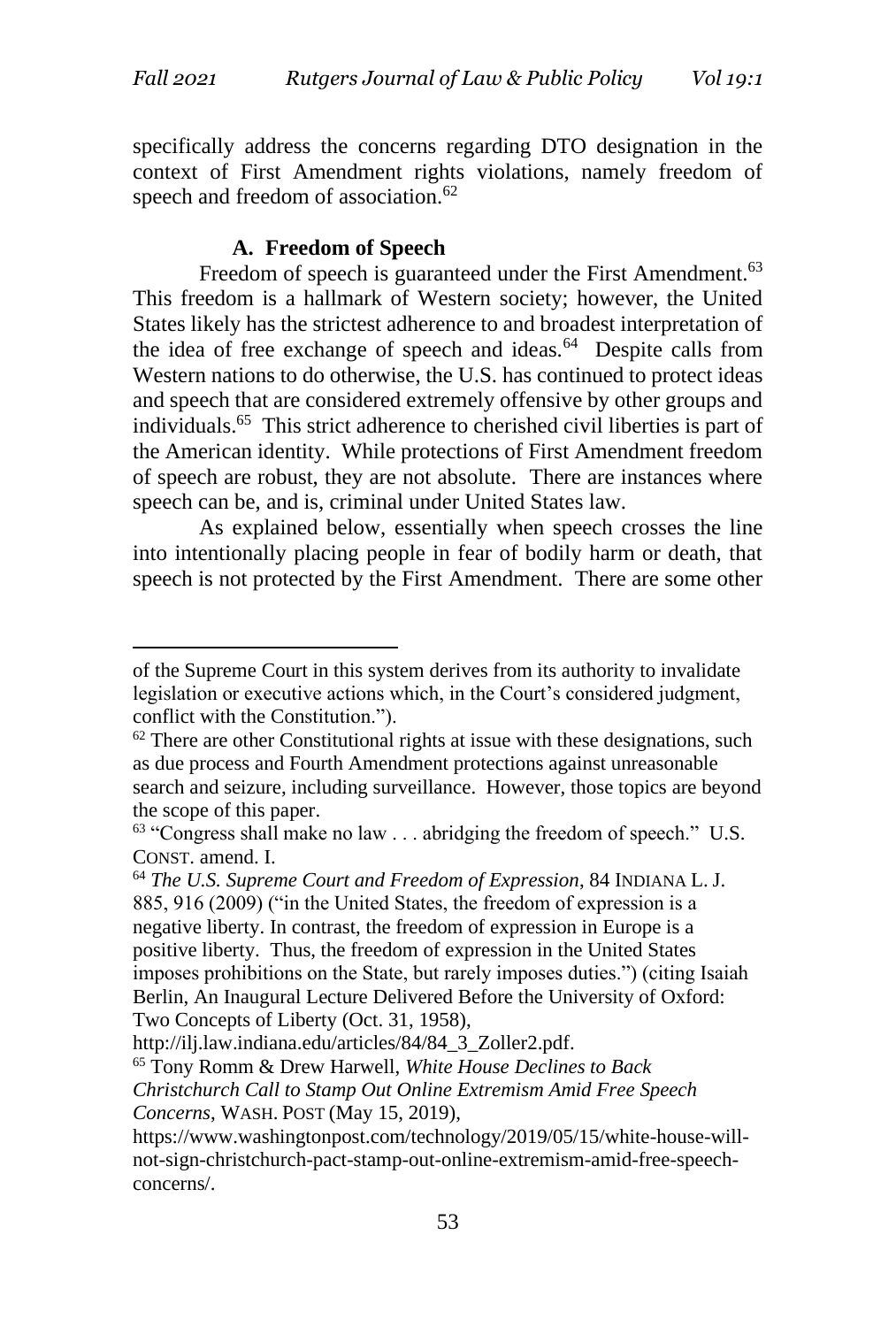recognized categories of speech that are also unprotected;<sup>66</sup> however, content-based speech that falls outside of those categories is considered protected speech.<sup>67</sup> Laws curtailing such speech must typically pass muster under the strict scrutiny test to survive constitutional challenge.<sup>68</sup> Strict scrutiny requires that the government use the most narrowly tailored means to protect a compelling interest.<sup>69</sup> Sex offender registration is an example of a regulation involving First Amendment rights which survives strict scrutiny.<sup>70</sup> However, this is a very limited, specifically carved out exception to the broad protections generally enjoyed by American citizens under the First Amendment.

# **1. True Threat Standard**

Speech can be criminalized if it constitutes a threat.<sup>71</sup> The word "threat" has a very subjective connotation to it – what one person meant as a joke, another person can perceive as a threat.<sup>72</sup> One way to impose criminal liability on speech is if the threat constitutes a "true threat."<sup>73</sup> The Supreme Court laid out the initial criteria for this standard in the Watts case.<sup>74</sup> In order to be a true threat, a court must consider the

<sup>74</sup> *Id.* at 708.

<sup>66</sup> Other unprotected categories include, but are not limited to, obscenity (*see* Miller v. California, 413 U.S. 15 (1973)) and child pornography (*see* New York v. Ferber, 458 U.S. 747 (1982)).

<sup>67</sup> *See* Elonis v. United States, 575 U.S. 723 (2015); *see also* Watts v. United States, 394 U.S. 705 (1969).

<sup>&</sup>lt;sup>68</sup> "A law that is content based on its face is subject to strict scrutiny regardless of the government's benign motive, content-neutral justification, or lack of 'animus toward the ideas contained' in the regulated speech." Reed v. Town of Gilbert, 576 U.S. 155, 165 (2015) (internal citation omitted).

<sup>69</sup> Stephen A. Siegel, *The Origin of the Compelling State Interest Test and Strict Scrutiny*, 48 AM. J. LEGAL HIST. 355, 359-60 (2006).

<sup>70</sup> *See* United States v. Fox, 286 F. Supp. 3d 1219, 1244 (D. Kan. 2018) (district court found federal Sex Offender Registration and Notification Act served the compelling government interest of protecting the public from sex offenders and was narrowly tailored by tracking only essential information). <sup>71</sup> 18 U.S.C. § 875(c) (criminalizes the transmission in interstate or foreign commerce of communications containing "any threat to kidnap any person or any threat to injure the person of another").

<sup>72</sup> *See generally* Elonis v. United States, 575 U.S. 723, 731 (2015)

<sup>(</sup>considered criminal liability when speaker did not intend to convey a threat, but his words were perceived as a threat).

<sup>73</sup> Watts v. United States, 394 U.S. 705, 707 (1969).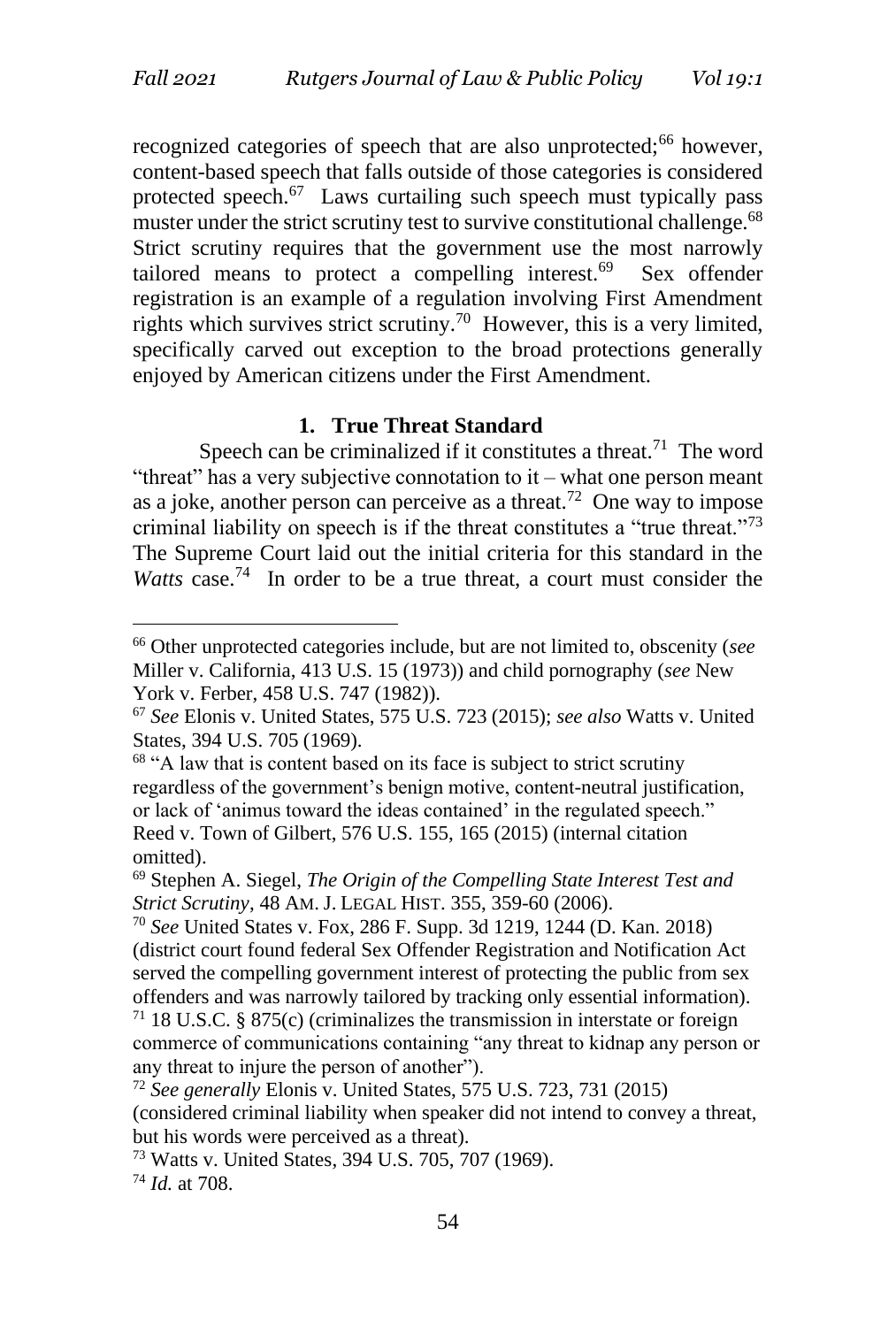context, conditional nature, and reaction of the listener.<sup>75</sup> Recently, the Supreme Court added to this test in the *Elonis* case. In *Elonis*, the Court determined that the speaker must have intended the speech to be considered a threat (adopting a subjective intent requirement) while the recipient's understanding of the speech is not dispositive (rejecting an objective intent requirement).<sup>76</sup>

Additionally, the Supreme Court held that there is no First Amendment protection for speech or symbolic conduct (such as cross burning) meant to communicate a serious expression of an intent to commit violence or to intimidate others.<sup>77</sup> The Court stated that the true threat standard consists of "those statements where the speaker means to communicate a serious expression of an intent to commit an act of unlawful violence to a particular individual or group of individuals."<sup>78</sup> In a pre-cursor to *Elonis*, the Court in *Black* held that a true threat is where the speaker has the "intent of placing the victim in fear of bodily harm or death."<sup>79</sup>

#### **2. Incitement Standard**

As opposed to the true threat standard where provoking fear or intimidation can be sufficient to criminalize speech, the criminal incitement standard requires that speech be at least likely to result in unlawful action.<sup>80</sup> The current incitement standard is known as the *Brandenburg* test.<sup>81</sup> For speech to be criminalized, the test requires that the speech in question produce imminent lawless action or be likely to produce such action.<sup>82</sup> The Court in *Brandenburg* found that these criteria were not met and overturned the conviction of a Ku Klux Klan leader who called for vengeance against the U.S. government, African Americans, and Jewish individuals during a rally which was locally televised.<sup>83</sup> The limits of this incitement standard were very recently

<sup>75</sup> *See generally* Virginia v. Black, 538 U.S. 343 (2003).

<sup>76</sup> *Elonis*, 575 U.S. at 737-38 (2015).

<sup>77</sup> *Black*, 538 U.S. at 360, 362-63 (2003).

<sup>78</sup> *Id.* at 359.

<sup>79</sup> *Id.* at 360.

<sup>80</sup> Brandenburg v. Ohio, 395 U.S. 444, 447 (1969).

<sup>81</sup> *Id.* at 448-49.

<sup>82</sup> *Id.* at 447.

<sup>83</sup> *Id.* at 447.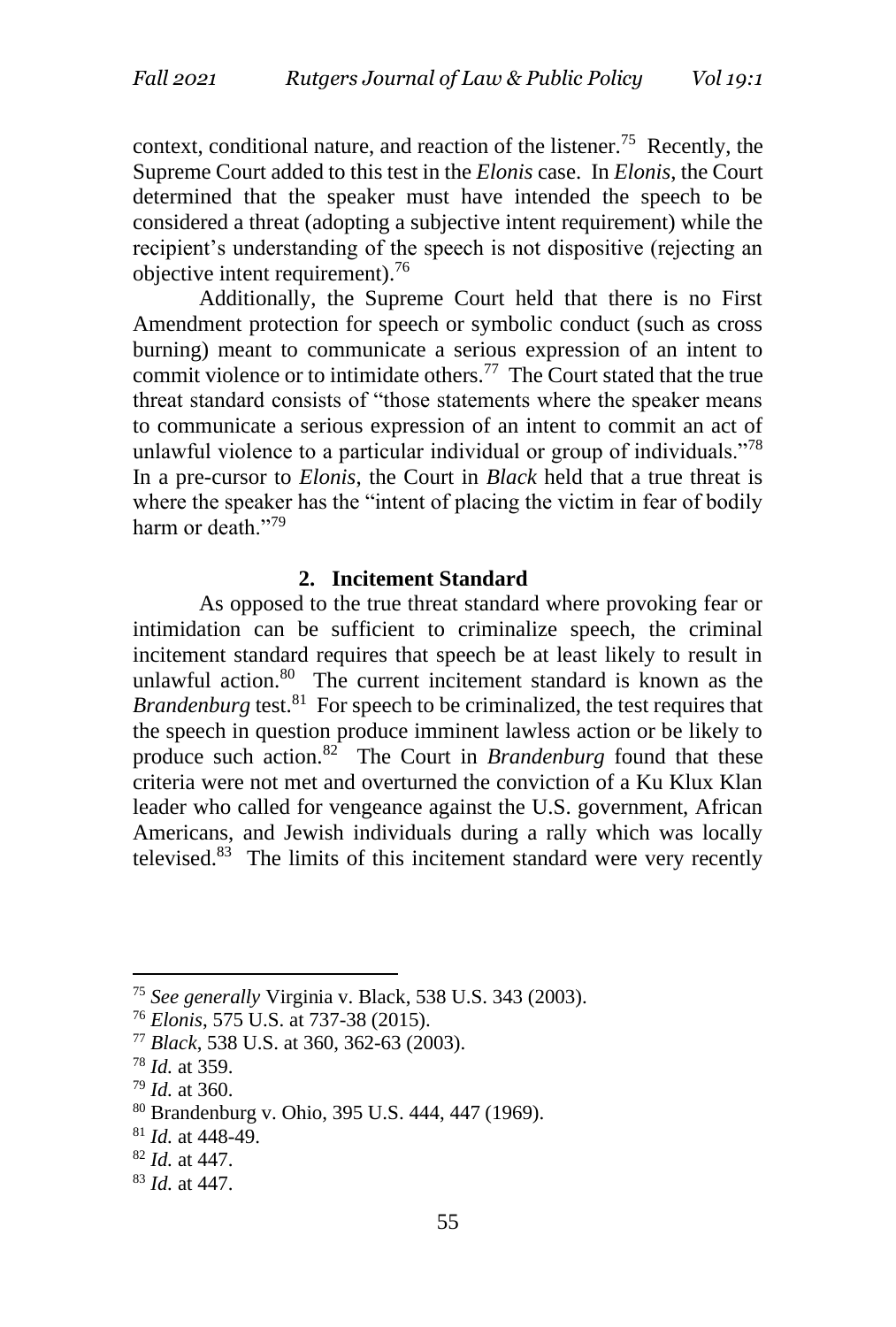tested and analyzed by two separate federal courts in recent years resulting in different opinions on the federal Anti-Riot Act.<sup>84</sup>

The Anti-Riot Act criminalizes traveling in interstate or foreign commerce to incite, organize, or aid and abet a riot.<sup>85</sup> This Act was passed "[a]fter several years of increasing unrest in cities and as a result of demonstrations against the Vietnam War and for civil rights."<sup>86</sup> The Act reflected Congress's focus on targeting "the speech and conduct of so-called 'outside agitators,' specifically, Black political leaders and Communists, who were supposedly able to evade existing state anti-riot statutes."<sup>87</sup> Although the Act has not been used much in the past few decades, it has made a resurgence in the modern era.<sup>88</sup>

The first case, decided by the Central District of California in 2019, charged four defendants with conspiracy to riot and using a facility of interstate commerce with the intent to riot in violation of the Anti-Riot Act.<sup>89</sup> The defendants were allegedly members of the Rise Above Movement (RAM), a white supremacist organization, and traveled to three political rallies in California during the charged time period.<sup>90</sup> At two of the rallies, the defendants allegedly assaulted counter-protestors.<sup>91</sup> The defendants challenged the constitutionality of the Anti-Riot Act.<sup>92</sup> The Court agreed with the defendants and dismissed all charges against them. In dismissing the charges, the Court found that the Act criminalized speech and actions "taken long before any crowd gathers . . . so long as the individual acts with the required purpose" and that the Act did not contain an imminence requirement which "eviscerates *Brandenburg*'s protections of speech."<sup>93</sup> As such, the Act "substantially infringe[d] on the rights to free speech and

<sup>84</sup> 18 U.S.C. § 2101; *See* United States v. Rundo, 497 F. Supp. 3d 872, 874- 75, 876 (C.D. Cal. 2019), *rev'd and remanded*, 990 F.3d 709 (9thCir. 2021);

*see also* United States v. Miselis, 972 F.3d 518, 525 (4th Cir. 2020).  $85$  18 U.S.C. § 2101(a)(1)-(4).

<sup>86</sup> Dennis Melamed, *Really Reading the Riot Act*, HISTORY.NET (Feb. 2018), https://www.historynet.com/really-reading-riot-act.htm.

<sup>87</sup> *United States v. Miselis: Fourth Circuit Finds the Anti-Riot Act Partially Unconstitutional*, 134 HARV. L. REV. 2614, 2617 (2021).

<sup>88</sup> *Id.* at 2614.

<sup>89</sup> United States v. Rundo, 497 F. Supp. 3d 872, 874-75, 876 (C.D. Cal.

<sup>2019),</sup> *rev'd and remanded*, 990 F.3d 709 (9thCir. 2021).

<sup>90</sup> *Id.* at 875, *rev'd and remanded*, 990 F.3d 709.

<sup>91</sup> *Id.* at 876, *rev'd and remanded*, 990 F. 3d 709.

<sup>92</sup> *Id.* at 875-76, *rev'd and remanded*, 990 F.3d 709.

<sup>93</sup> *Id.* at 877, *rev'd and remanded*, 990 F.3d 709.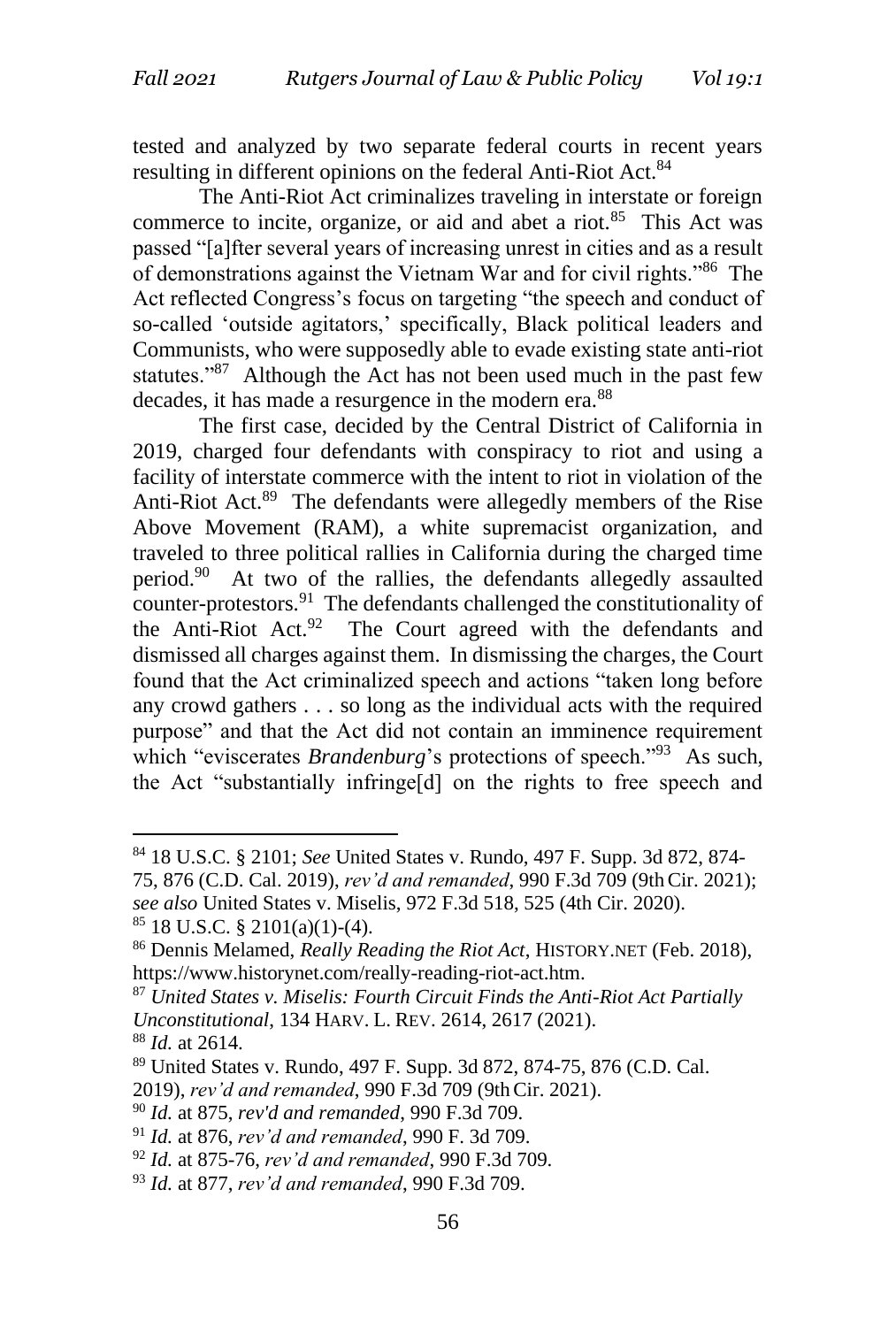freedom of assembly" resulting in its being unconstitutionally overbroad.<sup>94</sup> However, the Ninth Circuit recently held that "the district court erred in finding the Anti-Riot Act facially overbroad" and reversed the decision.<sup>95</sup> The Ninth Circuit's opinion largely tracks with the next case, decided by the Fourth Circuit Court of Appeals.<sup>96</sup>

The Fourth Circuit Court of Appeals also analyzed the incitement statement in a case involving two defendants who entered conditional guilty pleas to conspiracy to violate the Anti-Riot Act.<sup>97</sup> Again, the defendants were allegedly members of RAM who travelled to the "Unite the Right" rally in Charlottesville, Virginia, and allegedly assaulted counter-protestors.<sup>98</sup> Again, the defendants challenged the constitutionality of the Anti-Riot Act as being "facially overbroad." However, in this case, the Court held that the Act was only unconstitutional in part and that the portions of the statute which held up under constitutional scrutiny supported the conviction.<sup>99</sup> The Court specifically found unconstitutional the portions of the Act which criminalized speech tending to "encourage" or "promote" a riot as well as the criminalization of speech "urging others to riot."<sup>100</sup> The Court reasoned that by removing the portions of the statute which created unconstitutional broadness, the remainder of the statute is severable and left intact.<sup>101</sup> Pursuant to the remaining provisions of the statute, it is a violation of the Anti-Riot Act to commit violence in furtherance of a riot to which the defendants admitted in their provisional guilty plea.<sup>102</sup>

While these cases were decided in different circuits at different levels, they address similar questions regarding the incitement standard and its constitutionality. The District Court, albeit overturned, invalidated the entirety of the Anti-Riot Act while the Fourth Circuit eliminated only the provisions pertaining to speech with no imminency

<sup>94</sup> *Id.* at 879, *rev'd and remanded*, 990 F.3d 709.

<sup>95</sup> *See* U.S. v. Rundo, 990 F.3d 709 (9th Cir. 2021).

<sup>&</sup>lt;sup>96</sup> The Ninth Circuit invalidated the provisions prohibiting "speech tending to 'organize,' 'promote,' or 'encourage' a riot and expands that prohibition to 'urging' a riot and to mere advocacy. To that extent, we agree with the Fourth Circuit that the Act criminalizes a substantial amount of protected speech." U.S. v. Rundo, 990 F.3d 709, 720 (9th Cir. 2021).

 $97$  United States v. Miselis, 972 F.3d 518, 525 (4th Cir. 2020).

<sup>98</sup> *Id.* at 529.

<sup>99</sup> *Id.* at 530.

<sup>100</sup> *Id.* at 540, 546-47.

<sup>101</sup> *Id.* at 530.

<sup>102</sup> *Id.* at 547.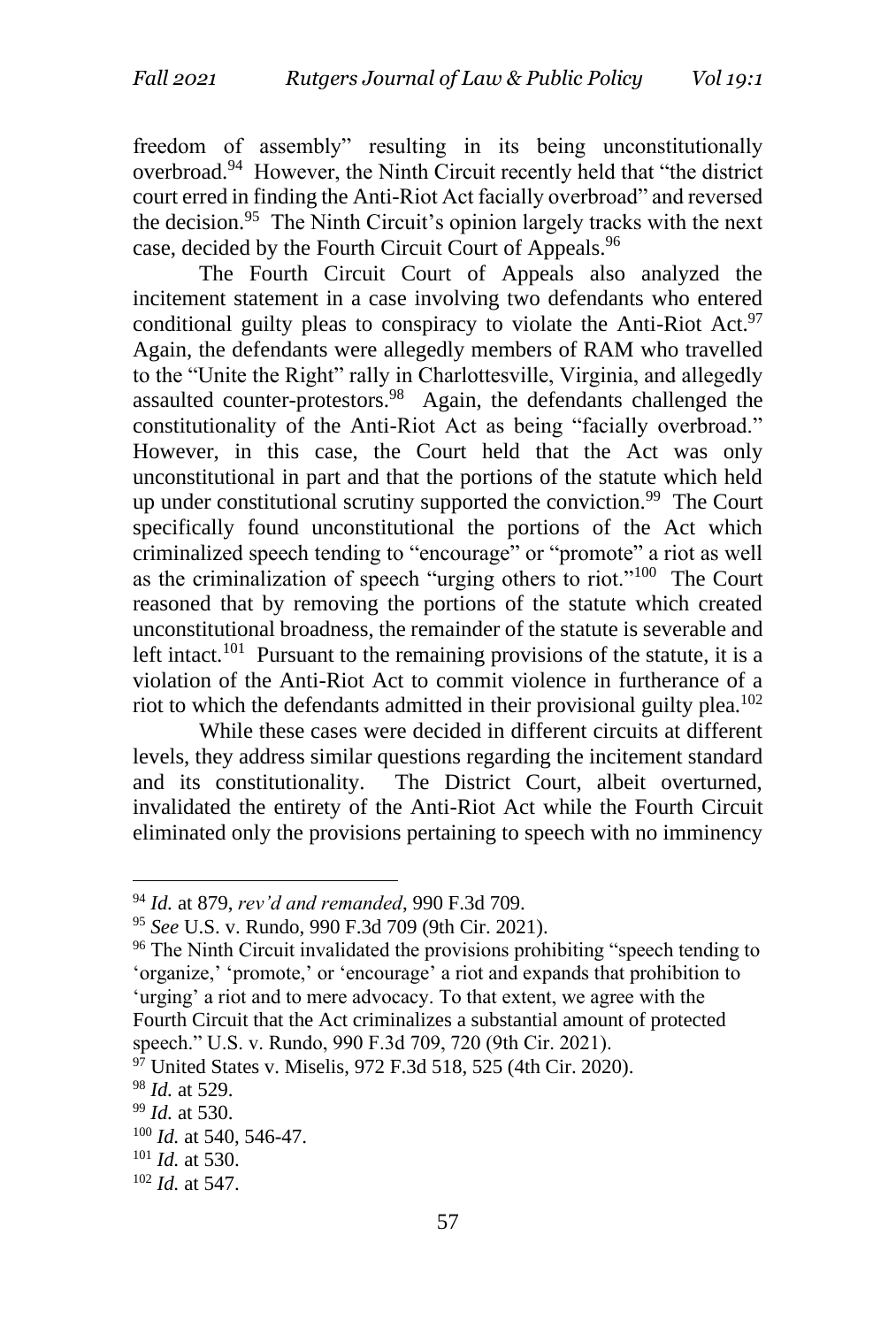to violent, unlawful actions.<sup>103</sup> Both of these cases illustrate the difficult of balancing First Amendment rights against deterring and punishing criminal activity. They also demonstrate the importance of the imminency standard in ensuring pure speech is not criminalized.

# **B. Freedom of Association**

Freedom of association is not explicitly enumerated in the Constitution. Rather it is an implied, but powerful, right derived from the Constitutional right of freedom of speech. $104$  In order to fully exercise one's right to speech, it is essential to engage in those speech activities with others.<sup>105</sup> If a person's right to be a member of a certain group or to join in speech activities with like-minded individuals is abridged, this constitutes a violation of the First Amendment.<sup>106</sup> "A 'blanket prohibition of association with a group having both legal and illegal aims' would present 'a real danger that legitimate political expression or association would be impaired."<sup>107</sup> This domestic application of the freedom of association principle directly contrasts with its application in a case involving FTOs.

As previously discussed, the *Holder* Court accepted the executive branch's assertion that any material support to the organizations in question constituted assistance to its unlawful goals.<sup>108</sup> In the *Claiborne Hardware* case, however, the Court held that prohibiting material support or membership in a group holding both lawful and unlawful objectives violates the First Amendment.<sup>109</sup> The key difference is the domestic nature of the issue in *Claiborne Hardware* as opposed to the international nature of the issue in *Holder*. 110 The *Holder* Court went so far as to say that, in the international context, criminalizing material support to a properly designated FTO did not violate constitutional liberties as the "statute

<sup>103</sup> *See* United States v. Rundo, 497 F. Supp. 3d 872, 874-75, 876 (C.D. Cal. 2019), *rev'd and remanded*, 990 F.3d 709 (9thCir. 2021); *see also* United States v. Miselis, 972 F.3d 518, 525 (4th Cir. 2020).

<sup>104</sup> NAACP v. Alabama, *ex rel.* Patterson 357 U.S. 449 (1958); U.S. CONST. amend. I.

<sup>105</sup> *See generally* NAACP v. Alabama, *ex rel.* Patterson 357 U.S. 449 (1958). <sup>106</sup> *Id.* at 462.

<sup>107</sup> NAACP v. Claiborne Hardware Co., 458 U.S. 886, 919 (1982) (internal citation omitted).

<sup>108</sup> Holder v. Humanitarian L. Project, 561 U.S. 1, 25-26 (2010).

<sup>109</sup> *Claiborne Hardware Co.,* 458 U.S. 886, 908-09 (1982).

<sup>110</sup> *Claiborne Hardware Co.,* 458 U.S. 886; *Holder*, 561 U.S. 1 (2010).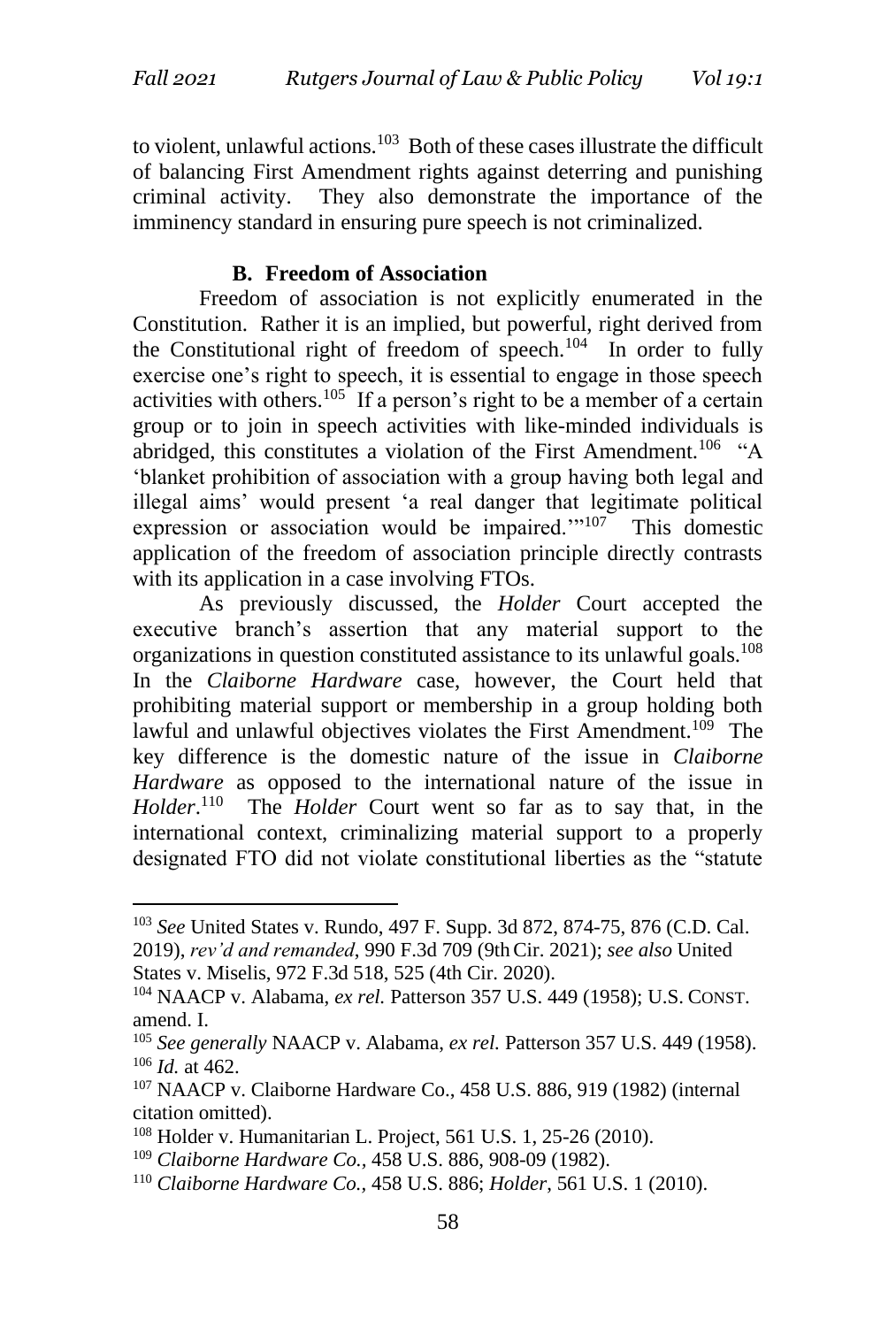does not prohibit being a member of one of the designated groups or vigorously promoting and supporting the political goals" of the  $\text{FTO}.^{111}$ Instead, the statute authorizing the FTO designation merely prohibited provision of financial assistance.<sup>112</sup>

However, in the context of an American organization with American members, constitutional protections are more robust.<sup>113</sup> Pursuant to *Claiborne*, a group's aims must be illegal and the individual must hold "a specific intent to further those illegal aims" for membership to be prohibited.<sup>114</sup> This presents an entirely different test and sets a much higher bar for any DTO designation.

# **IV. PROPOSED SOLUTIONS TO THE DTO DESIGNATION ISSUE**

Constitutional limitations on laws implicating freedom of speech and association make it impossible to broadly define a DTO in the same way the federal government already defines  $FTOs$ <sup>115</sup> While there is a possibility that a limited definition of a DTO could pass constitutional muster (discussed below), the most likely solution to the domestic terrorism threat is a multi-faceted approach requiring participation from state and federal government as well as law enforcement at all levels.<sup>116</sup> These solutions involve creating an administrative process similar to the FBI's gang designations; repurposing federal criminal statutes; utilizing the existing FTO framework to designate FTO analogues to our domestic terrorist threat; and bringing existing state law to bear in order to combat paramilitary organizations.

<sup>111</sup> *Holder*, 561 U.S. at 39 (citing Humanitarian L. Project v. Reno, 205 F. 3d 1130, 1133 (9th Cir. 2000)).

<sup>112</sup> *Id.*

<sup>113</sup> *See Holder*, 561 U.S. at 38 ("We also do not suggest that Congress could extend the same prohibition on material support at issue here to domestic organizations.").

<sup>114</sup> *Claiborne Hardware Co.,* 458 U.S. at 920.

<sup>115</sup> *Holder*, 561 U.S. 1.

<sup>116</sup> *See generally* Francesca Laguardia, *Considering A Domestic Terrorism Statute and Its Alternatives*, 114 NW. U. L. REV. 212, 244 (2020).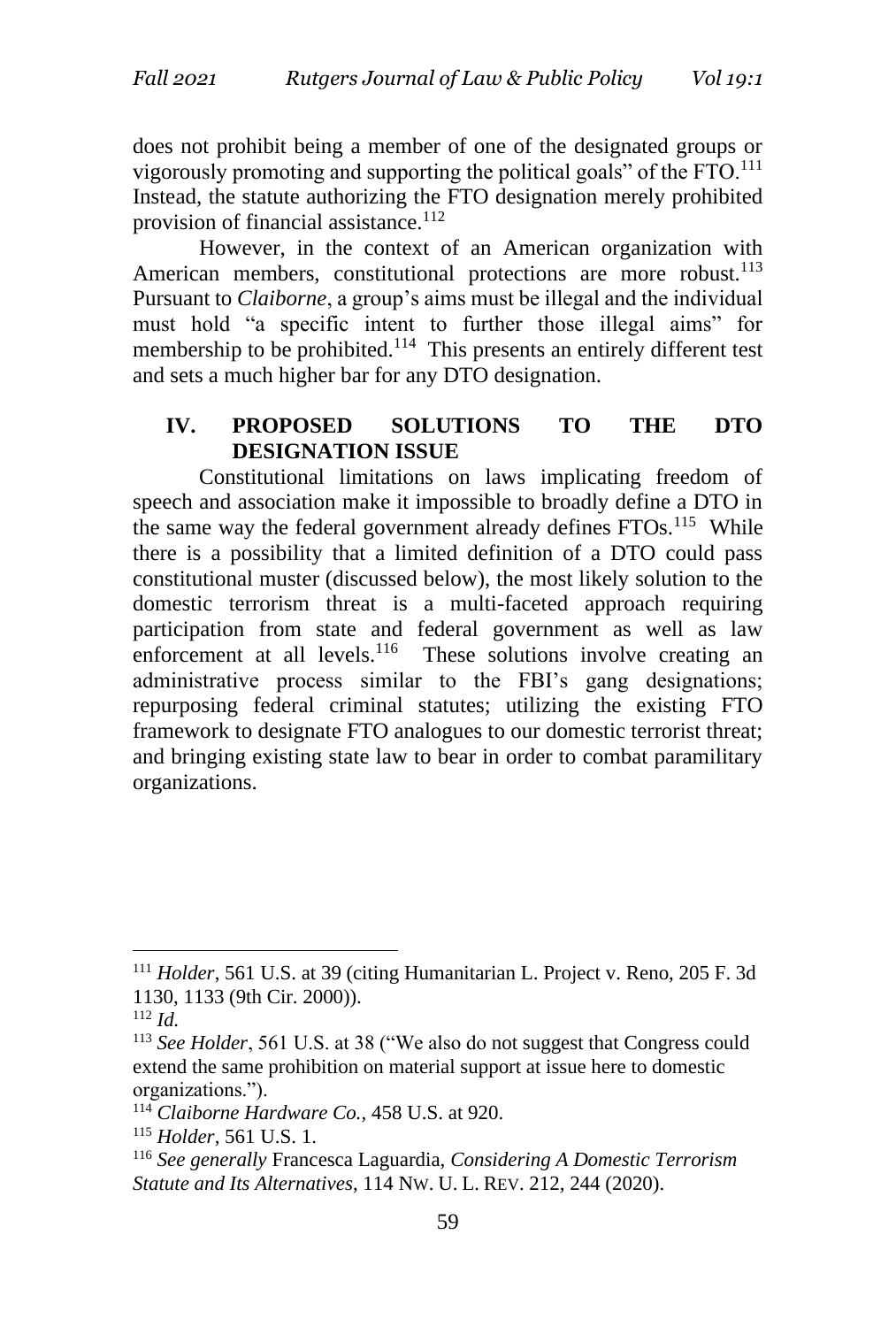#### **A. Pass Legislation Defining DTOs**

As discussed above, the First Amendment provides an effective shield against limitations on speech and association.<sup>117</sup> However, the courts have carved out limited exceptions which could, in theory, provide the basis for the designation of DTOs.<sup>118</sup> An extremely limited definition of a DTO might not violate constitutional rights if it targets only the most heinous groups.  $^{119}$ 

In order for speech to be criminalized, that speech must contain a true threat, $120$  constitute criminal incitement, $121$  or communicate intent to commit violence or intimidate others.<sup>122</sup> Pursuant to *Claiborne Hardware*, in order for criminal liability "to be imposed by reason of association alone, it is necessary to establish that the group itself possessed unlawful goals and that the individual held a specific intent to further those illegal aims." $123$  These factors combined present an extremely high constitutional threshold for a DTO designation. Such a high bar, in fact, that only groups that are actively involved in or imminently about to commit criminal misconduct would likely qualify. In essence, only groups that would already be subject to charges for criminal conspiracy would be eligible for designation.

The limits of the type of group activity coupled with the high level of required criminal intent provide such a narrow basis for a DTO designation that it is unrealistic to implement on any level that would have a meaningful impact. If a criminal enterprise has reached the point where group classification is permissible without infringing on First Amendment rights, then law enforcement already has a basis to initiate and investigate under normal criminal procedures. Additionally, the list of DTOs would evolve so rapidly that there would be no realistic

<sup>117</sup> *See generally* NAACP v. Alabama, *ex rel.* Patterson 357 U.S. 449 (1958); *Claiborne Hardware Co.*, 458 U.S. 886; *Holder*, 561 U.S. 1 (2010).

<sup>118</sup> *See generally* Virginia v. Black, 538 U.S. 343 (2003).

<sup>119</sup> VICTORIA L. KILLION, CONG. RSCH. SERV., TERRORISM, VIOLENT EXTREMISM, AND THE INTERNET: FREE SPEECH CONSIDERATIONS 37 (2019), https://sgp.fas.org/crs/terror/R45713.pdf ("[A] law that is narrowly drafted to prohibit online speech that falls within one of the so-called unprotected categories of speech may not trigger heightened First Amendment scrutiny.").

<sup>120</sup> *See* Watts v. United States, 394 U.S. 705 (1969); *see also* Elonis v. United States*,* 575 U.S. 723 (2015).

<sup>121</sup> *See* Brandenburg v. Ohio, 395 U.S. 444 (1969).

<sup>122</sup> *See Black*, 538 U.S. at 363.

<sup>123</sup> NAACP v. Claiborne Hardware Co*.,* 458 U.S. 886, 920 (1982).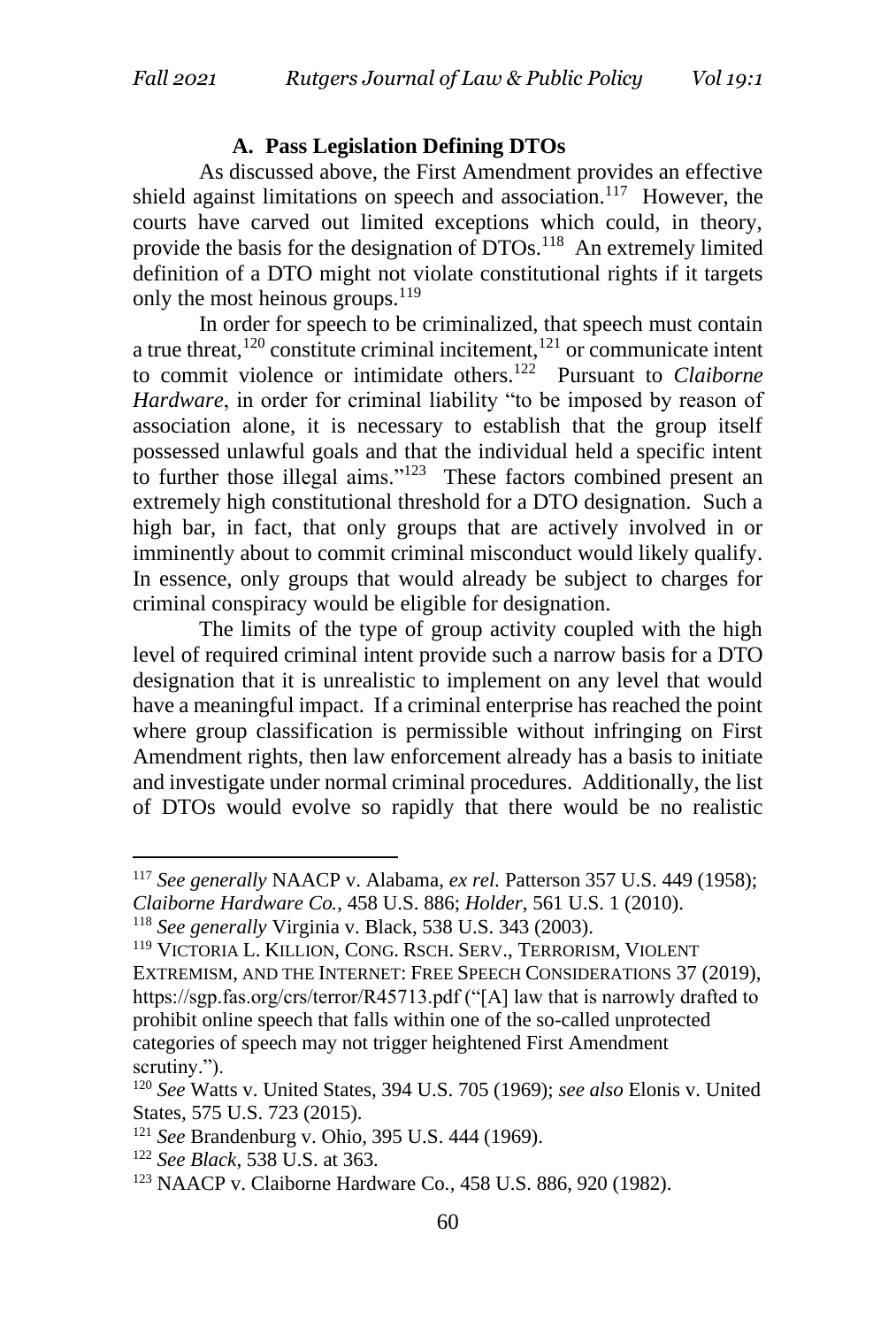method to keep up with the changes in a way that would facilitate preventative activities. Finally, in order to prevent these criminal conspiracies from coming to fruition, law enforcement typically depends on secrecy which would be obviated by announcing the group and their intentions on a public DTO list.<sup>124</sup> This solution does not meet the intention behind designating DTOs in the first place: to provide attention, funding and resources to combat threats presented by dangerous and persistent organizations.<sup>125</sup>

Another potential way to create a DTO list is to place groups on a post-offense registry, similar to existing federal structures for a sex offender list. Sex offender registration has survived repeated constitutional challenges as it is narrowly tailored to serve the compelling government interest of protecting society from sex offenders.<sup>126</sup> It is essential that any registration requirements remain narrowly tailored to information and precautions deemed necessary to protect society.<sup>127</sup>

Similar to sex offender status, the domestic terrorism definition provides lawmakers and courts with status criteria associated with domestic terrorism.<sup>128</sup> In support of this domestic terrorist status, the government could argue its constitutionality based on a compelling government interest to protect society from terrorists. The category would be narrowly tailored based on an existing statute and requiring only limited information on offenders.

However, this analogy to sex offender status in regards to DTOs is tenuous at best. Using the sex offender registration framework presents problems if used in advance of any criminal activity because sex offender registration requires a criminal conviction, whereas

<sup>124</sup> Eric Halliday & Rachael Hanna, *How the Federal Government* 

*Investigates and Prosecutes Domestic Terrorism*, LAWFARE (Feb. 16, 2021,

<sup>11:17</sup> AM), https://www.lawfareblog.com/how-federal-governmentinvestigates-and-prosecutes-domestic-terrorism ("[T]he use of confidential informants and undercover agents is perhaps the most important in domestic terrorism investigations.").

<sup>125</sup> *See Foreign Terrorist Organizations*, U.S. DEP'T OF STATE: BUREAU OF COUNTERTERRORISM, https://www.state.gov/foreign-terrorist-organizations/ (last visited Oct. 22, 2021).

<sup>126</sup> *See generally* Smith v. Doe, 538 U.S. 84 (2003).

<sup>127</sup> Packingham v. North Carolina, 137 S. Ct. 1730, 1736 (2017) (court struck down blanket provision preventing sex offenders from accessing social media sites).

 $128$  18 U.S.C. § 2331(5).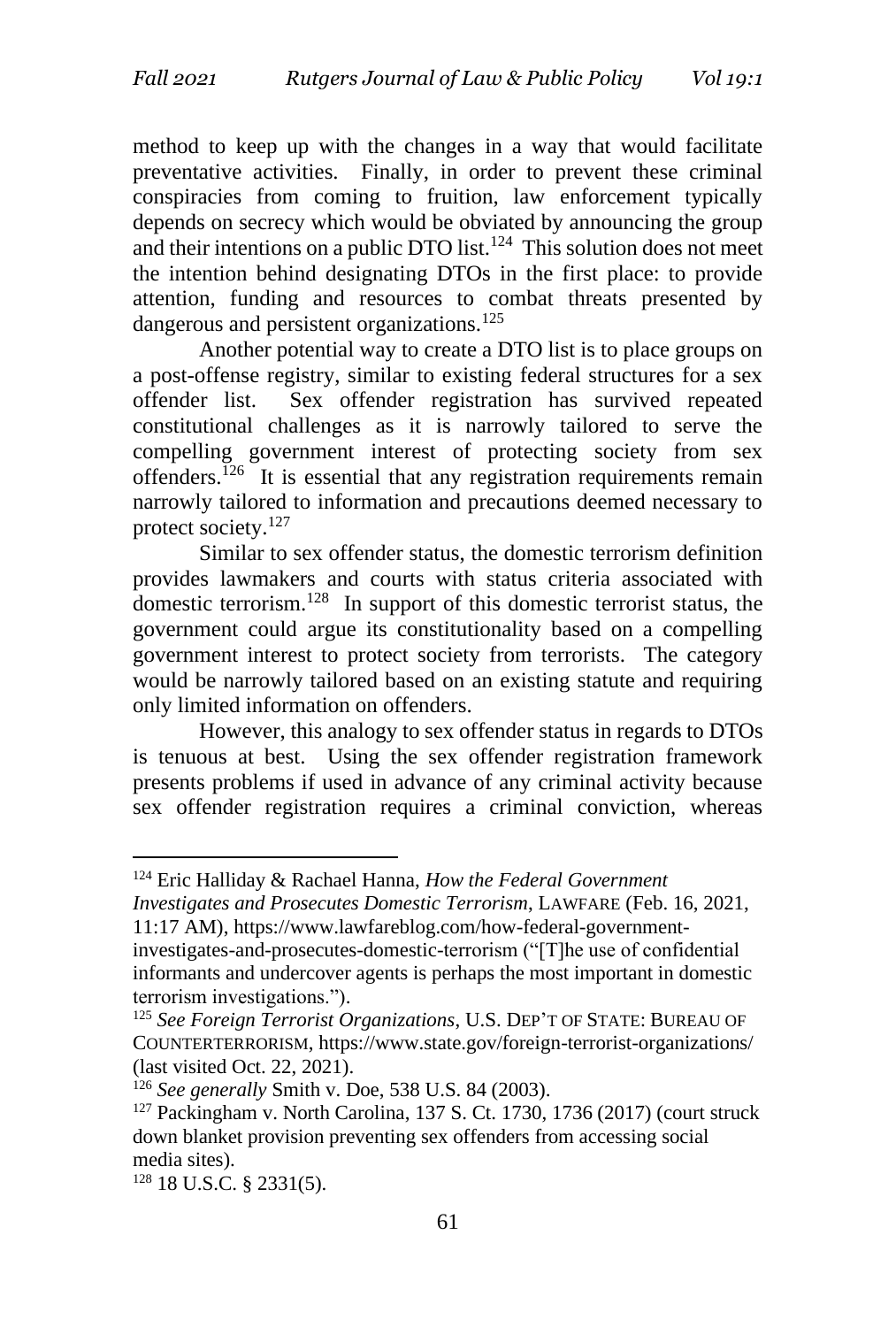advance DTO designation (if analogous to the FTO designation) is an administrative decision.<sup>129</sup> Thus, the preventative aspect of DTO designation is, again, obviated.

Additionally, this framework, if applied to a group where only one member has been convicted, is likely unconstitutional for the First Amendment reasons discussed above. For example, not all members of RAM travelled to the Unite the Right rally or participate in alleged criminal activity.<sup>130</sup> Thus, designating a group like RAM as a DTO based on the conviction of a few members would violate the First Amendment rights of those members who did not participate in the alleged conspiracy as they had no intent to further the group's illegal aims, as required by the *Claiborne* Court.<sup>131</sup>

In fact, the United States has already experimented with criminalizing organizational membership. The Smith Act, passed in 1940, was used for about twenty years to target the Communist party in the United States and other groups who advocated for the overthrow of the U.S. government.<sup>132</sup> However, in the late 1950s and early 1960s, the Supreme Court began to probe the Smith Act's constitutional weaknesses. In the *Scales* case, the Supreme Court specifically reviewed the Smith Act's membership provision and found that the defendant was not a mere member of the Communist party, but that he actively participated in the organization and had knowledge of its illegal advocacy.<sup>133</sup> Later that same year, in the *Noto* case, the Supreme Court held that mere membership and advocacy were insufficient for criminal liability, instead, "there must be some substantial direct or circumstantial evidence of a call to violence now or in the future."<sup>134</sup> Thus while the Smith Act is still a viable statute, the Supreme Court effectively struck down the membership prohibition contained therein.

amendment/article/1048/smith-act-of-1940 (last visited Nov. 8, 2021).

<sup>133</sup> Scales v. United States, 367 U.S. 203, 220 (1961).

<sup>129</sup> Justin S. Daniel, *Blacklisting Foreign Terrorist Organizations: Classified Information, National Security, and Due Process*, 166 U. PA. L. REV. 213, 217-18 (2017).

<sup>130</sup> *See generally Rise Above Movement (R.A.M.),* S. POVERTY L. CTR., https://www.splcenter.org/fighting-hate/extremist-files/group/rise-abovemovement (last visited Nov. 8, 2021) (four R.A.M. members were arrested in Charlottesville, the group has an estimated membership of 50).

<sup>131</sup> NAACP v. Claiborne Hardware Co*.,* 458 U.S. 886, 920 (1982).

<sup>132</sup> 18 U.S.C. § 2385 (2021); *See generally* Alec Thomson, *Smith Act of 1940*, FIRST AMEND. ENCYCLOPEDIA, https://www.mtsu.edu/first-

<sup>&</sup>lt;sup>134</sup> Noto v. United States, 367 U.S. 290, 298 (1961).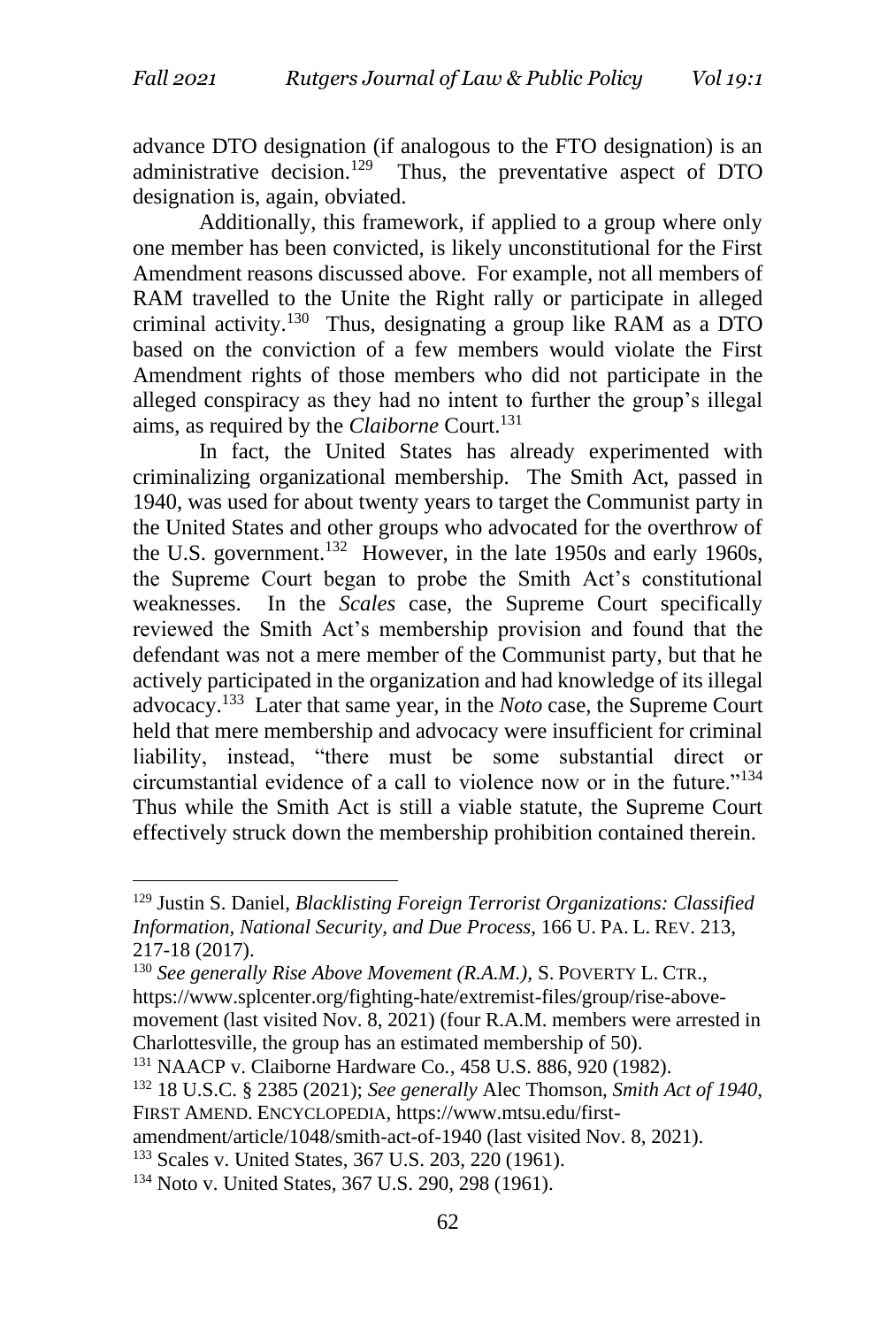After the violent protests in Charlottesville in 2017, Virginia attempted to pass legislation defining a DTO and create a reporting requirement designating all groups which met that definition.<sup>135</sup> However, this bill was criticized the American Civil Liberties Union ("ACLU") of Virginia.<sup>136</sup> The primary concern articulated by the ACLU of Virginia was "about the First Amendment risks that come from government branding groups with unpopular beliefs as terrorist and criminal."<sup>137</sup> This summarizes concerns from our past. Not too long ago in our nation's history, the FBI conducted surveillance and interference operations on unpopular groups, such as the Community Party and the Socialist Workers Party, with little or no evidence of unlawful activities in the name of national security.<sup>138</sup> Against this historic backdrop and heavy criticism, Virginia's DTO bill failed.

As demonstrated by our nation's recent past, if lawmakers open the aperture too much, the result is a true danger of chilling or violating rights protected by the Constitution. The Constitution rightly prohibits any practicable prohibition against DTOs through legislation. Although an outright DTO designation is untenable, there are other solutions to combat this threat facing our nation.

### **B. Use FBI Gang Designation Framework to Designate DTOs**

Since 2005, the FBI has been collecting information on gang activity and disseminating that information to Congress, other federal agencies, as well as federal, state, and local law enforcement.<sup>139</sup> The Department of Justice ("DOJ") has a lengthy definition which

<sup>135</sup> H.B. 1601 (Va. 2018); Daryl Johnson, *State of Virginia Proposes Domestic Terrorism Law*, S. POVERTY L. CTR. (Feb. 16, 2018), https://www.splcenter.org/hatewatch/2018/02/16/state-virginia-proposes-

domestic-terrorism-law ("Michael Kelly, a spokesperson for Virginia's Office of Attorney General, said the genesis of the bill emanated from the violent aftermath of the August 12, 2017, racist "alt-right" rally in Charlottesville, Virginia.")

<sup>136</sup> Claire G. Gastañaga, *Why We Can't Support HB 1601, Domestic Terrorism Legislation*, ACLU OF VA., https://acluva.org/en/news/why-wecant-support-hb-1601-domestic-terrorism-legislation (last visited Oct. 12, 2020).

<sup>137</sup> *Id.*

<sup>138</sup> *And Justice for All, 1954-1971*, FBI, https://www.fbi.gov/history/briefhistory/and-justice-for-all (last visited Oct. 14, 2020). <sup>139</sup> 34 U.S.C. § 41507.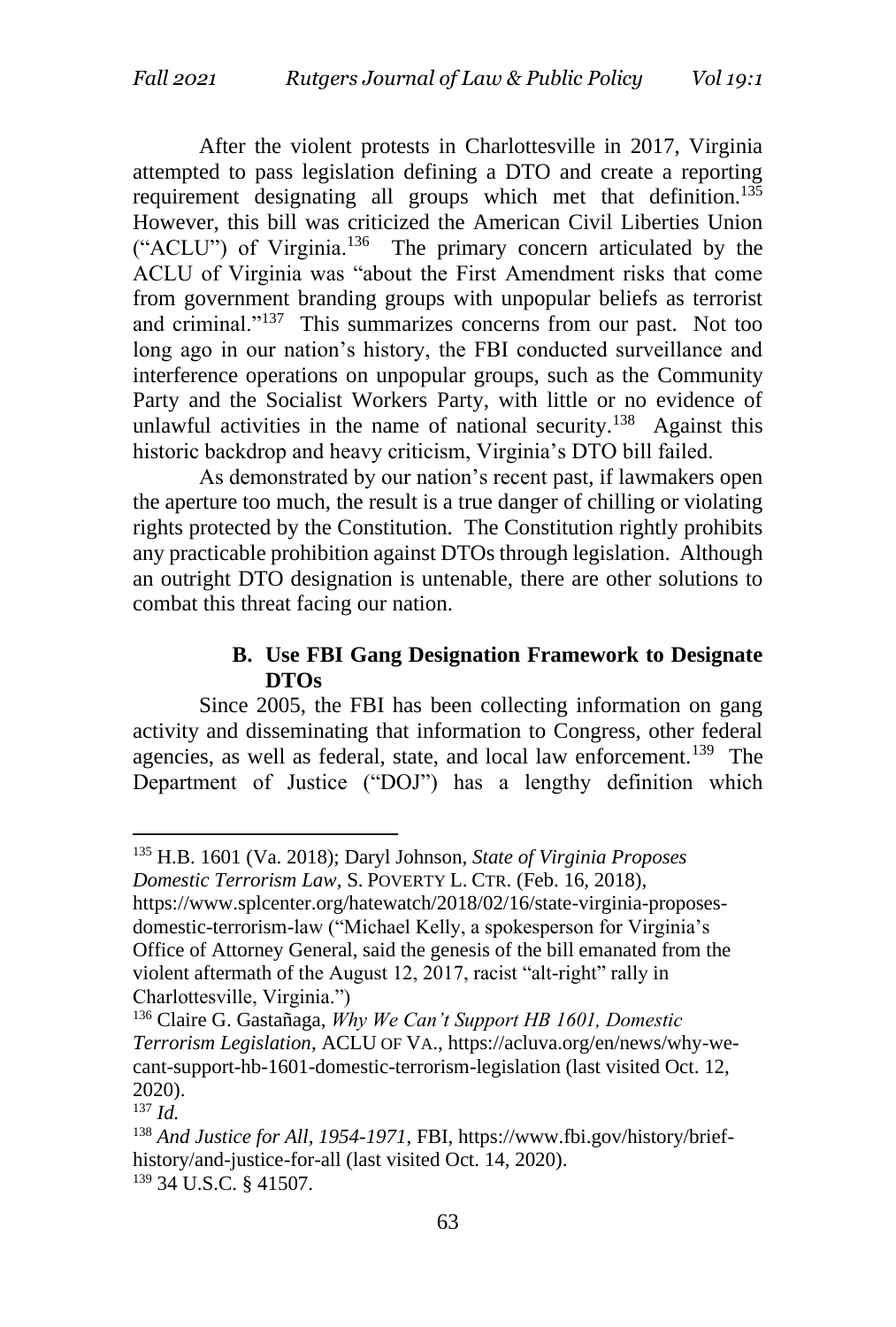essentially states that a gang is a group of three or more people who collectively identify themselves to create fear or intimidation in order to engage in criminal activity with the intent to enhance or preserve the group's power, reputation or economic resources.<sup>140</sup> As agencies of the federal government, DOJ and FBI decision making and challenges to those decisions are governed by the Administrative Procedures Act  $(*APA")$ .<sup>141</sup>

The APA sets forth regulations and procedures governing how federal agencies issue decisions as well as legal standards for the review of those decisions. For a decision by an administrative agency to be ripe for judicial review, the decision must constitute final agency action.<sup>142</sup> In order for agency action to be considered final, the action must mark the "consummation" of the agency's decision-making process and the action must determine "rights or obligations . . . from which legal consequences will flow."<sup>143</sup>

In the context of gang designations, the FBI's decision does not constitute final agency action because there are no legal consequences associated with the designation.<sup>144</sup> Gangs often complain that their inclusion in the FBI's report causes law enforcement to target them in violation of their rights under the Constitution.<sup>145</sup> However, "harms caused by agency decisions are not legal consequences if they stem from independent actions taken by third parties."<sup>146</sup> The FBI's report is simply informational pursuant to a Congressional order.<sup>147</sup> There is no requirement that local law enforcement act on the information

 $147$  34 U.S.C. § 41507(c).

<sup>140</sup> *About Violent Gangs*, DEP'T OF JUST., https://www.justice.gov/criminalocgs/about-violent-gangs (Apr. 30, 2021).

<sup>&</sup>lt;sup>141</sup> Administrative Procedure Act, 5 U.S.C. § 551(a).

 $142$  Administrative Procedure Act, 5 U.S.C. § 704.

<sup>143</sup> Bennett v. Spear, 520 U.S. 154, 177-78 (1997) (citing Chicago & Southern Air Lines, Inc. v. Waterman S.S. Corp., 333 U.S. 103, 113 (1948), then quoting Port of Boston Marine Terminal Ass'n. v. Rederiaktiebolaget Transatlantic*,* 400 U.S. 62, 71 (1970)).

<sup>144</sup> Parsons v. US Dep't of Just., 878 F.3d 162, 171 (6th Cir. 2017).

<sup>145</sup> *See generally Insane Clown Posse File Lawsuit Challenging FBI Gang Designation*, ACLU OF MICH. (Jan. 8 2014),

https://www.aclumich.org/en/press-releases/aclu-insane-clown-posse-filelawsuit-challenging-fbi-gang-designation.

<sup>146</sup> *Parsons*, 878 F.3d at 168 (internal citation omitted).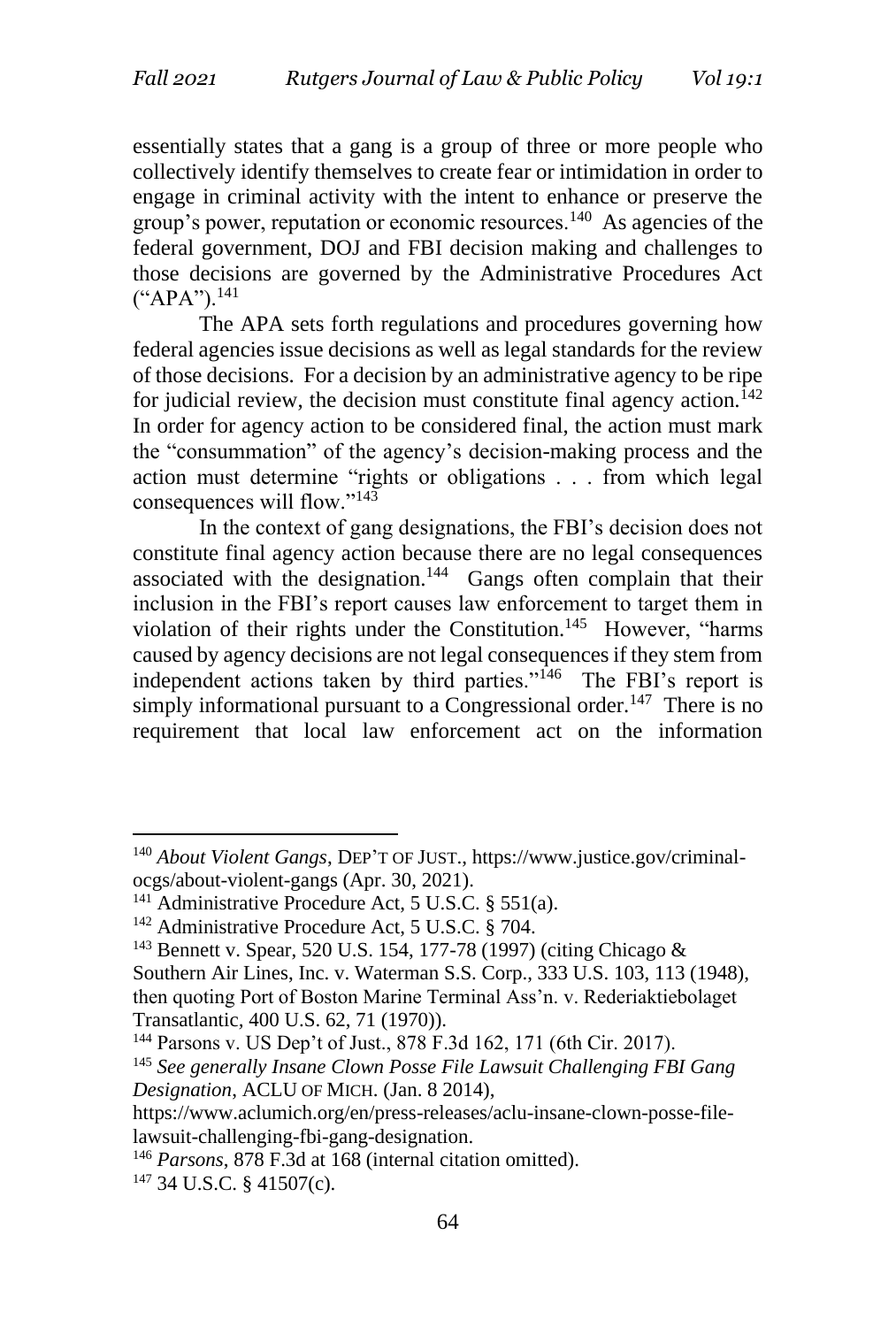therein.<sup>148</sup> Thus, the gang designation imposes no legal consequences and cannot be challenged pursuant to the APA due to a lack of ripeness.<sup>149</sup>

The structure of the APA and conditions for judicial review of agency action enable the gang designation to survive constitutional scrutiny.<sup>150</sup> Indeed, law enforcement action predicated on information contained in such an informational report is still subject to constitutional challenge.<sup>151</sup> This ensures that law enforcement is still beholden to constitutional considerations and that they respect civil liberties. If law enforcement agencies violate those standards, they can be held accountable for constitutional violations.<sup>152</sup>

This solution could be implemented in one of two ways: the FBI could use the existing gang definition and framework to start defining DTOs as gangs, or Congress could pass another legislative authorization for the FBI to designate and publish reports regarding the domestic terrorist threat.<sup>153</sup> Due to the narrowly tailored language of the definition of "gang," many DTOs would not qualify.<sup>154</sup> Typically, DTOs have the primary goal of forwarding a particular ideology or result (such as a second civil war) which fails the DOJ's current requirement that a gang have the intent to enhance or preserve their power, reputation, or economic interests. Those DTOs with overlapping priorities would be targetable pursuant to the existing definition.

The better option is for Congress to establish a National Terrorist Organization Intelligence Center just as they established a National Gang Intelligence Center. The legislative authorization for the National

designation.

<sup>148</sup> *Parsons*, 878 F.3d at 171 ("the Juggalo gang designation does not limit (or compel) action by other government actors and no government officials are required to consider or abide by the gang designation.").

<sup>&</sup>lt;sup>149</sup> It should be noted that the court did not even reach the question of whether an informational report (such as the National Gang Threat Assessment) actually constitutes agency action. *Id.* at 169 n.7. <sup>150</sup> *Id.* at 162.

<sup>151</sup> *Insane Clown Posse File Lawsuit Challenging FBI Gang Designation*, ACLU OF MICH. (Jan. 8 2014), https://www.aclumich.org/en/pressreleases/aclu-insane-clown-posse-file-lawsuit-challenging-fbi-gang-

<sup>152</sup> *Parsons*, 878 F.3d at 179 n. 9.

<sup>153</sup> *See generally* Domestic Terrorism Prevention Act of 2019, S. 894, 116th Cong. § 6 (2019).

<sup>154</sup> *See About Violent Gangs*, U.S. DEP'T OF JUST. (Apr. 30, 2021), https://www.justice.gov/criminal-ocgs/about-violent-gangs.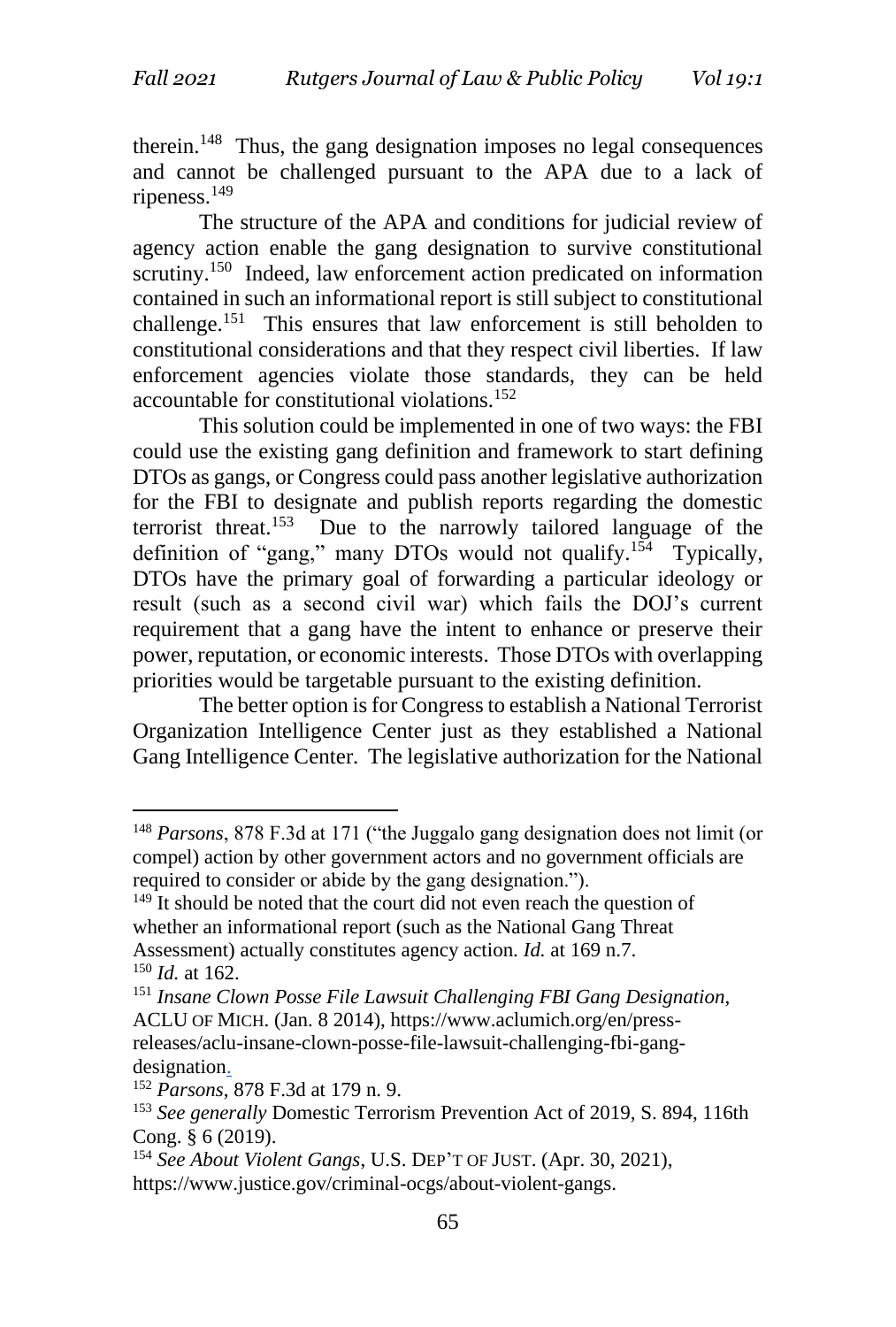Gang Intelligence Center was fairly simple.<sup>155</sup> It merely established which agencies the FBI should consult in writing the report; agencies to whom the report should be distributed; a reporting requirement; and an appropriations authorization.<sup>156</sup> It did not even include a definition of a gang.<sup>157</sup>

In the National Defense Authorization Act ("NDAA") for Fiscal Year 2020, Congress required the FBI, the Department of Homeland Security, and the director of National Intelligence to submit annual reports "with detailed data on domestic terrorism incidents and a strategic intelligence assessment of the threat."<sup>158</sup> However, the NDAA only required reporting for five years and the first report was produced more than 10 months after the initial deadline. This lackluster legislative effort demonstrates the need for a better enforced, long-term requirement to investigate domestic terrorism through an administrative scheme similar to the gang designation process.

If Congress applied this administrative scheme to DTOs, it would likely cause concern for civil rights groups.<sup>159</sup> However, the DOJ and FBI's definition of a DTO would become public (just as the gang definition is) and would be subject to review by the highest levels of government.<sup>160</sup> With the understanding that it may be difficult to gather the political will necessary to pass even a basic authorization and appropriation as the one proposed, designation of qualifying DTOs as gangs could suffice until sufficient political will exists to establish a National Terrorist Organization Intelligence Center equivalent. As seen in the next section, federal statutes have been used to successfully

 $160$  The terrorist definition employed by the FBI could also include FTOs in order to provide a more cohesive understanding due to the increasingly transnational nature of any form of terrorism (if this is deemed to be appropriate after consultation with the Department of Justice and the FBI). For purposes of federal sentencing enhancement, Congress promulgated a definition of "criminal street gang" which reflects the DOJ's internal definition. *See* 18 U.S.C. § 521(a); *see also About Violent Gangs*, U.S. DEP'T OF JUST. (Apr. 30, 2021), https://www.justice.gov/criminal-ocgs/aboutviolent-gangs.

<sup>155</sup> 34 U.S.C. § 41507.

<sup>156</sup> *Id.*

<sup>157</sup> *Id.*

<sup>158</sup> Simon Clark, et al., *4 First Steps for Congress to Address White Supremacist Terrorism*, CTR. FOR AM. PROGRESS (Oct. 30, 2020), https://www.americanprogress.org/issues/security/reports/2020/10/30/49209 5/4-first-steps-congress-address-white-supremacist-terrorism/. <sup>159</sup> *See* Gastañaga, *supra* note 136.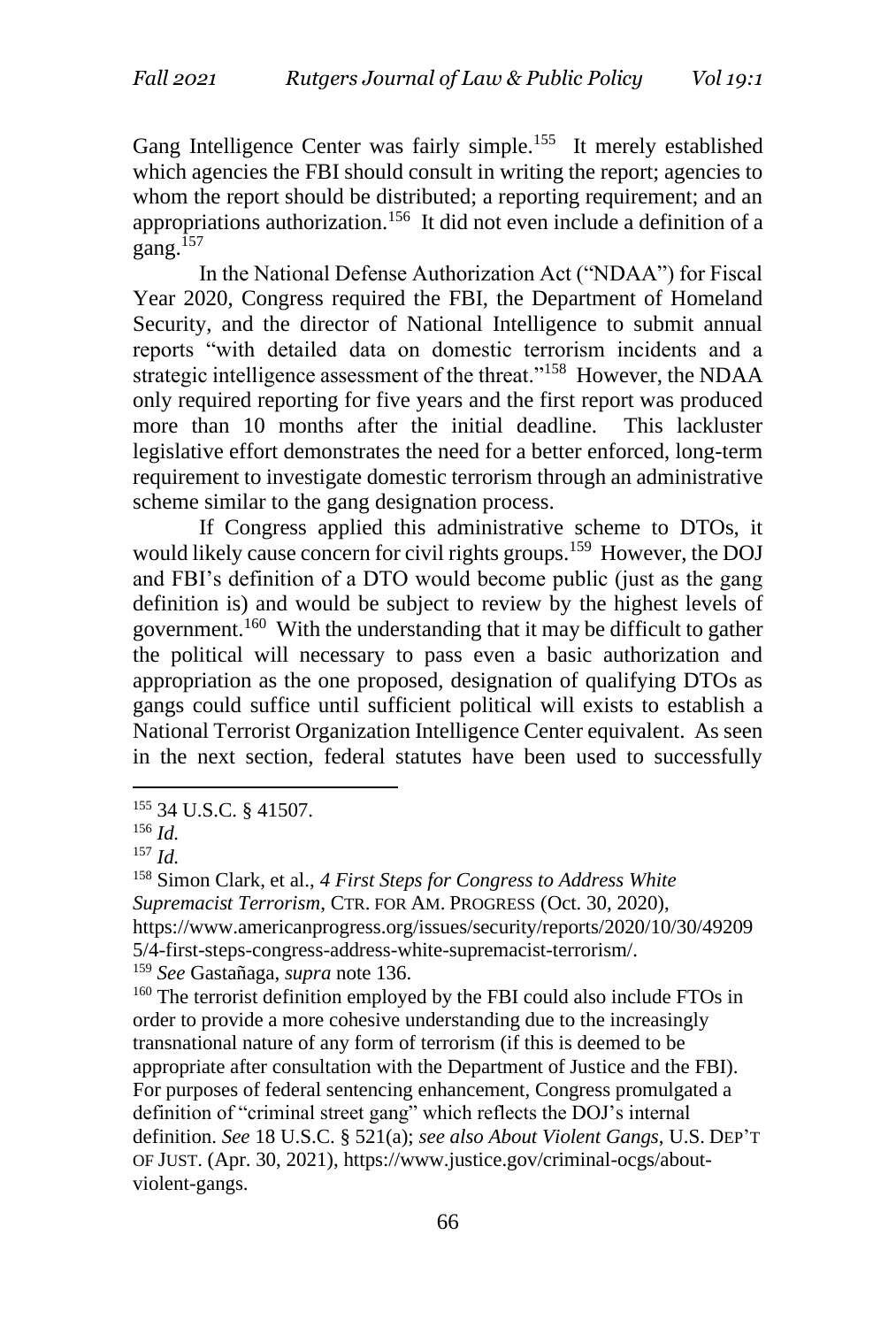prosecute gangs whose ideologies overlap with domestic terrorist threats.<sup>161</sup>

While this solution does not directly result in the prosecution of domestic terrorists, it would allow and require the FBI to conduct research into DTOs and disseminate the information to law enforcement across the country. This would ensure that law enforcement is on the same page and aware of current threats. It would also allow law enforcement to apprise the FBI of any known threats that are missing from their report resulting in two-way communication between authorities at all levels.

### **C. Repurposing Existing Federal Statutes**

Utilizing non-terrorist charges sometimes obscures the government's efforts to combat domestic terrorism. For example, Patrick Crusius is accused of committing a mass shooting at an El Paso Walmart and killing twenty-two people in an effort to combat the "Hispanic invasion of Texas."<sup>162</sup> It was one of the most deadly domestic terrorist attacks in the United States but the perpetrator is charged with state murder and federal hate crimes.<sup>163</sup> No terrorist offense made it onto the charge sheet.<sup>164</sup> Rhetoric and criminal charges are important in fighting domestic terrorism; however, federal law simply does not have an applicable terrorism charge in most cases of domestic crime. In the absence of a federal domestic terrorist criminal offense, prosecutors must make do with the available statutes to ensure perpetrators of violent crimes are held accountable.

Thus, in conjunction with establishing an administrative process to investigate and gather information on DTOs, the federal government should also repurpose and apply existing criminal statutes to certain DTOs. Two such statutes are the Racketeer Influenced and Corrupt Organizations Act ("RICO") and 18 U.S.C. § 2332b ("§ 2332b") which

<sup>161</sup> Press Release, U.S. Dep't of Just., Three Aryan Brotherhood of Texas Gang Members Plead Guilty to Federal Racketeering Charges (Nov. 21, 2013) (on file with author).

<sup>162</sup> Michael Balsmo & Cedar Attanasio, *Walmart Shooting Suspect Charged with Federal Hate Crimes*, AP NEWS, (Feb. 6, 2020),

https://apnews.com/article/540119399f935dcc9ff1c151663a8c23. <sup>163</sup> *Id.*

<sup>164</sup> Indictment, United States v. Crusius, No. EP-20-CR-00389, 2020 U.S. Dist. LEXIS 132901 (W. D. Tex. Feb. 6, 2020), available at https://www.justice.gov/opa/press-release/file/1245761/download.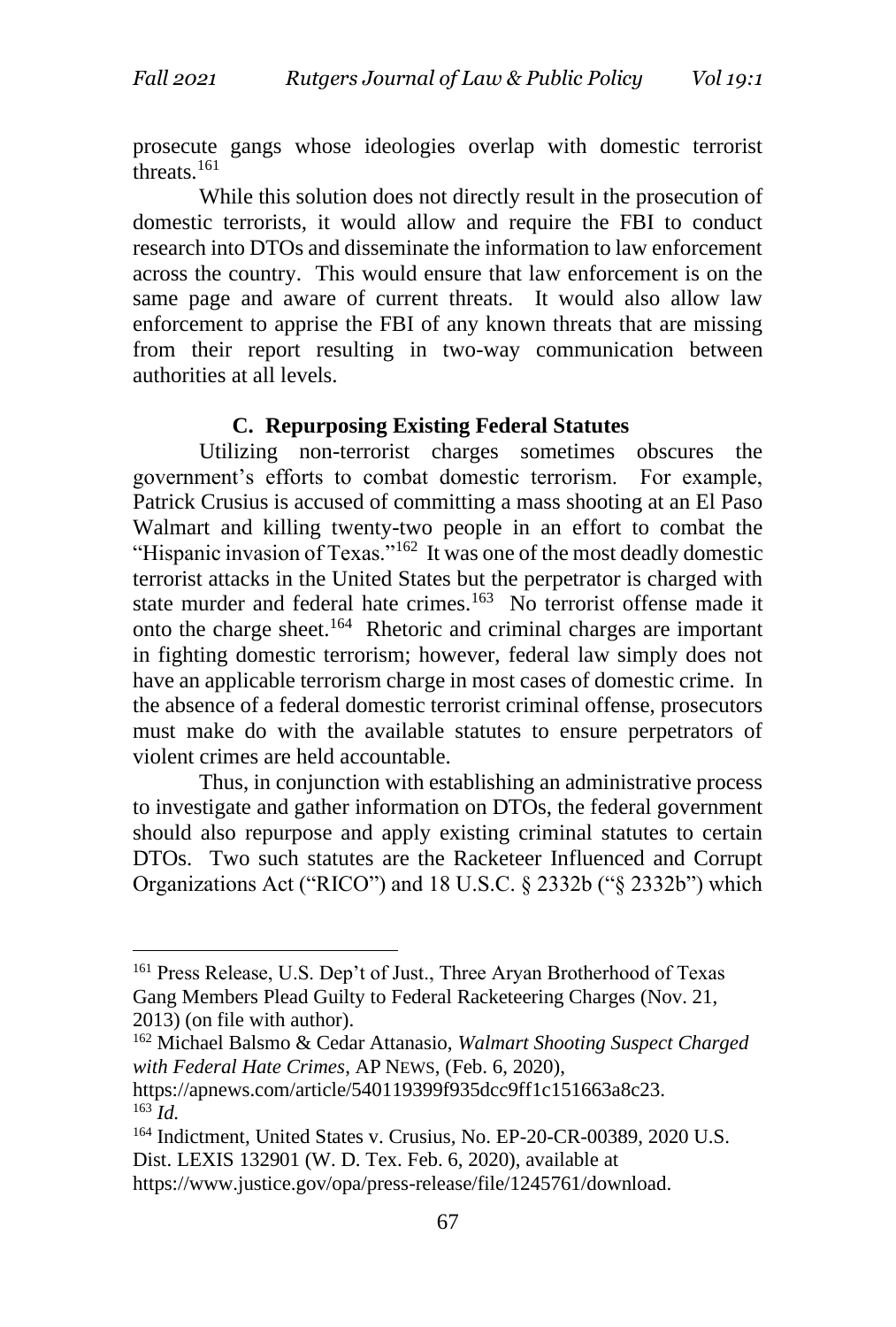criminalizes acts of terrorism transcending national boundaries.<sup>165</sup> These two statutes will not apply to every act of domestic terrorism by any means.<sup>166</sup> However, opening the aperture of available charges will enable investigators and prosecutors to be broader in their investigations. This will result in greater accountability for domestic terrorists and act as an additional deterrent.

### **1. Racketeer Influenced and Corrupt Organizations Act**

Scholars have discussed bringing RICO to bear against terrorist organizations for at least three decades.<sup>167</sup> In a nutshell, RICO makes it "unlawful for anyone employed by or associated with any enterprise engaged in, or the activities of which affect, interstate or foreign commerce, to conduct or participate, directly or indirectly, in the conduct of such enterprise's affairs through a pattern of racketeering activity or collection of unlawful debt."<sup>168</sup> The broad reach of RICO allows prosecutors to charge all individuals associated with a criminal enterprise (such as leadership and administrative personnel), not just those directly committing the violent acts.<sup>169</sup>

Unfortunately, it can be difficult to demonstrate that a terrorist is part of a specific enterprise or group due to an increase of "lone wolf" perpetrators.<sup>170</sup> It is becoming more common for domestic terrorists to

<sup>165</sup> 18 U.S.C. § 96; 18 U.S.C. § 2332b.

<sup>166</sup> AMY C. COLLINS, GEO. WASH. UNIV., THE NEED FOR A SPECIFIC LAW AGAINST DOMESTIC TERRORISM, PROGRAM ON EXTREMISM 12-13 (2020), https://extremism.gwu.edu/sites/g/files/zaxdzs2191/f/The%20Need%20for% 20a%20Specific%20Law%20Against%20Domestic%20Terrorism.pdf; Laguardia, *supra* note 116, at 244 (Addressing RICO, the use of this statute to prosecute terrorists "has been rare." Specifically, "[p]resumably, crimes committed in order to gain entrance to or gain prestige in a terroristic gang such as RAM, therefore, could be prosecuted under this statute, although crimes committed in order to vaguely support RAM's ideology could not."). <sup>167</sup> *See* Laguardia, *supra* note 116, at 244.

<sup>168</sup> *Rico Charges*, DEP'T OF JUST. CRIM. RES. MANUAL (Jan. 22, 2020), https://www.justice.gov/archives/jm/criminal-resource-manual-109-ricocharges.

<sup>169</sup> *See* 18 U.S.C. § 1961(1).

<sup>170</sup> Daniel L. Byman, *How to Hunt a Lone Wolf: Countering Terrorists who Act on their Own*, BROOKINGS INST. (Feb. 14, 2017),

https://www.brookings.edu/opinions/how-to-hunt-a-lone-wolf-counteringterrorists-who-act-on-their-own/.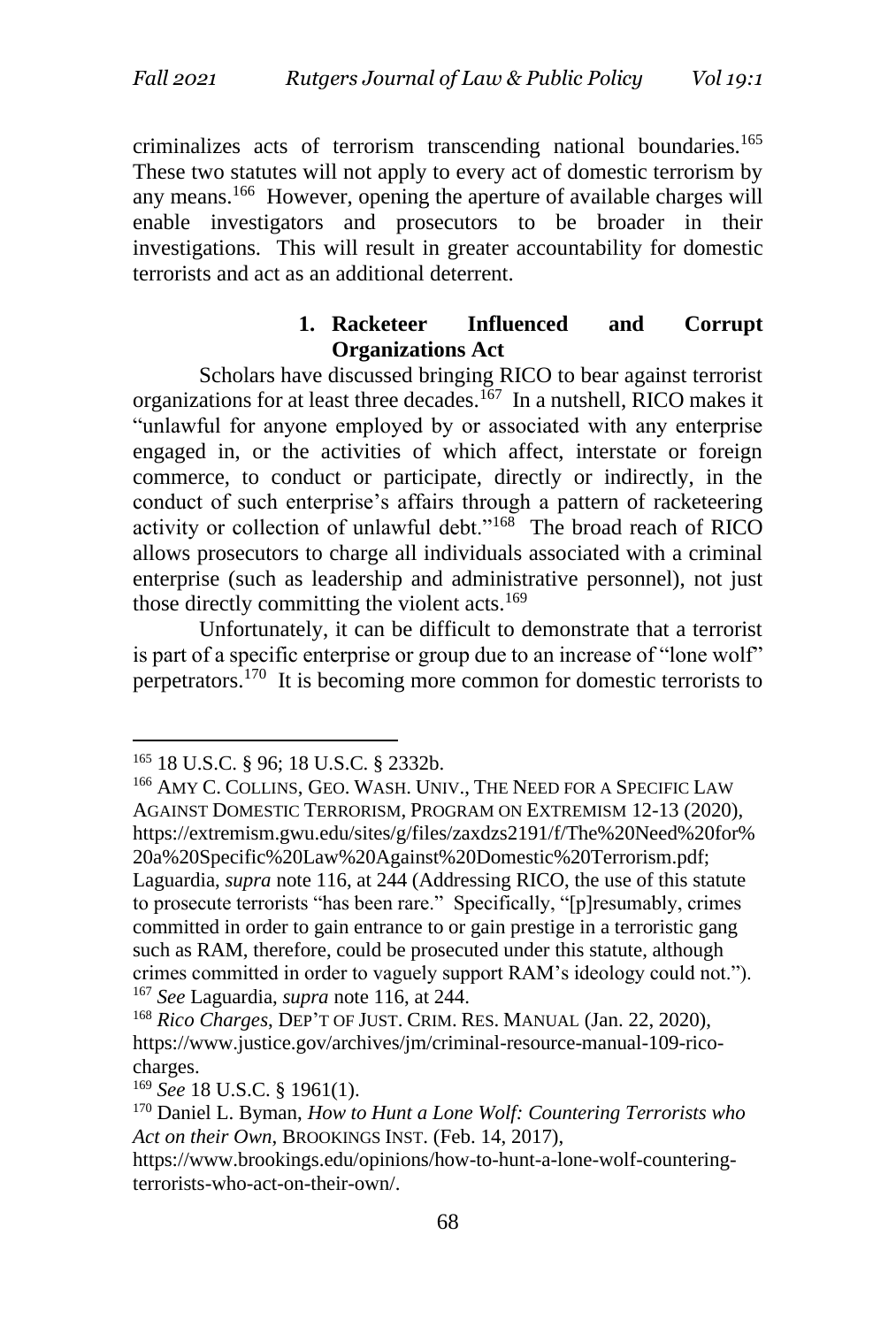not claim membership in any particular group.<sup>171</sup> Instead, these lone wolf actors find their inspiration online and through the acts and manifestos of previous terrorists.<sup>172</sup> It is also difficult to apply RICO in these cases as the statute requires multiple violent acts as a basis for the charge. Historically, many of these lone wolf actors only perpetrate one act of domestic violence. Thus, RICO is likely not a viable avenue to target these individual actors.

While there are many domestic terrorists who act alone, there are still groups of individuals that can be targeted by RICO. For example, federal prosecutors used RICO to successfully convict three members of the Aryan Brotherhood of Texas, a white nationalist gang who planned to commit several violent crimes in furtherance of protecting white supremacy.<sup>173</sup> Even more recently, dozens of members of the New Aryan Empire group in Arkansas will be prosecuted under RICO in order to hold accountable the leaders of the organization.<sup>174</sup>

Admittedly, both of these groups are designated as gangs, but this shows the efficacy of the FBI's gang program and its potential application to domestic terrorism. Domestic terrorism, specifically white supremacist terrorist activity, is "an underexplored area of study."<sup>175</sup> The utilization of RICO, in conjunction with establishing an

<sup>172</sup> Patrick Crusius demonstrated direct influence from the Christchurch, New Zealand shooting in his manifesto which he released online before killing twenty-three people at a Walmart in El Paso, Texas. *See* Tim Arango, et al., *Minutes Before El Paso Killing, Hate-Filled Manifesto Appears Online*, N.Y. TIMES (Aug. 3, 2019), https://www.nytimes.com/2019/08/03/us/patrickcrusius-el-paso-shooter-manifesto.html.

<sup>173</sup> Press Release, U.S. Dep't of Just., Three Aryan Brotherhood of Texas Gang Members Plead Guilty to Federal Racketeering Charges (Nov. 21, 2013) (on file with author); *See also Aryan Brotherhood of Texas*, S. POVERTY L. CTR., https://www.splcenter.org/fighting-hate/extremistfiles/group/aryan-brotherhood-texas (last visited Oct. 29, 2021).

<sup>175</sup> Clark, *supra* note 158.

<sup>171</sup> *See* Jeffrey C. Connor & Carol Rollie Flynn, *What to Do About Lone Wolf Terrorism? Examining Current Trends and Prevention Strategies*, FOREIGN POL'Y RSCH. INST. (Nov. 26, 2018), available at

https://www.fpri.org/article/2018/11/what-to-do-about-lone-wolf-terrorismexamining-current-trends-and-prevention-strategies/ ("The incidence of lone terrorist attackers has continued to increase in the U.S.").

<sup>174</sup> Scott Carroll & Nick Popham, *Dozens with Ties to Arkansas White Supremacist Group Indicted, Authorities Say*, ABC 7 (Feb. 12, 2019), https://katv.com/news/local/54-members-of-arkansas-white-supremacistgroup-indicted-authorities-say.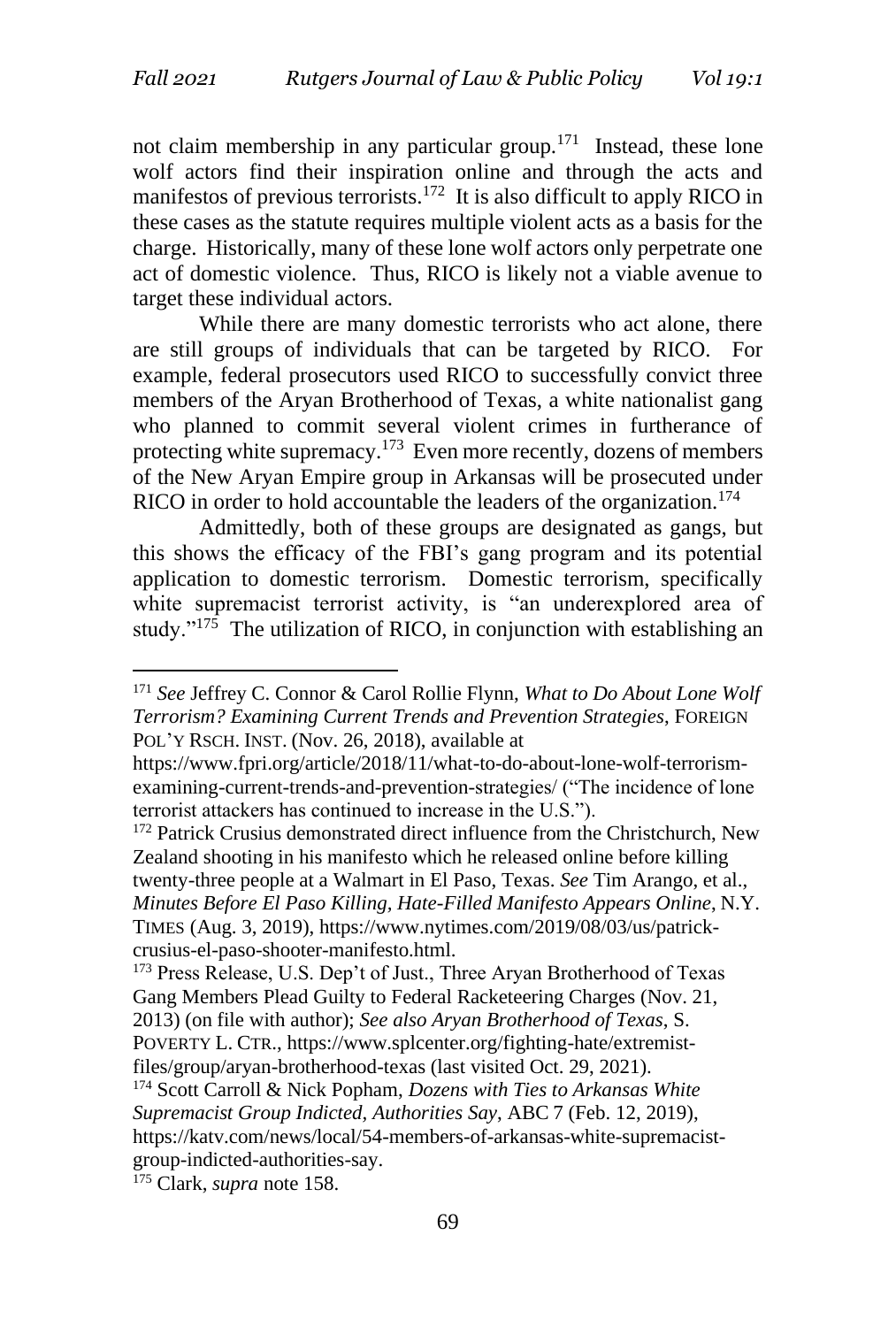administrative process for the FBI to investigate and gather data on DTOs, could lead to the prosecution and dismantling of the larger and more dangerous DTOs in the United States. As the FBI has done with gangs, they can target identified DTOs and investigate them with an eye toward prosecution under criminal statutes such as RICO.

### **2. 18 U.S.C. § 2332b**

The second statute, § 2332b, gives law enforcement a potential avenue to target those lone wolf actors that are unreachable by RICO. This statute criminalizes "conduct transcending national boundaries" which results in the death, kidnapping, maiming, or assault of any person in the United States.<sup>176</sup> Despite the transnational component of the statute, it is required that the actual offense be committed in the United States.<sup>177</sup> Given the increasingly transnational nature of terrorism, this seems like the perfect statute to combat domestic terrorism.

A primary issue with the statute, however, is the definition, or lack thereof, of "conduct transcending national boundaries."<sup>178</sup> The statute defines the term as "conduct occurring outside of the United States in addition to the conduct occurring in the United States."<sup>179</sup> According to the DOJ, the statute "is intended to reach violent international terrorist activity that takes place within the United States where at least a part of that activity also occurs outside the United States."<sup>180</sup> While many of the lone wolf actors are inspired by manifestos and websites from foreign terrorists, it is unlikely that simply accessing a website constitutes "transnational conduct" as there is no physical activity occurring outside the United States.

However, the statute could still be used to prosecute those lone wolves who travel abroad in order to receive inspiration and training. For example, the Russian Imperial Movement ("RIM") hosts training camps outside St. Petersburg and trains individuals from all around the

 $176$  18 U.S.C. § 2332b(a) (the statute also criminalizes substantial risk of serious bodily harm by damaging real property in the United States).

 $177$  18 U.S.C. § 2332b(a).

<sup>178</sup> 18 U.S.C. §2332b(g)(1).

<sup>179</sup> 18 U.S.C. § 2332b(g)(1).

<sup>180</sup> *Terrorism Transcending National Boundaries*, DEP'T OF JUST. CRIM. RES. MANUAL (Jan. 16, 2020), https://www.justice.gov/archives/jm/criminalresource-manual-13-terrorism-transcending-national-boundaries-18-usc-2332b.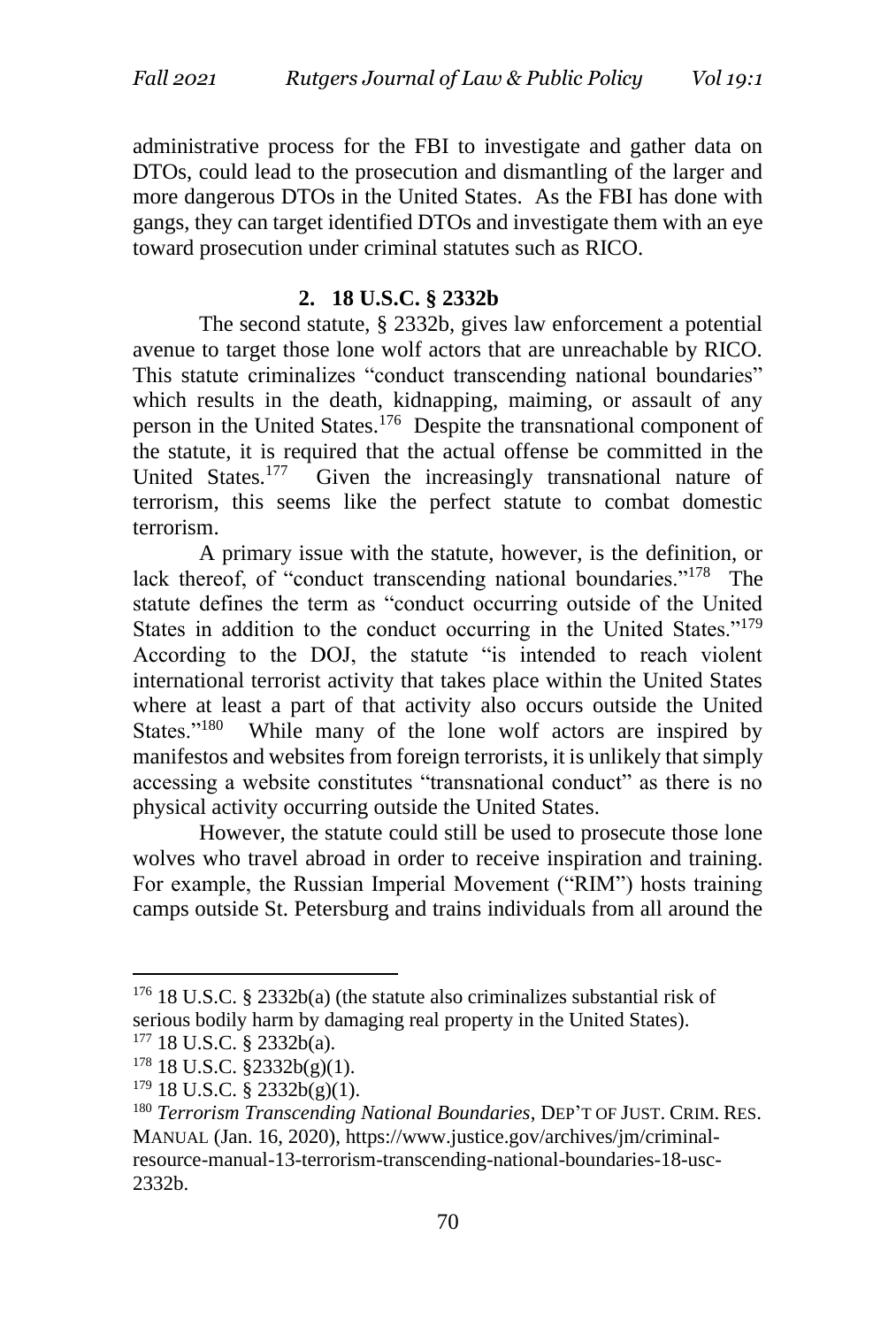world in close combat and how to use weapons and explosives.<sup>181</sup> If an American citizen travels to any such training camp and then uses those tactics to carry out a violent crime in the United States, federal prosecutors could charge the individual with  $\S 2332b$ .<sup>182</sup> Using this statute would help to sever transnational connections between domestic terrorist groups and help deter these groups on a global scale. It will also allow federal prosecutors to better control the narrative of a case by getting a "terrorism" charge on the books.

#### **D. Designate Additional FTOs**

Currently, the vast majority of organizations on the FTO list are Islamic or Arabic terrorist organizations.<sup>183</sup> On April, 6 2020, the State Department announced that due to a "surge in white supremacist terrorism" it would designate RIM as an SDGT. $^{184}$  This is the first time that a white supremacist group has made it onto a State Department terrorist list and constitutes a step forward in America's fight against new terrorist threats.<sup>185</sup> However, this effort falls drastically short of what is necessary and proper to combat the global threat of white supremacy; a threat that the State Department press release claimed, "is a top priority for this Administration."<sup>186</sup> Instead of designating RIM as an FTO, the State Department chose to categorize it as an SDGT which

<sup>181</sup> Tim Hume, *German Neo Nazis are Getting Explosives Training at a White Supremacist Camp in Russia*, VICE NEWS (June 6, 2020), https://www.vice.com/en/article/g5pqk4/german-neo-nazis-are-gettingexplosives-training-at-a-white-supremacist-camp-in-russia. <sup>182</sup> 18 U.S.C. § 2332b.

<sup>183</sup> For current listing of FTOs, see *Foreign Terrorist Organizations, Bureau of Counterterrorism*, U.S. DEP'T OF STATE, https://www.state.gov/foreignterrorist-organizations/ (last visited Oct. 8, 2020).

<sup>184</sup> Nathan A. Sales, *Designation of the Russian Imperial Movement*, U.S. DEP'T OF STATE (Apr. 6, 2020), https://2017-2021.state.gov/designation-ofthe-russian-imperial-movement/index.html.

<sup>185</sup> *Russian Imperial Movement*, STAN. UNIV.: MAPPING MILITANT ORGS., https://cisac.fsi.stanford.edu/mappingmilitants/profiles/russian-imperialmovement (Feb. 2021). ("The U.S. State Department listed RIM as a Specially Designated Global Terrorist (SDGT) in April 2020. It is the first white supremacist group to be designated as a SDGT.") <sup>186</sup> *Id.*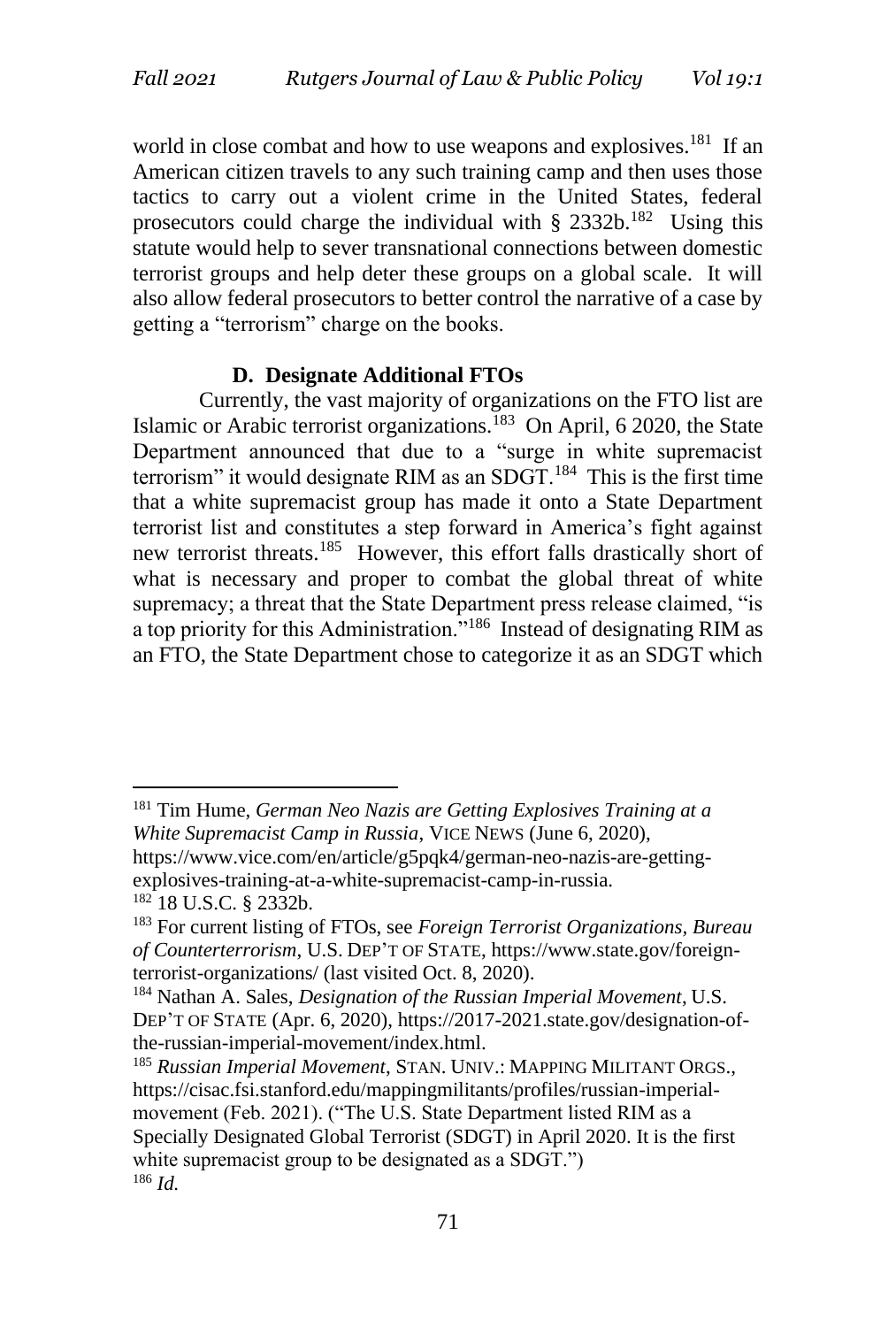has fewer legal consequences and, arguably, carries less weight in the international community.<sup>187</sup>

Right-wing extremist groups (including white supremacists) accounted for over 90% of terrorist attacks in the United States between January 1 and May 8, 2020.<sup>188</sup> The FBI director stated that the greatest threat faced by the U.S. right now is "lone actors radicalized online who look to attack soft targets with easily accessible weapons."<sup>189</sup> Designating right-wing extremist groups as FTOs would allow the federal government to investigate and pursue charges against perpetrators as Homegrown Violent Extremists ("HVE").<sup>190</sup> HVEs "are individuals who have been radicalized primarily in the United States, and who are inspired by, but not receiving individualized direction from, foreign terrorist organizations."<sup>191</sup>

A prime example of an FTO-eligible, foreign, white supremacist terrorist organization is Combat 18, a British neo-Nazi group.<sup>192</sup>

<sup>190</sup> NAT'L COUNTERTERRORISM CTR., DOMESTIC TERRORISM CONFERENCE REPORT 2 (2020) ("Noting the legal challenges to enacting a domestic terrorist organization designation, there was support for using the foreign terrorist designation process to proscribe DT analogues overseas."); Susan Hennessey, *The Good Reasons to Not Charge All Terrorists with Terrorism*, LAWFARE (Dec. 5, 2015), https://www.lawfareblog.com/good-reasons-notcharge-all-terrorists-terrorism ("A homegrown violent extremist who is inspired by a foreign terrorist organization can be prosecuted for acts of terrorism 'transcending national boundaries.' Section 2332b does not require that 'conduct transcending national boundaries' include any actual contact with or direction from foreign terrorist organizations. But a purely domestic terrorist with a purely domestic political agenda clearly does not engage in conduct that 'transcends national boundaries.' Therefore, in theory, Person A who shoots up a clinic based on a radicalized anti-abortion viewpoint would not be charged with a terrorism offense but with local murders, while Person B, who shoots up some other public place based on a radicalized viewpoint inspired by a foreign terrorist organization, could be charged federally as a terrorist.").

<sup>191</sup> NAT'L COUNTERTERRORISM CTR., *supra* note 190.

<sup>192</sup> Other white supremacist groups that the State Department could likely designate include National Action (which the British government has already

<sup>&</sup>lt;sup>187</sup> As previously discussed, legal consequences for SDGT primarily consist of financial sanctions. See Exec. Order No. 13224, *supra* note 37 for more information on the SDGT process.

<sup>188</sup> JONES ET. AL., *supra* note 9, at 1.

<sup>189</sup> *Worldwide Threats: Hearing Before the Comm. on Homeland Sec.*, 116th Cong. (2020) (statement of Christopher Wray, Dir. of Fed. Bureau of Investigation), at 2.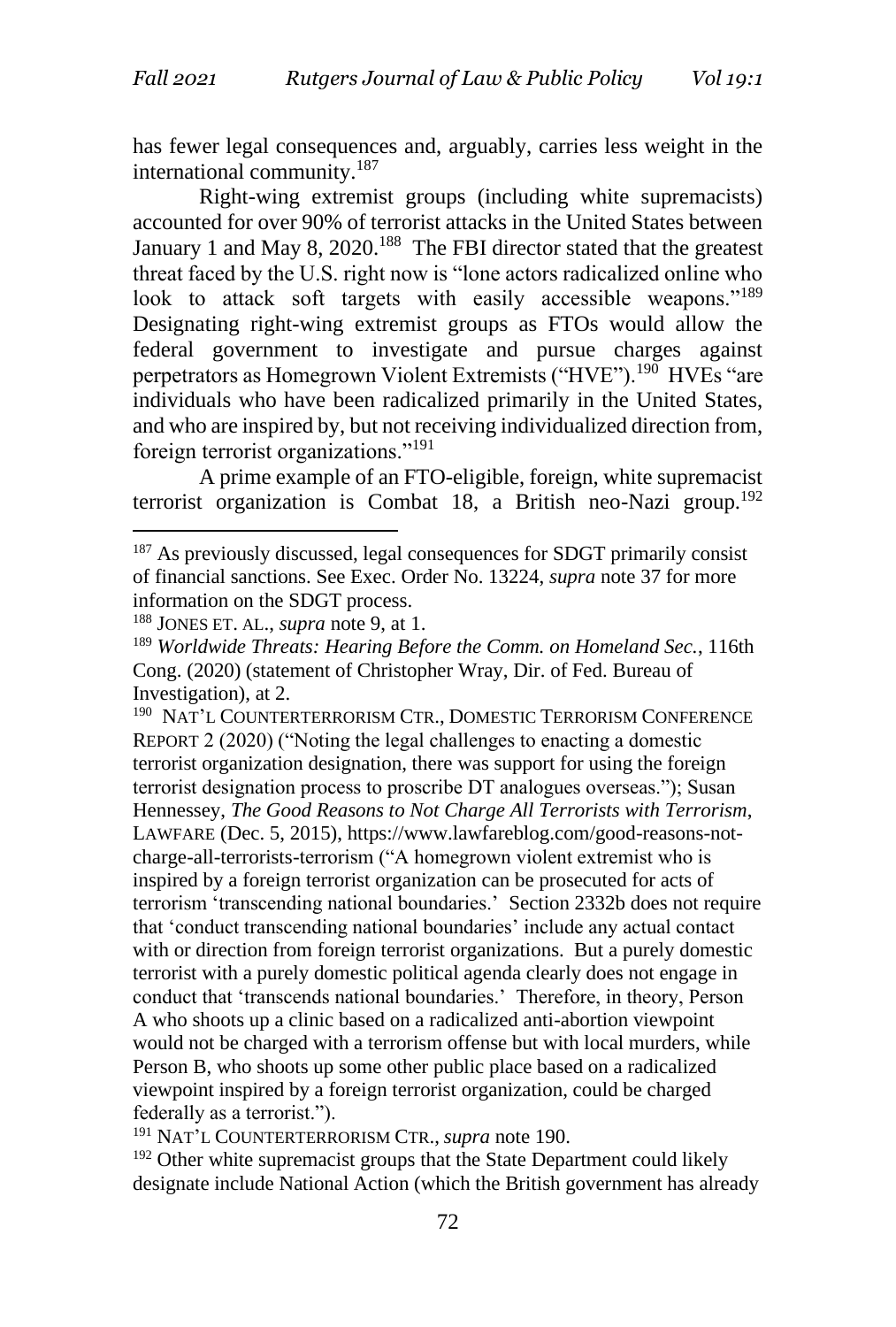Combat 18 is the violent offshoot of Blood & Honour (another British neo-Nazi group) and uses violence against minority, LGBTQ, and Jewish populations in an attempt to create all-white nations.<sup>193</sup> Despite the rise of non-violent groups sharing the same ideology, Combat 18 has continued to publicly espouse the need for violence to carry out their objectives.<sup>194</sup> In fact, when the Canadian government banned Combat 18 in June of 2019, it labeled the group as the "armed branch" of Blood & Honour.<sup>195</sup> Additionally, the German government has recently banned the group after police investigation linked the group to the murder of a prominent German politician.<sup>196</sup>

In order to be designated as an FTO, an organization must be foreign, engage in terrorism, and threaten the security of U.S. nationals.<sup>197</sup> Although Combat 18 now has membership and cells all over the world, the organization was founded in London and has spread to other nations (not unlike al Qaeda and other designated FTOs).<sup>198</sup>

PROJECT, https://www.counterextremism.com/supremacy/generation-identity (last visited Oct. 16, 2020).

https://www.counterextremism.com/supremacy/combat-18 (last visited Oct. 16, 2020) [hereinafter "Combat 18"].

<sup>195</sup> *Currently Listed Entities*, PUB. SAFETY CAN.,

https://www.publicsafety.gc.ca/cnt/ntnl-scrt/cntr-trrrsm/lstd-ntts/crrnt-lstdntts-en.aspx#60 (last visited Oct. 16, 2020).

<sup>196</sup> *Germany bans Combat 18 as police raid neo-Nazi group*, BBC (Jan. 23, 2020), https://www.bbc.com/news/world-europe-51219274 [hereinafter "BBC Article"].

 $197$  8 U.S.C. § 1189(1) (West 2021).

designated as a terrorist group) and Generation Identity. *See National Action*, COUNTER EXTREMISM PROJECT,

https://www.counterextremism.com/supremacy/ national-action (last visited Oct. 16, 2020); *see also Generation Identity*, COUNTER EXTREMISM

<sup>&</sup>lt;sup>193</sup> Combat 18, COUNTER EXTREMISM PROJECT,

<sup>194</sup> *Id.*

<sup>198</sup> Combat 18, *supra* note 193; J.T. Caruso, Acting Assistant Dir., Fed. Bureau of Investigations Counterterrorism Div., Speech Before the Subcommittee on International Operations and Terrorism, Committee on Foreign Relations in the U.S. Senate, (Dec. 8, 2001), transcript available at https://archives.fbi.gov/archives/news/testimony/al-qaeda-international ("From its inception until approximately 1991, the group was headquartered in Afghanistan and Peshawar, Pakistan. Then in 1991, the group relocated to the Sudan where it was headquartered until approximately 1996, when Bin Laden, Mohammed Atef and other members of Al-Qaeda returned to Afghanistan. During the years Al-Qaeda was headquartered in Sudan the network continued to maintain offices in various parts of the world and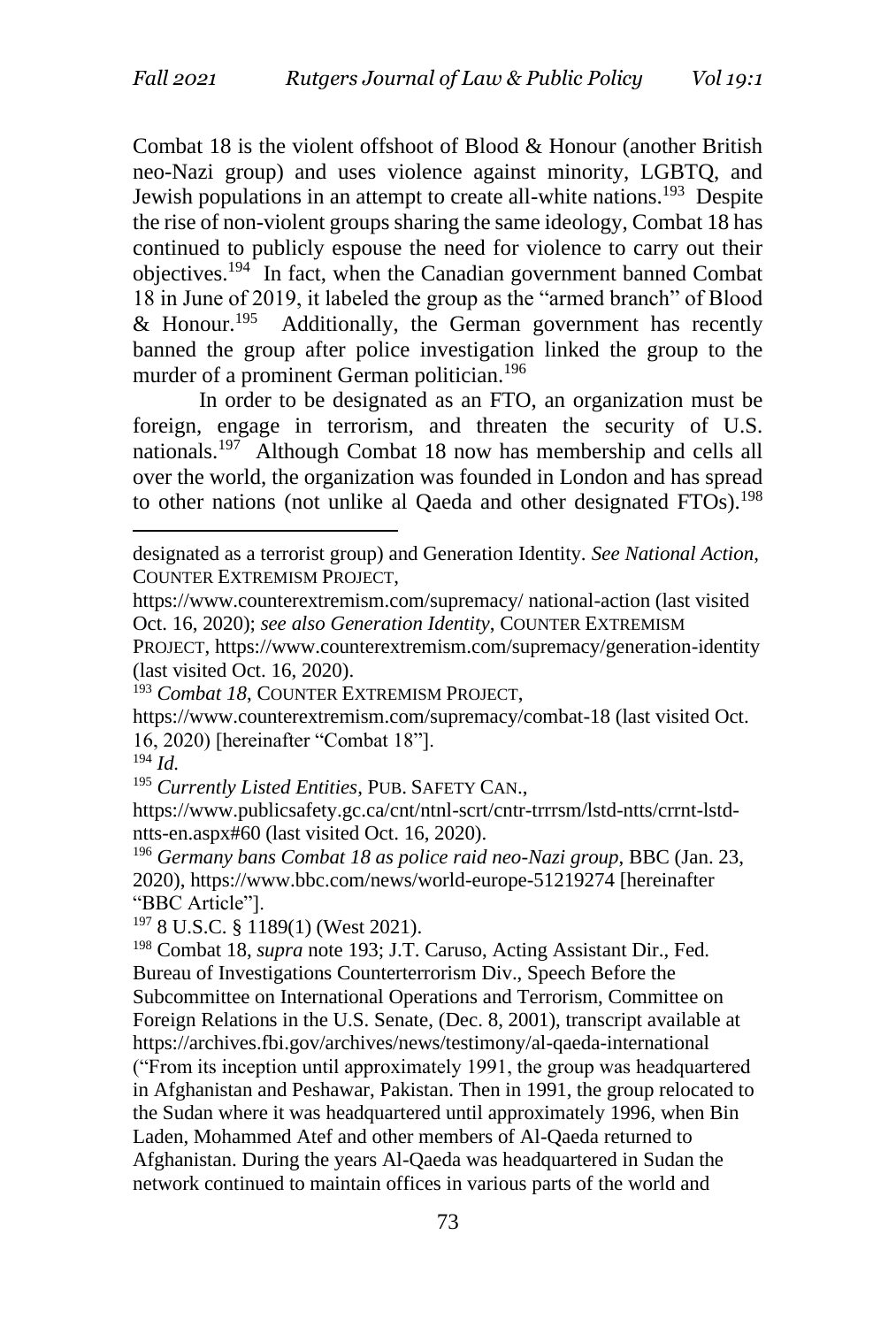Combat 18 clearly engages in terrorist activity. The group has been linked to bombings in Greece, attacks on immigrant families in the Czech Republic, and the murder of a prominent German politician all in furtherance of their goal of eradicating non-white people from "white nations."<sup>199</sup>

The third FTO criteria is more subjective; however, Canada, the United Kingdom, and Germany (all U.S. allies) have recognized the threat of Combat 18 and have all banned the group in one way or another.<sup>200</sup> Combat 18 presents a real threat to anyone who violate the group's prohibition against minorities in a "white nation."<sup>201</sup> As the group continues to grow, it constitutes more of a threat to American citizens who are deemed inferior according to Combat 18 standards. If the Secretary of State designates Combat 18 as an FTO, federal law will be able to link HVEs to Combat 18's ideologies instead of placing bad actors into the hate crime category.<sup>202</sup> This designation will allow these terrorists to be legally labeled as terrorists and expose them to additional criminal penalties and consequences.

However, there are powerful political and societal forces in play in the United States which make concrete action against domestic terrorist groups difficult, particularly right-wing extremist groups. This is indicated by the State Department's designation of RIM as an SDGT instead of the more powerful FTO designation as well as by the general defensive posture taken by the previous administration in regard to condemning right-wing extremism. $203$ 

One of the main factors in combatting domestic extremism is that "Americans hold a wide array of beliefs."<sup>204</sup> Unlike the jihadist

<sup>200</sup> The British Government does not allow members of Combat 18 to become police officers or prison guards. *See* BBC Article, *supra* note 125. <sup>201</sup> Combat 18, *supra* note 193.

<sup>202</sup> Federal prosecutors can charge terrorist acts "involving conduct transcending national boundaries." 18 U.S.C. § 2332b(a)(1).

https://apnews.com/article/election-2020-joe-biden-race-and-ethnicity-

donald-trump-chris-wallace-0b32339da25fbc9e8b7c7c7066a1db0f.

established businesses which were operated to provide income and cover to Al-Qaeda operatives.").

<sup>199</sup> Combat 18, *supra* note 193; BBC Article, *supra* note 196.

<sup>203</sup> Kathleen Ronayne & Michael Kunzelman, *Trump to far-right extremists: 'Stand back and stand by'*, AP NEWS (Sept. 30, 2020),

<sup>204</sup> NAT'L SEC. COUNCIL, NATIONAL SECURITY STRATEGY FOR COUNTERING DOMESTIC TERRORISM 2 (2021),

https://int.nyt.com/data/documenttools/biden-s-strategy-for-combatingdomestic-extremism/22ddf1f2f328e688/full.pdf.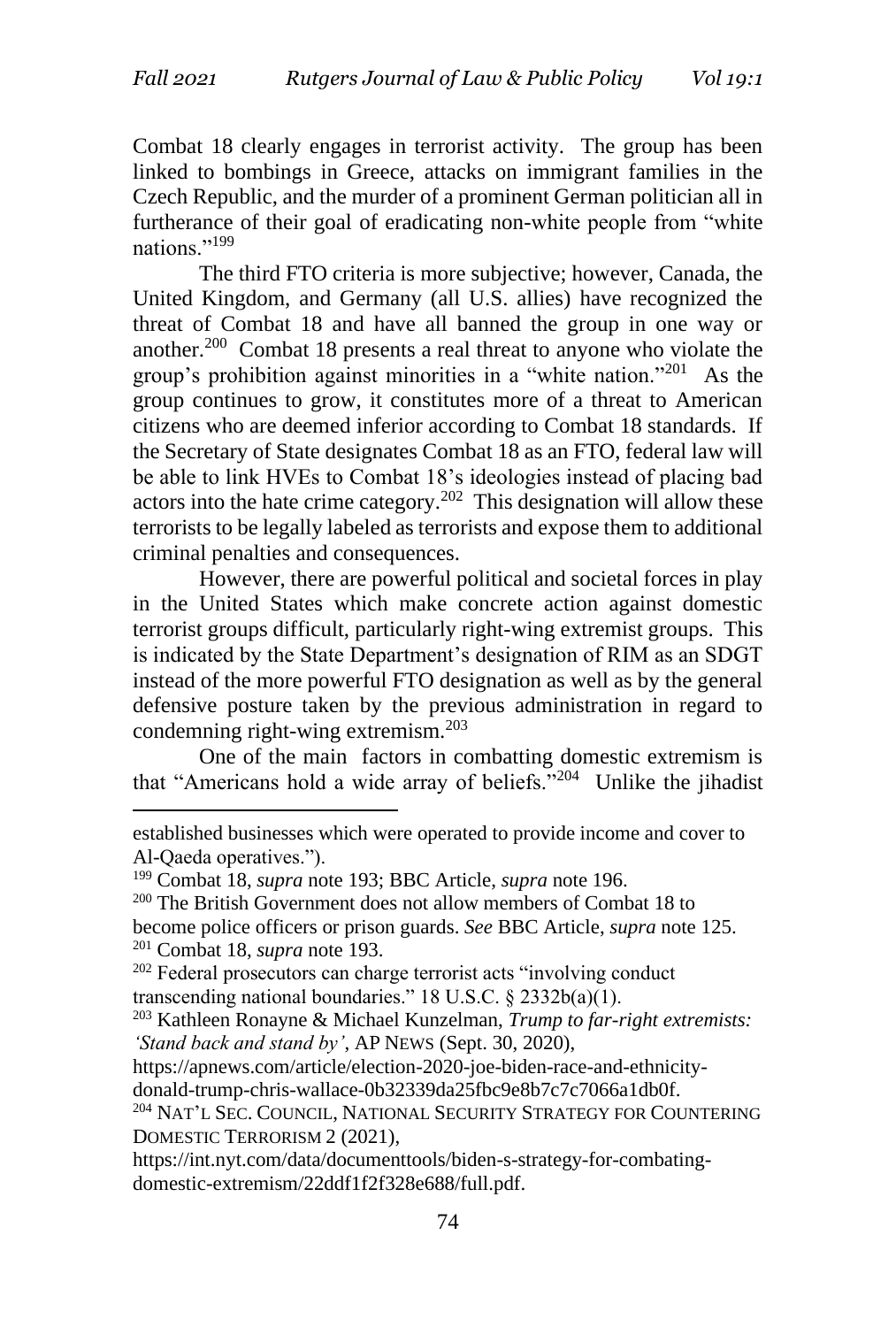ideologies behind the 9/11 attacks which unified the vast majority of Americans against a primarily foreign enemy, there are non-violent American citizens who endorse some of the same values and ideologies as violent domestic terrorist groups and actors (both left- and rightwing).<sup>205</sup> For example, according to a recent Gallup poll, 20% of Americans believe that all types of abortion should be illegal.<sup>206</sup> Only a very small portion of these Americans, though, take violent action against abortion providers and clinics.<sup>207</sup> However, it is easy to see a portion of that 20% supporting an individual, like Scott Roeder, not for his use of violence, but for his commitment to the defense of unborn children.<sup>208</sup>

Unfortunately, given the amount of division and discord in American society, it may take another large-scale atrocity with more direct ties to a foreign terrorist group (like Combat 18 or RIM) to galvanize our society and political leaders into action. However, the option of designating a broader range of FTOs remains. This solution will not only allow the federal government to prosecute and deter DTOs, but it will also allow the United States to gain more credibility with its

<sup>205</sup> Frank Newport, *Public Opinion of the War in Afghanistan*, GALLUP (Oct. 31, 2001), https://news.gallup.com/poll/9994/public-opinion-war-

afghanistan.aspx ("88% of Americans approve of the military action"); NAT'L SEC. COUNCIL, *supra* note 204, at 9 ("Other domestic terrorists maybe motivated to violence by single- issue ideologies related to abortion-, animal rights-, environmental-, or involuntary celibate-violent extremism, as well as other grievances– or a combination of ideological influences."); NAT'L SEC. COUNCIL, *supra* note 204, at 11 (Domestic violent extremism is receiving "escalating support from persons in the United States.").

<sup>206</sup> *Abortion*, GALLUP, https://news.gallup.com/poll/1576/abortion.aspx (last visited Dec. 4, 2020).

<sup>207</sup> *See* NAT'L ABORTION FED'N, 2019 VIOLENCE AND DISRUPTION STAT., https://5aa1b2xfmfh2e2mk03kk8rsx-wpengine.netdna-ssl.com/wpcontent/uploads/NAF-2019-Violence-and-Disruption-Stats-Final.pdf (last visited Dec. 4, 2020).

<sup>208</sup> Carey Gillam, *Activist Convicted for Slaying Kansas Abortion Doctor*, REUTERS (Jan. 29, 2010), https://www.reuters.com/article/us-abortion-usatrial/activist-convicted-for-slaying-kansas-abortion-doctor-

idUSTRE60S4UB20100129 (at Scott Roeder's trial for the murder of abortion doctor George Tiller, "[a]nti-abortion activists from around America…flocked to Wichita to defend Roeder's actions."); *see also Abortion*, *supra* note 206.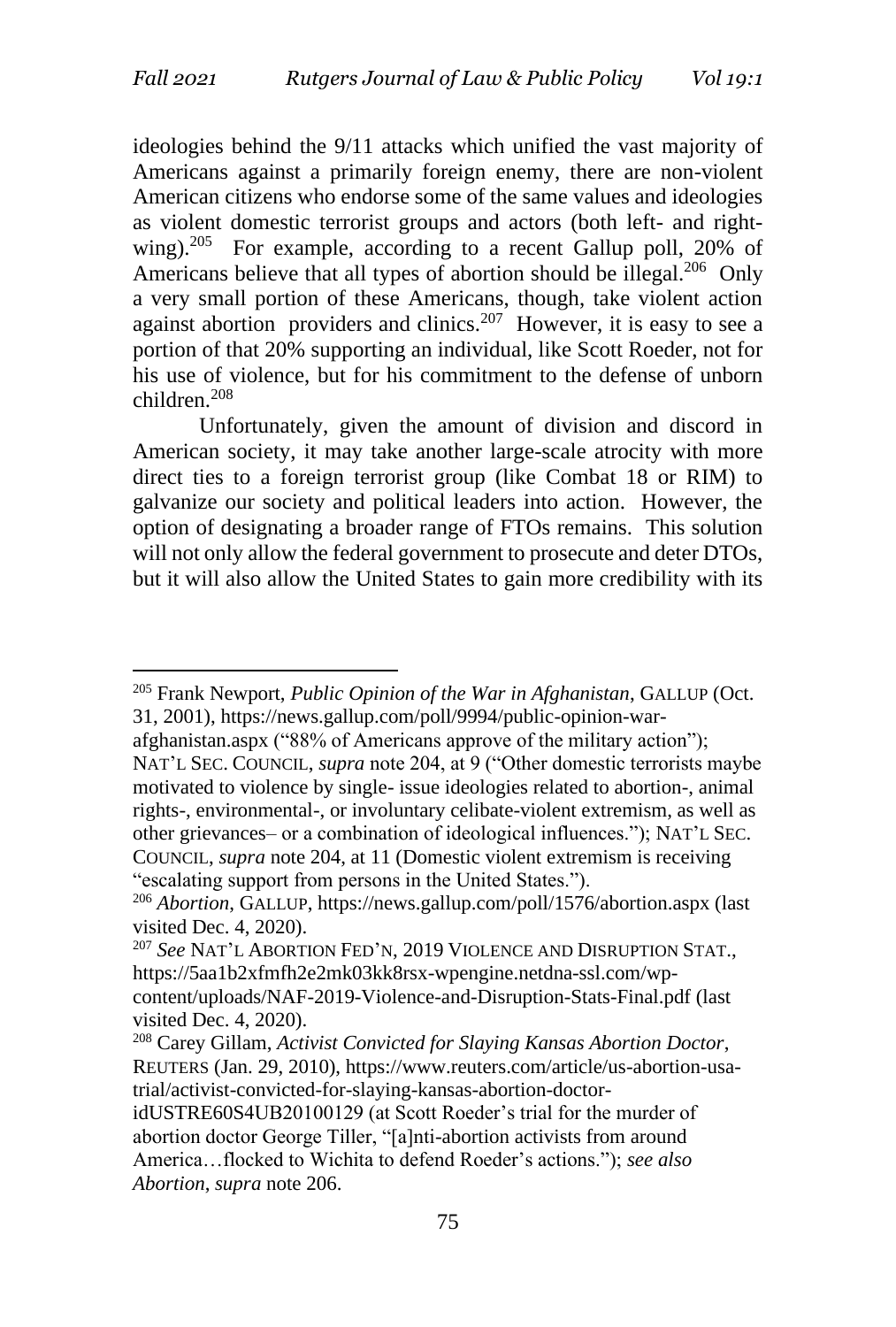allies by taking a more serious and modern stance on the evolving global terrorist threat as permitted by our domestic laws.<sup>209</sup>

# **E. Use State Law to Prosecute Unauthorized Paramilitary Groups**

The following scene played out in Charlottesville, Virginia during the Unite the Right rally from August 11-12, 2017.

> Several white nationalist groups arrived outfitted in helmets and matching uniforms and deployed shields, batons, clubs, and flagpoles as weapons in skirmishes with counter-protesters that the instigating groups coordinated under centralized command structures. Meanwhile, private militia groups – many dressed in camouflage fatigues, tactical vests, helmets, and combat boots, and most bearing assault rifles – stood guard as self-designated protectors of the protesters and counterprotesters.<sup>210</sup>

White supremacist and neo-Nazi militant groups assumed a pseudo-law enforcement role which caused confusion and "was unnerving to law enforcement officials on the scene."<sup>211</sup> While these paramilitary groups certainly wield a great deal of power, most of them are operating outside the law.<sup>212</sup> All fifty states have some provision in their state constitution or statutory scheme that can make paramilitary and private militia conduct subordinate to the state.<sup>213</sup> Essentially, paramilitary groups cannot lawfully operate without the consent of the governor of that state.

The legal framework outlawing paramilitary groups is wellestablished. The Supreme Court has consistently held that the Second Amendment protects an individual's right to bear arms, but it does not

<sup>209</sup> *See* Romm & Harwell, *supra* note 65.

<sup>210</sup> INST. FOR CONST. ADVOC. AND PROT., PROHIBITING PRIVATE ARMIES AT PUBLIC RALLIES: A CATALOG OF RELEVANT STATE CONSTITUTIONAL AND STATUTORY PROVISIONS 1 (GEO. L. 3d ed. 2020).

<sup>211</sup> Joe Heim, *Recounting a Day of Rage, Hate, Violence and Death*, WASH. POST (Aug. 14, 2017),

https://www.washingtonpost.com/graphics/2017/local/charlottesvilletimeline/.

<sup>212</sup> INST. FOR CONST. ADVOC. AND PROT., *supra* note 210, at 4. <sup>213</sup> *Id.*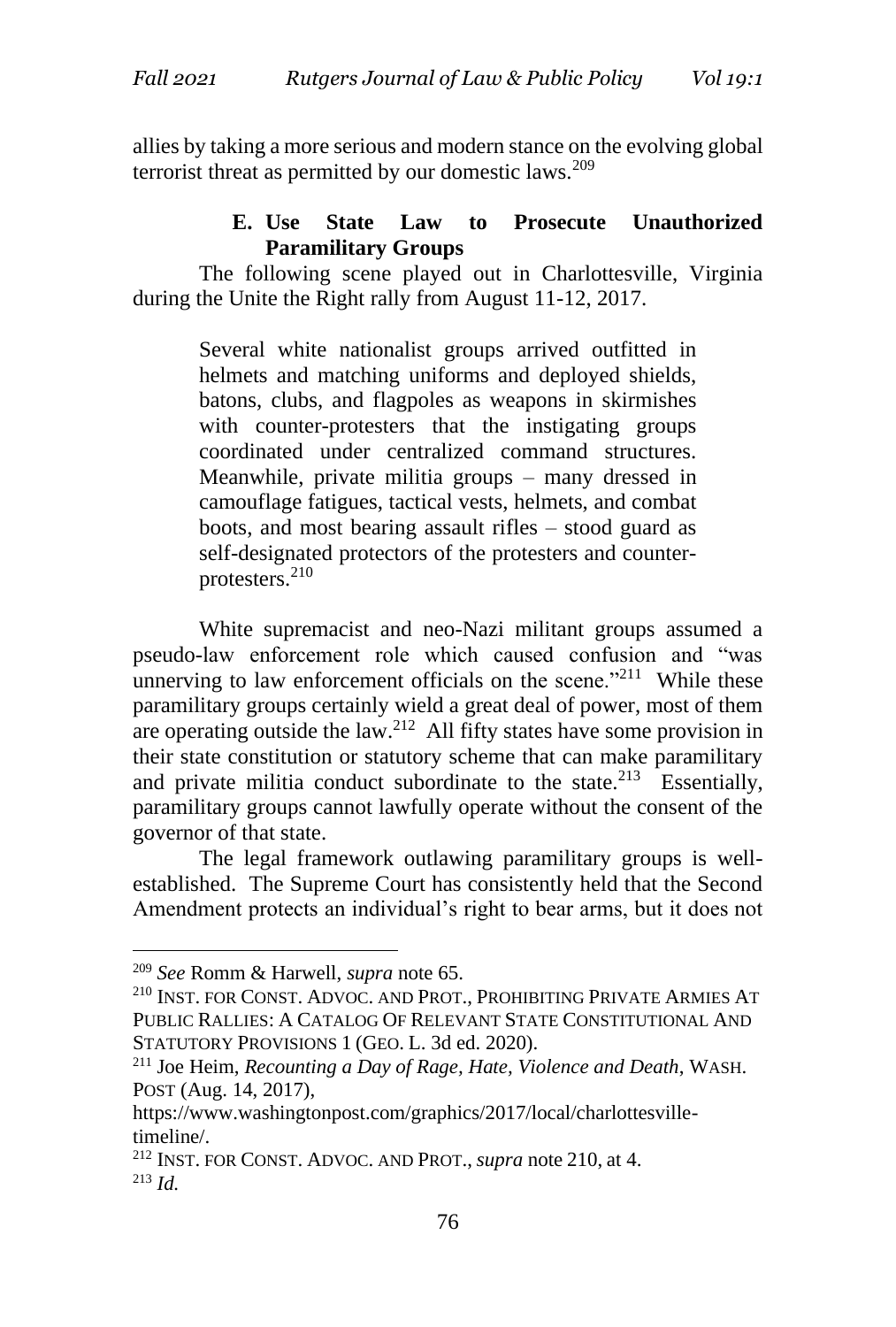protect or sanction the organization of private paramilitary groups.<sup>214</sup> This legal theory has been successfully applied in Texas and North Carolina in the 1980s to enjoin paramilitary groups from operating.<sup>215</sup> Leaders of these groups were found guilty of criminal contempt after they violated the injunctions. $2^{16}$  While each state has different provisions and ways to prohibit paramilitary activities, there is a system in each state to do so. $^{217}$ 

Enforcement of these laws depend entirely on state governments and precedent shows that these laws are infrequently brought to bear.<sup>218</sup> This lack of precedent could make state prosecutors wary of charging these offenses as they have no experience with how issues will play out in court. Uneven enforcement amongst states could lead to "safe harbor" states where paramilitary groups will gather and potentially gain even more power and momentum. Even if all fifty states started bringing the full weight of these statutes to bear, it is possible that paramilitary groups will become violent in an effort to preserve themselves and their perceived rights.

However, these barriers are not without their own solutions. States should employ a progressive scale of enforcement mechanisms. For example, they could begin with a simple cease and desist letter rather than moving straight to civil or criminal sanctions. It is possible that paramilitary organizations will respond to the initial letter without

<sup>217</sup> INST. FOR CONST. ADVOC. AND PROT., *supra* note 210, at 4.

<sup>214</sup> *See* District of Columbia v. Heller, 554 U.S. 570, 621 (2008) (holding that the Second Amendment "does not prevent the prohibition of private paramilitary organizations."); *see also* Presser v. Illinois, 116 U.S. 252, 267

<sup>(1886) (</sup>holding that "[m]ilitary operations and military drill are subjects especially under control of the government of every country. They cannot be claimed as a right independent of law.").

<sup>215</sup> *See* Vietnamese Fishermen's Ass'n v. Knights of the Ku Klux Klan, 543 F. Supp. 198 (S.D. Tex. 1982); *see also* Presser v. Miller, 854 F.2d 656 (4th Cir. 1988).

<sup>216</sup> Philip Zelikow, *The Domestic Terrorism Danger: Focus on Unauthorized Private Military Groups*, LAWFARE (Aug. 15, 2017),

https://www.lawfareblog.com/domestic-terrorism-danger-focusunauthorized-private-military-groups.

<sup>218</sup> MARY B. MCCORD, BRENNAN CTR. FOR JUST., DISPELLING THE MYTH OF THE SECOND AMENDMENT 5 (2021),

https://www.brennancenter.org/sites/default/files/2021-

<sup>06/</sup>McCord final 0.pdf ("Although infrequently enforced, there is precedent for the use of these state law provisions beyond the late 19th and early 20th centuries.")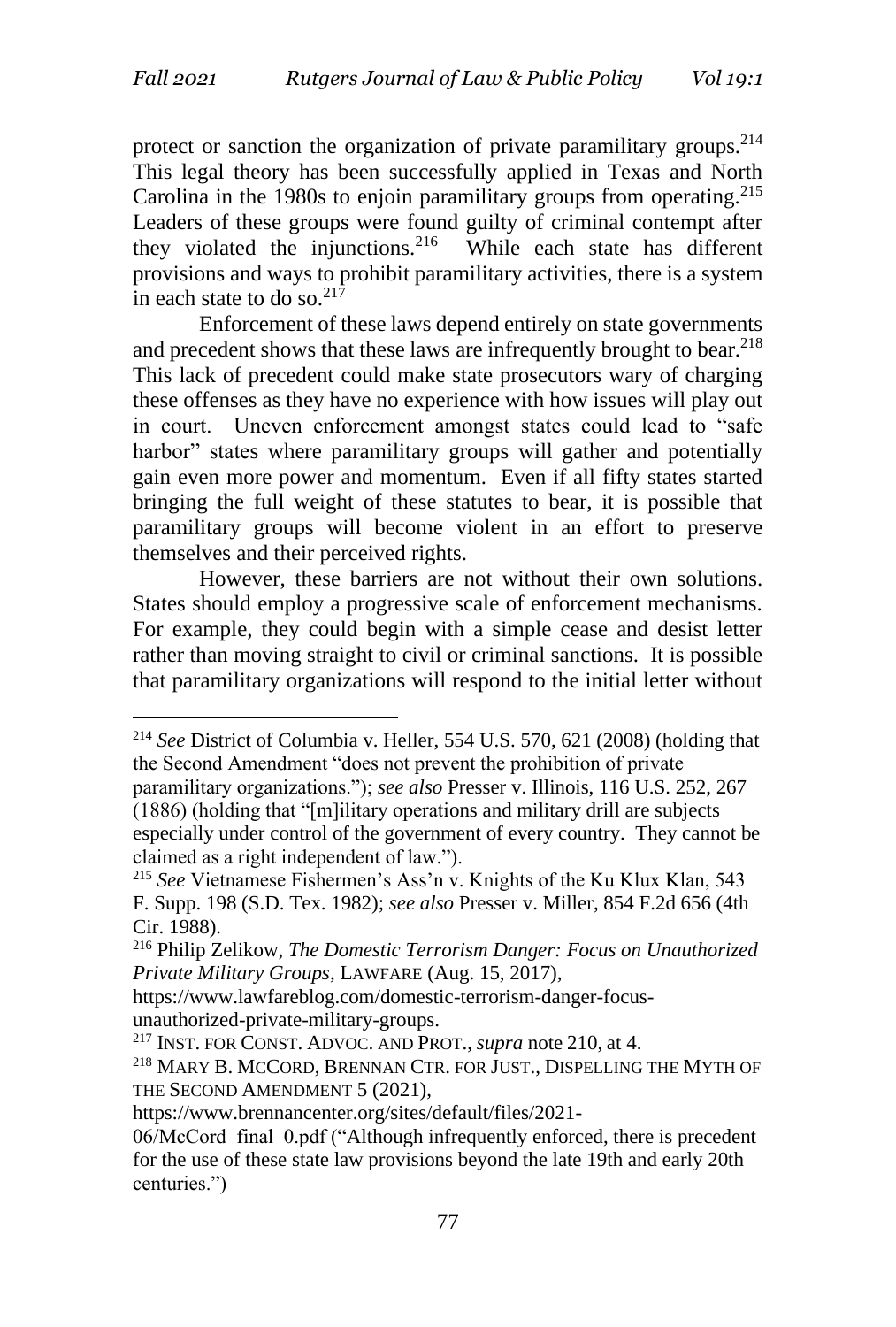requiring court action. If court action is ultimately required, there is case law from the Supreme Court to shore up the constitutional ground of these state statutes.<sup>219</sup> Consistent enforcement along with enacting stronger legislation for those states with fewer enforcement options would help combat the domestic terrorist threat. Finally, if paramilitary organizations become violent or hole up in a group compound, law enforcement should consider using tactics already employed by certain state agencies and the FBI to deescalate the situation.<sup>220</sup>

Utilizing existing state provisions against paramilitary groups does not give the federal government any increased ability to track the threats posed by domestic terrorism. This solution relies entirely on state power and pre-existing criminal acts under state law. This proposal is simply a practical means to combat some of the most lethal domestic terrorist threats faced by America today.<sup>221</sup>

### **V. CONCLUSION**

The fight against domestic terrorism will continue regardless of whether the federal government can legally designate DTOs. As demonstrated above, the Constitution rightly forbids the designation of DTOs due to the likelihood that such a designation would violate the exercise of freedom of speech and association under the First Amendment.<sup>222</sup> Only a DTO whose purpose was entirely unlawful might be subject to designation.<sup>223</sup> However, even if such a group existed, the constitutional limits on the designation would make it infeasible to accomplish the purpose of such a designation in practical application.<sup>224</sup>

<sup>221</sup> *See* JONES ET AL., *supra* note 9.

<sup>219</sup> *See* District of Columbia v. Heller, 554 U.S. 570, 621 (2008) (holding that the Second Amendment "does not prevent the prohibition of private paramilitary organizations."); *see also* Presser v. Illinois, 116 U.S. 252, 267 (1886) (holding that "[m]ilitary operations and military drill are subjects especially under control of the government of every country. They cannot be claimed as a right independent of law.").

<sup>220</sup> *15-Year Standoff in East Texas Over, Charges Dismissed Over a Year Ago*, KLTV (Jan. 8, 2016), https://www.kltv.com/story/30919824/15-yearstand-off-over-charges-dismissed-over-a-year-ago.

<sup>222</sup> See Holder v. Humanitarian L. Project, 561 U.S. 1 (201); Watts v. United States, 394 U.S. 705 (1969); Elonis v. United States, 575 U.S. 723 (2015); Brandenburg v. Ohio, 395 U.S. 444 (1969); Virginia v. Black, 538 U.S. 343, 363 (2003); and NAACP v. Claiborne Hardware Co., 458 U.S. 886 (1982). <sup>223</sup> *Claiborne Hardware Co.*, 458 U.S. 886.

<sup>224</sup> *Foreign Terrorist Organizations*, *supra* note 30.